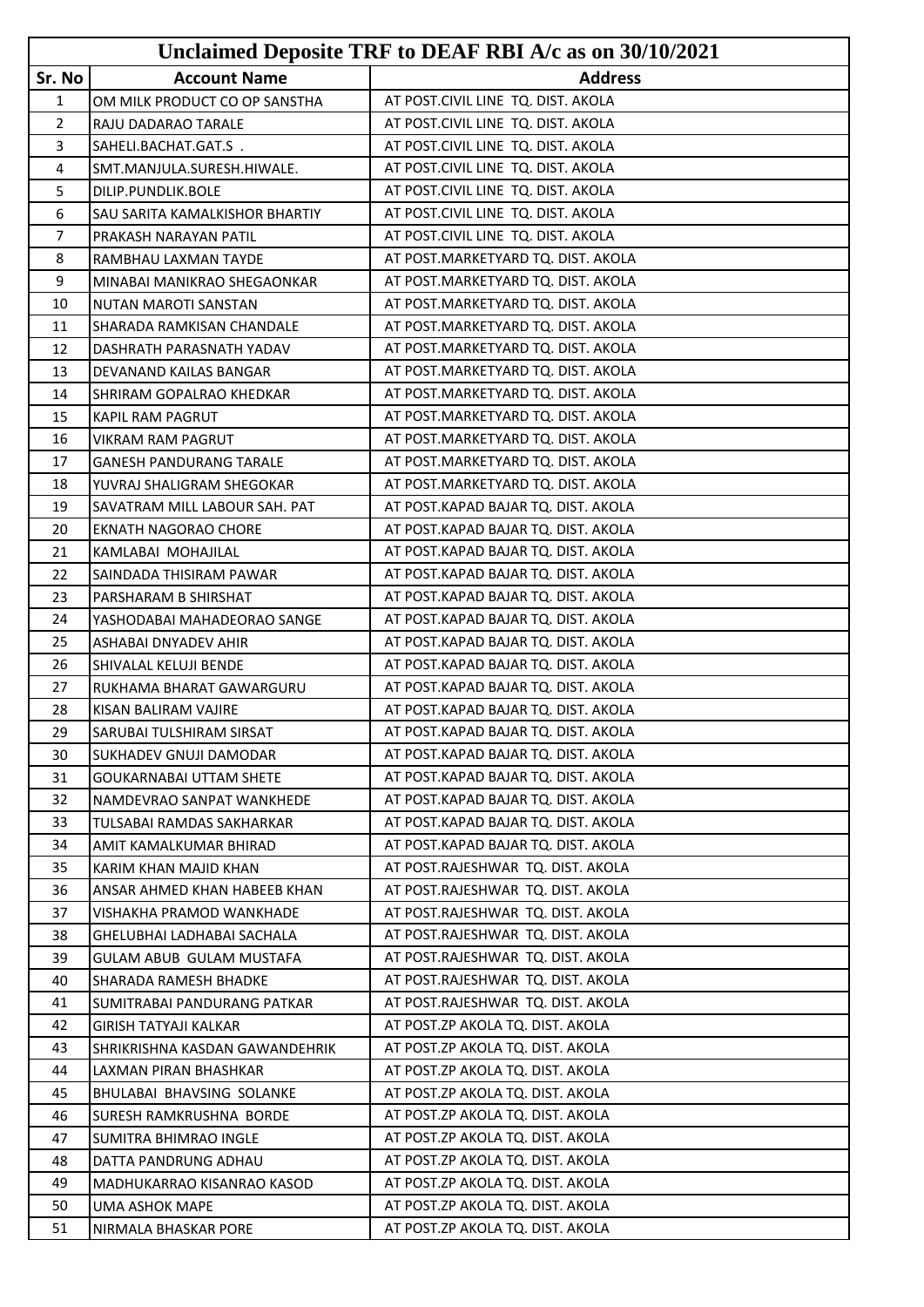| 52         | RAMDAS VISHVNATH TAKSALKAR                                  | AT POST.ZP AKOLA TQ. DIST. AKOLA                                       |
|------------|-------------------------------------------------------------|------------------------------------------------------------------------|
| 53         | PRERANA SWANY SAHAYYATA BACHAT                              | AT POST.ZP AKOLA TQ. DIST. AKOLA                                       |
| 54         | CHANDRASHILA SWAYM SAHAYYATA M                              | AT POST.ZP AKOLA TQ. DIST. AKOLA                                       |
| 55         | <b>MADHAVI DIWAKAR KULKARNI</b>                             | AT POST MAHILA BR AKOLA TQ. DIST. AKOLA                                |
| 56         | KU. SUNITA.UTTAMRAO. SHIMBRE                                | AT POST MAHILA BR AKOLA TQ. DIST. AKOLA                                |
| 57         | NITIN RAMRAO DESHMUKH                                       | AT POST MAHILA BR AKOLA TQ. DIST. AKOLA                                |
| 58         | DEVYANI PRADEEP DESHMUKH                                    | AT POST MAHILA BR AKOLA TQ. DIST. AKOLA                                |
| 59         | ALAKNANDA RAJESH APOTIKAR                                   | AT POST.KORPENAGAR TO. DIST. AKOLA                                     |
| 60         | S.S.A. M/P.S.P. URBAN.BAL.JOYU                              | AT POST.KORPENAGAR TQ. DIST. AKOLA                                     |
| 61         | SHESHRAO CHINTAMAN PADGHAN                                  | AT POST.DR.P.D.K.V TQ. DIST. AKOLA                                     |
| 62         | KARUNA LAKHESH THAKUR                                       | AT POST.DR.P.D.K.V TQ. DIST. AKOLA                                     |
| 63         | <b>SURESH KESHAVRAO DHAPKE</b>                              | AT POST.DR.P.D.K.V TQ. DIST. AKOLA                                     |
| 64         | KRUSHNA GOPALRAO KADU                                       | AT POST.DABKI ROAD TQ. DIST. AKOLA                                     |
| 65         | NILKANTH DINKAR BHAJIPALE                                   | AT POST.DABKI ROAD TQ. DIST. AKOLA                                     |
| 66         | KUMUD GANESHRAO NARE                                        | AT POST.DABKI ROAD TQ. DIST. AKOLA                                     |
| 67         | NILKANTH SUT. GIRNI.SOC.                                    | AT POST.TUKARAM CHAUK TQ. DIST. AKOLA                                  |
| 68         | PARABA NAMDEO DAMODAR                                       | AT POST.TUKARAM CHAUK TQ. DIST. AKOLA                                  |
| 69         | SANJAY BHAGWAN GAWANDE                                      | AT POST.BORGAON MANJU TQ. DIST. AKOLA                                  |
| 70         | SHLIGARM UATTAM WAHURWAGH                                   | AT POST.BORGAON MANJU TQ. DIST. AKOLA                                  |
| 71         | JAIBUNIA MUSHAPIA                                           | AT POST.BORGAON MANJU TQ. DIST. AKOLA                                  |
| 72         | DEVRAO SUKHDEV MORE                                         | AT POST.BORGAON MANJU TQ. DIST. AKOLA                                  |
| 73         | MOHAN RAGHOJI PRADHANMOL                                    | AT POST.BORGAON MANJU TQ. DIST. AKOLA                                  |
| 74         | NASARIN BANO M.AAMIN                                        | AT POST.BORGAON MANJU TQ. DIST. AKOLA                                  |
| 75         | ALAFLAH BACHAT BANK                                         | AT POST.BORGAON MANJU TQ. DIST. AKOLA                                  |
| 76         | NAJIA YASMIN                                                | AT POST.BORGAON MANJU TQ. DIST. AKOLA                                  |
| 77         | RAHUF KHA UMAR KHA                                          | AT POST.BORGAON MANJU TQ. DIST. AKOLA                                  |
| 78         | HM ZP PRA. SHALA BORGAON                                    | AT POST.BORGAON MANJU TQ. DIST. AKOLA                                  |
| 79         | SUMANBAI MANOHAR GAWANDE                                    | AT POST.PALSO BHADE TQ. DIST. AKOLA                                    |
| 80         | DIPAK RAMKUSHN LAKHE                                        | AT POST.PALSO BHADE TQ. DIST. AKOLA                                    |
| 81         | <b>INDUBAI HARIBHYU MAHOKAR</b>                             | AT POST.PALSO BHADE TQ. DIST. AKOLA                                    |
| 82         | NARAYAN KASHINATH KOLTAKE                                   | AT POST.MHAISANG TQ. DIST. AKOLA                                       |
| 83         | JAMILABI SHE SHAHID                                         | AT POST.MHAISANG TQ. DIST. AKOLA                                       |
| 84         | PURUSHOTAM MAHADEO KAVLE                                    | AT POST.MHAISANG TQ. DIST. AKOLA                                       |
| 85         | PRITI SUDHIR TAYDE                                          | AT POST. MHAISANG TO. DIST. AKOLA                                      |
| 86         | BALIRAM DASHARATH BHARASAKALE                               | AT POST.MHAISANG TQ. DIST. AKOLA                                       |
| 87         | SAYANKABAI VASANTARAO MEHARE                                | AT POST.KANSHIVANI TQ. DIST. AKOLA                                     |
| 88         | RAVINDRA VASANTRAO GAVANDE                                  | AT POST.KANSHIVANI TQ. DIST. AKOLA                                     |
| 89         | WASANTARAO TULSHIRAM GHATOLE                                | AT POST.KANSHIVANI TQ. DIST. AKOLA                                     |
| 90         | NITESH RAMRAO ADHAU                                         | AT POST.KANSHIVANI TQ. DIST. AKOLA                                     |
| 91         | SOPAN PUNDALIK CHHABILE                                     | AT POST.KANSHIVANI TO. DIST. AKOLA                                     |
| 92         | PARMESHVAR SHYAMRAO AHIR                                    | AT POST.KANSHIVANI TQ. DIST. AKOLA                                     |
| 93         | KAMALABAI SHRIRAM BHAMBERE                                  | AT POST.GANDHIGRAM TQ. DIST. AKOLA                                     |
| 94         | KAVITA GANESH KATHOLE                                       | AT POST.GANDHIGRAM TQ. DIST. AKOLA                                     |
| 95         | AASHISH A P K SARALA GAJANAN L                              | AT POST.GANDHIGRAM TQ. DIST. AKOLA                                     |
| 96         | MAHADEO LXIMAN DANDALE                                      | AT POST.CHIKHALGAON TQ. DIST. AKOLA                                    |
| 97         | RUSTAM RAJARAM GARJE                                        | AT POST.CHIKHALGAON TQ. DIST. AKOLA                                    |
| 98         | WAMAN SAKHARAM HIRALKAR                                     | AT POST.CHIKHALGAON TQ. DIST. AKOLA                                    |
| 99         | BRAHMDEO SHANKAR UPARVAT                                    | AT POST.CHIKHALGAON TQ. DIST. AKOLA                                    |
| 100        | NILESH SUBHASH RAUT                                         | AT POST.DAHIHANDA TQ. DIST. AKOLA                                      |
| 101        | KAILASH GOPALRAO PATKAR                                     | AT POST.DAHIHANDA TQ. DIST. AKOLA                                      |
| 102<br>103 | RAJENDRA PANDURANG ATHWALE<br><b>SUKHDEV SITARAM WAKODE</b> | AT POST.DAHIHANDA TQ. DIST. AKOLA<br>AT POST.DAHIHANDA TQ. DIST. AKOLA |
| 104        | CHANDRAKALA CHITAMAN WAKODE                                 | AT POST.DAHIHANDA TQ. DIST. AKOLA                                      |
| 105        | BEGSAID BEGKYYUM                                            | AT POST.DAHIHANDA TQ. DIST. AKOLA                                      |
|            |                                                             |                                                                        |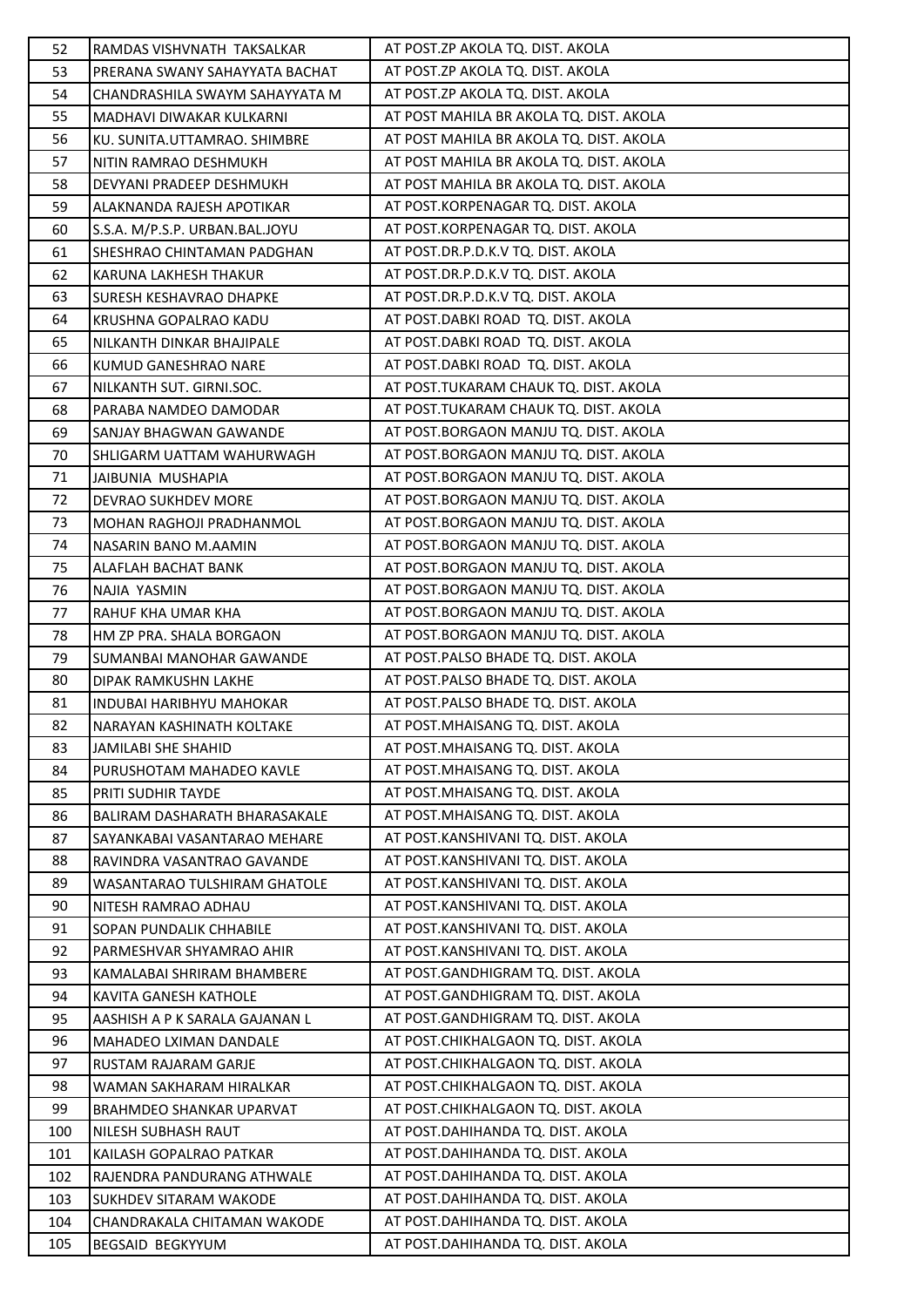| 106        | MEHNAJPARVIN MAOJDARKHAN                           | AT POST.DAHIHANDA TQ. DIST. AKOLA                                              |
|------------|----------------------------------------------------|--------------------------------------------------------------------------------|
| 107        | NAJUKRAO GOTUJI BUNDE                              | AT POST.DAHIHANDA TQ. DIST. AKOLA                                              |
| 108        | SARSWATABAI VISHWANATH NIMKAR                      | AT POST.DAHIHANDA TQ. DIST. AKOLA                                              |
| 109        | SK JAMAL SK MAHEBUB                                | AT POST.DAHIHANDA TQ. DIST. AKOLA                                              |
| 110        | <b>ATUL N RAJGURE</b>                              | AT POST.PATUR NANDAPUR TQ. DIST. AKOLA                                         |
| 111        | DEVKABAI NARHARI WANKHADE                          | AT POST.PATUR NANDAPUR TQ. DIST. AKOLA                                         |
| 112        | DINKAR VISHVANATH KADAM                            | AT POST.PATUR NANDAPUR TQ. DIST. AKOLA                                         |
| 113        | MUSA JUMMA KACHHI                                  | AT POST.KURANKHED TQ. DIST. AKOLA                                              |
| 114        | MANIK RAMKRUSHNA GAWANDE                           | AT POST.KURANKHED TQ. DIST. AKOLA                                              |
| 115        | KISAN RATAN WAGHMARE                               | AT POST.KURANKHED TQ. DIST. AKOLA                                              |
| 116        | NIVRUTTI MAHADEO BOLE                              | AT POST.KURANKHED TQ. DIST. AKOLA                                              |
| 117        | DIPAK P. DESHMUKH                                  | AT POST.KURANKHED TQ. DIST. AKOLA                                              |
| 118        | DROPADA L. GAWANDE                                 | AT POST.KURANKHED TQ. DIST. AKOLA                                              |
| 119        | VINAYAK L PAVAR                                    | AT POST.KURANKHED TQ. DIST. AKOLA                                              |
| 120        | <b>SUNIL SHRIRAM BHOMBALE</b>                      | AT POST.KURANKHED TQ. DIST. AKOLA                                              |
| 121        | RATNMALA K BIDKAR                                  | AT POST.KURANKHED TQ. DIST. AKOLA                                              |
| 122        | LILABAI AJABRAO KALE                               | AT POST.KURANKHED TQ. DIST. AKOLA                                              |
| 123        | <b>BABULAL V GHARADE</b>                           | AT POST.KURANKHED TQ. DIST. AKOLA                                              |
| 124        | <b>MALINI S AGHADTE</b>                            | AT POST.KURANKHED TQ. DIST. AKOLA                                              |
| 125        | <b>VASANROV S TONDE</b>                            | AT POST.KURANKHED TQ. DIST. AKOLA                                              |
| 126        | <b>RAJESH S DESHMIKH</b>                           | AT POST.KURANKHED TQ. DIST. AKOLA                                              |
| 127        | NILESH R GAVANDE                                   | AT POST.KURANKHED TQ. DIST. AKOLA                                              |
| 128        | <b>MANOHAR U WAGH</b>                              | AT POST.KURANKHED TQ. DIST. AKOLA                                              |
| 129        | JAY CHANDIKA MANDAL JAVALA                         | AT POST.KURANKHED TQ. DIST. AKOLA                                              |
| 130        | PRASHIK SBGAT WADAKI                               | AT POST.KURANKHED TQ. DIST. AKOLA                                              |
| 131        | DWARAKA JYOTIRAM TAYADE                            | AT POST.GOREGAON TQ. DIST. AKOLA                                               |
| 132        | SANJIVANI SHIVAJI PATIL                            | AT POST.GOREGAON TQ. DIST. AKOLA                                               |
| 133        | DAMODAR GULABRAO SAPKAL                            | AT POST.UMARI TQ. DIST. AKOLA                                                  |
| 134        | ASHA RAMCHANDRA TUMBADE                            | AT POST.UMARI TQ. DIST. AKOLA                                                  |
| 135        | JATUBHA DEVUBHA JADEJA                             | AT POST.UMARI TQ. DIST. AKOLA                                                  |
| 136        | <b>DUSHANT RAJU DHOTRE</b>                         | AT POST.UMARI TQ. DIST. AKOLA                                                  |
| 137        | <b>GAJANAN DATTATRAY MEREKAR</b>                   | AT POST.KHADKI TQ. DIST. AKOLA                                                 |
| 138        | KAMALABAI MANIKRAO MAHORE                          | AT POST.KHADKI TQ. DIST. AKOLA                                                 |
| 139        | VARSHA PANDURANG GADAGE                            | AT POST.KHADKI TQ. DIST. AKOLA                                                 |
| 140        | SAVITA PADMAKAR LANGOTE                            | AT POST.KHADKI TQ. DIST. AKOLA                                                 |
| 141        | JAY MAHA.MA.M. SW.S.B.G. KHA.                      | AT POST.KHADKI TQ. DIST. AKOLA                                                 |
| 142        | YUVA AAGHADI BACHAT GAT                            | AT POST.KHADKI TQ. DIST. AKOLA                                                 |
| 143        | GAJANAN NARAYAN DESHPANDE                          | AT POST.RANPISE NAGAR TQ. DIST. AKOLA                                          |
| 144        | PRABHAVATI U. AKOTKAR                              | AT POST. RANPISE NAGAR TO. DIST. AKOLA                                         |
| 145        | DEVRAO KISANRAO KAMBALE                            | AT POST.RANPISE NAGAR TQ. DIST. AKOLA                                          |
| 146        | DEEPAK RAMDHAN WANKHADE                            | AT POST. RANPISE NAGAR TO. DIST. AKOLA                                         |
| 147        | SUNANDA RAOSAHEB GAWANDE                           | AT POST. RANPISE NAGAR TO. DIST. AKOLA                                         |
| 148        | NITIN ARUN SIRSAT.                                 | AT POST.RANPISE NAGAR TQ. DIST. AKOLA                                          |
| 149        | V ADHIKARI PR AROGYA KN AGAR                       | AT POST.AGAR TQ. DIST. AKOLA                                                   |
| 150        | <b>MAHANANDA RAJESH SIRSAT</b>                     | AT POST.AGAR TO. DIST. AKOLA                                                   |
| 151        | <b>GANESH RAMESH PARDHI</b>                        | AT POST.AGAR TQ. DIST. AKOLA                                                   |
| 152        | PRATAP JIWANSING SOLANKE                           | AT POST.AGAR TQ. DIST. AKOLA                                                   |
| 153        | TUKARAM RAMCANDRA MORE                             | AT POST.AGAR TQ. DIST. AKOLA                                                   |
| 154        | OM SAI ENTERPRISES AKOLA.                          | AT POST.RATANLAL PLOT TQ. DIST. AKOLA                                          |
| 155        | H.R.CHITWAR                                        | AT POST.RATANLAL PLOT TQ. DIST. AKOLA                                          |
| 156        | ASHOK JAIRAM UMBARKAR                              | AT POST.RATANLAL PLOT TQ. DIST. AKOLA                                          |
| 157<br>158 | RAMESH MARJI WARTHE<br>NAMDEO SURYABHANJI DAMODHAR | AT POST.RATANLAL PLOT TQ. DIST. AKOLA<br>AT POST.RATANLAL PLOT TQ. DIST. AKOLA |
| 159        |                                                    | AT POST.RATANLAL PLOT TQ. DIST. AKOLA                                          |
|            | NUSRAT ALI TAYYAB ALI.                             |                                                                                |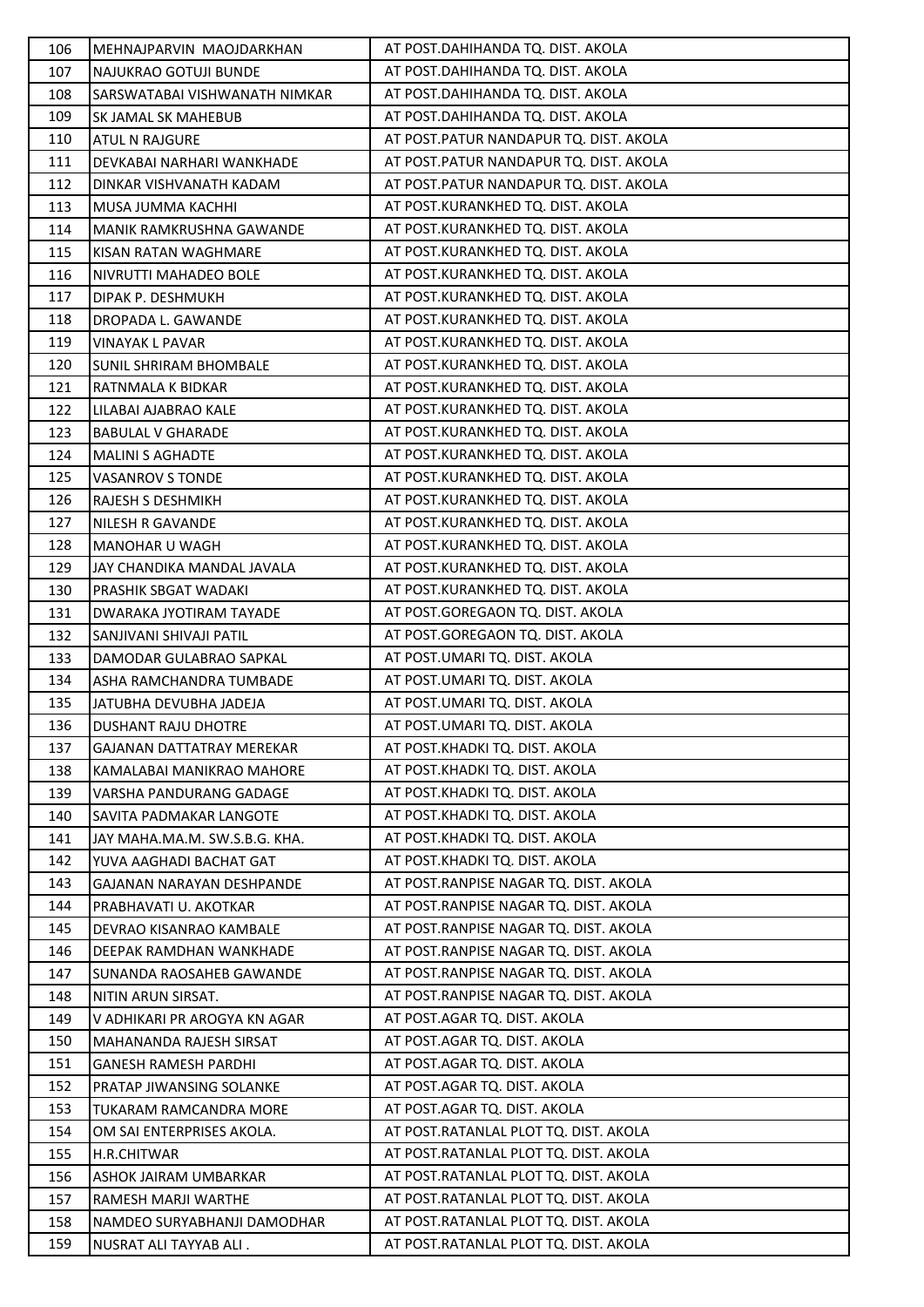| 160 | <b>RAJASH SURESHRAO GEETE</b>         | AT POST.RATANLAL PLOT TQ. DIST. AKOLA          |
|-----|---------------------------------------|------------------------------------------------|
| 161 | VILIN DEVIDHAS DHOTRE                 | AT POST.RATANLAL PLOT TQ. DIST. AKOLA          |
| 162 | DATTA SHRIRAM SHITRE                  | AT POST.RATANLAL PLOT TQ. DIST. AKOLA          |
| 163 | PRITI VIJAY DHAWANE                   | AT POST.RATANLAL PLOT TQ. DIST. AKOLA          |
| 164 | PANDURANG JOYTIRAM WANKHADE           | AT POST.RATANLAL PLOT TQ. DIST. AKOLA          |
| 165 | WENUTAIE BIRKAD JUNIOR COLLAGE        | AT POST.BARSHITAKLI TQ.BARSHITAKLI DIST. AKOLA |
| 166 | BALIRAM DHONDUJI AVCHAR               | AT POST.BARSHITAKLI TQ.BARSHITAKLI DIST. AKOLA |
| 167 | PARVATABAI SAKHARAM ASWAR             | AT POST.BARSHITAKLI TQ.BARSHITAKLI DIST. AKOLA |
| 168 | NAMADEV DAGUDU RATHOD                 | AT POST.BARSHITAKLI TQ.BARSHITAKLI DIST. AKOLA |
| 169 | SHANTABAI RAMBHAU SIRASAT             | AT POST.BARSHITAKLI TQ.BARSHITAKLI DIST. AKOLA |
| 170 | JANABAI TUKARAM BOLOKAR               | AT POST.BARSHITAKLI TQ.BARSHITAKLI DIST. AKOLA |
| 171 | VIJAY KISAN BAGEWAR                   | AT POST.BARSHITAKLI TQ.BARSHITAKLI DIST. AKOLA |
| 172 | PRAMILA VINAYAK CHAVAN                | AT POST.BARSHITAKLI TQ.BARSHITAKLI DIST. AKOLA |
| 173 | <b>GANSHYAM GULABRAO KEDER</b>        | AT POST.BARSHITAKLI TQ.BARSHITAKLI DIST. AKOLA |
| 174 | PRALAD JANUJI KHANDARE                | AT POST.BARSHITAKLI TQ.BARSHITAKLI DIST. AKOLA |
| 175 | ASHIF ULLAKH SHAKIR ULLAKH            | AT POST.BARSHITAKLI TQ.BARSHITAKLI DIST. AKOLA |
| 176 | KIRAN ASHOK KUCHAR                    | AT POST.BARSHITAKLI TQ.BARSHITAKLI DIST. AKOLA |
| 177 | <b>GANESH KASHINATH DEOKUNBI</b>      | AT POST.BARSHITAKLI TQ.BARSHITAKLI DIST. AKOLA |
| 178 | KU.KOMAL RAMLAL TAYDE.                | AT POST.BARSHITAKLI TQ.BARSHITAKLI DIST. AKOLA |
| 179 | A. WASIM A. KHALIL                    | AT POST.BARSHITAKLI TQ.BARSHITAKLI DIST. AKOLA |
| 180 | <b>GRAM PANIPURAWATHA SWACHATA SA</b> | AT POST.BARSHITAKLI TQ.BARSHITAKLI DIST. AKOLA |
| 181 | SMT SUMANTAIE NAIK PRIMARY ASH        | AT POST.BARSHITAKLI TQ.BARSHITAKLI DIST. AKOLA |
| 182 | <b>VAJATE S BARSHAKAR</b>             | AT POST.PINJAR TQ.BARSHITAKLI DIST. AKOLA      |
| 183 | SHALIGRAM T MAHALLE                   | AT POST.PINJAR TQ.BARSHITAKLI DIST. AKOLA      |
| 184 | <b>GAYABAI R CHAUDARE</b>             | AT POST.PINJAR TQ.BARSHITAKLI DIST. AKOLA      |
| 185 | <b>SUNITA N GAVI</b>                  | AT POST.PINJAR TQ.BARSHITAKLI DIST. AKOLA      |
| 186 | <b>BHAMRAO T DESHMUKH</b>             | AT POST.PINJAR TQ.BARSHITAKLI DIST. AKOLA      |
| 187 | <b>VENUBAI U THAKARE</b>              | AT POST.PINJAR TQ.BARSHITAKLI DIST. AKOLA      |
| 188 | <b>SUKHADEO G GIRE</b>                | AT POST.PINJAR TQ.BARSHITAKLI DIST. AKOLA      |
| 189 | CHOKADABAI D JADHAO                   | AT POST.PINJAR TQ.BARSHITAKLI DIST. AKOLA      |
| 190 | <b>DNYANDEV G GAWANDE</b>             | AT POST.PINJAR TQ.BARSHITAKLI DIST. AKOLA      |
| 191 | SHYAM C CHAVAN                        | AT POST.PINJAR TQ.BARSHITAKLI DIST. AKOLA      |
| 192 | SONABAI R JADHAO                      | AT POST.PINJAR TQ.BARSHITAKLI DIST. AKOLA      |
| 193 | NARENDRA G PACHODE                    | AT POST.PINJAR TO.BARSHITAKLI DIST. AKOLA      |
| 194 | TULSHIRAM L UPADHYE                   | AT POST.PINJAR TQ.BARSHITAKLI DIST. AKOLA      |
| 195 | RAJU P CHAVHAN                        | AT POST.PINJAR TQ.BARSHITAKLI DIST. AKOLA      |
| 196 | <b>GANGARAM D PAWAR</b>               | AT POST.PINJAR TQ.BARSHITAKLI DIST. AKOLA      |
| 197 | UTRABAI S SHINDE                      | AT POST.PINJAR TQ.BARSHITAKLI DIST. AKOLA      |
| 198 | SHAKUNTALA S ROHANKAR                 | AT POST.PINJAR TQ.BARSHITAKLI DIST. AKOLA      |
| 199 | VIMALABAI D VAHURVAGH                 | AT POST.PINJAR TO.BARSHITAKLI DIST. AKOLA      |
| 200 | VIKASRAO GOMAJI RATHOD                | AT POST.PINJAR TQ.BARSHITAKLI DIST. AKOLA      |
| 201 | BHAGIRATHABAI SHAMRAO MUNDE           | AT POST.PINJAR TQ.BARSHITAKLI DIST. AKOLA      |
| 202 | DADARAO TAAU GAOND                    | AT POST.PINJAR TQ.BARSHITAKLI DIST. AKOLA      |
| 203 | DHANRAJ UTTAM JADHAV                  | AT POST.PINJAR TQ.BARSHITAKLI DIST. AKOLA      |
| 204 | PAWAN SHALIGRAM TAYDE                 | AT POST.PINJAR TQ.BARSHITAKLI DIST. AKOLA      |
| 205 | YOGITA SUBHASH THAKRE                 | AT POST.PINJAR TQ.BARSHITAKLI DIST. AKOLA      |
| 206 | MAHADEO A KHANDARE                    | AT POST.PINJAR TQ.BARSHITAKLI DIST. AKOLA      |
| 207 | HM SHRI KHANDESHWAR VIDYALAY M        | AT POST.PINJAR TQ.BARSHITAKLI DIST. AKOLA      |
| 208 | BEROJGAR SARVAJANIK WACHNALAY         | AT POST.MAHAN TQ.BARSHITAKLI DIST. AKOLA       |
| 209 | DATTARAY TUKARAM ADHALE               | AT POST.MAHAN TQ.BARSHITAKLI DIST. AKOLA       |
| 210 | KONDUJI SAMPAT CHAFE                  | AT POST.MAHAN TQ.BARSHITAKLI DIST. AKOLA       |
| 211 | SAMADHAN TULSHIRAM KALE               | AT POST.MAHAN TQ.BARSHITAKLI DIST. AKOLA       |
| 212 | RAMESWAR WASUDEV GAVALI               | AT POST.MAHAN TQ.BARSHITAKLI DIST. AKOLA       |
| 213 | RUKMINA PRAKAS SANGLE                 | AT POST.MAHAN TQ.BARSHITAKLI DIST. AKOLA       |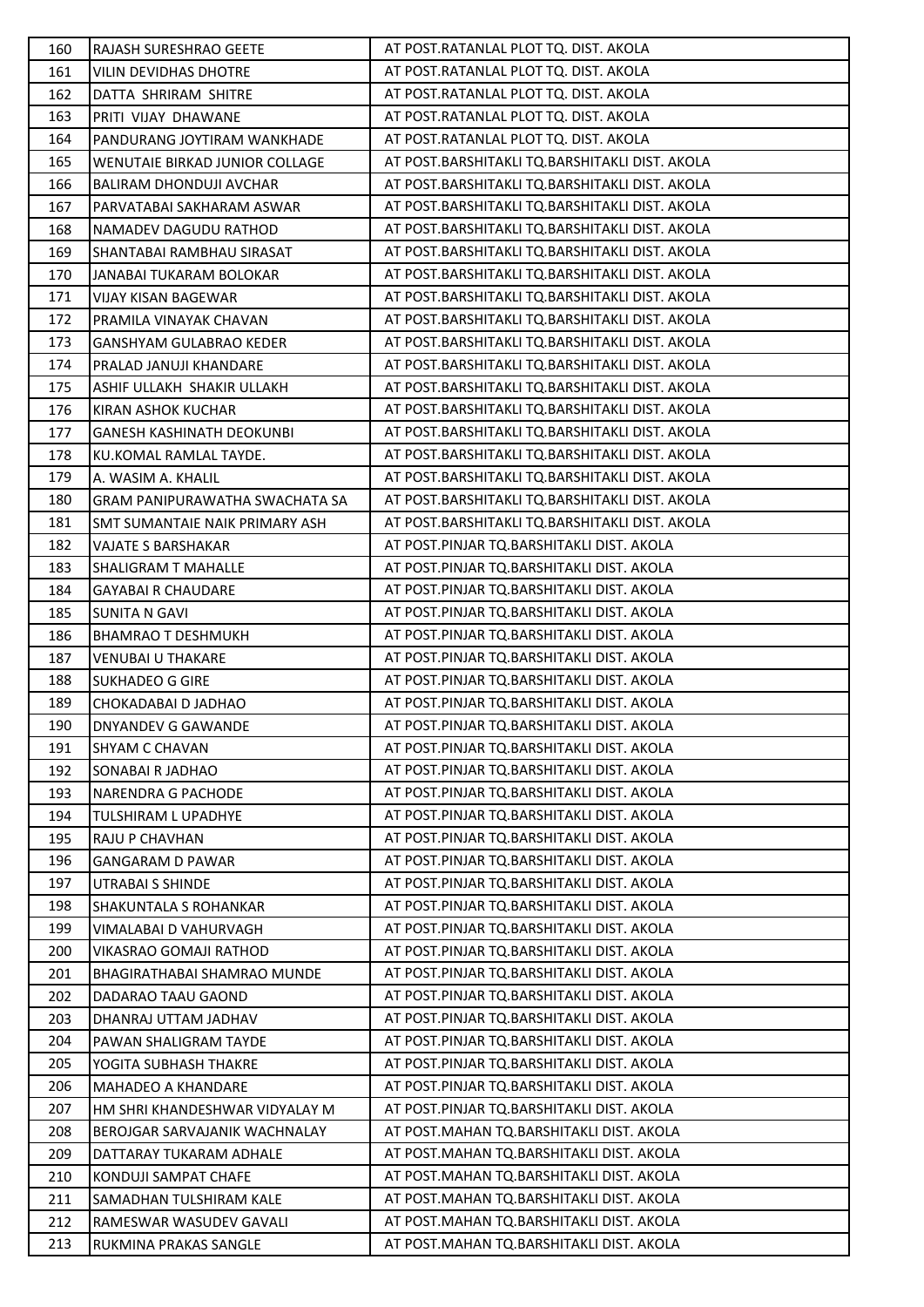| 214 | DAMODAR MOTIRAM WANKHADE         | AT POST.MAHAN TQ.BARSHITAKLI DIST. AKOLA         |
|-----|----------------------------------|--------------------------------------------------|
| 215 | <b>MAHADEV G NAGILE</b>          | AT POST.MAHAN TQ.BARSHITAKLI DIST. AKOLA         |
| 216 | <b>BHASHKAR S DESHMUKH</b>       | AT POST.MAHAN TQ.BARSHITAKLI DIST. AKOLA         |
| 217 | SHUSHILA BALU SURADKAR           | AT POST.MAHAN TQ.BARSHITAKLI DIST. AKOLA         |
| 218 | <b>TULSHIRAM K LOKHANDE</b>      | AT POST.MAHAN TQ.BARSHITAKLI DIST. AKOLA         |
| 219 | PRAFULLA K INGALE                | AT POST.MAHAN TQ.BARSHITAKLI DIST. AKOLA         |
| 220 | SHANTABAI N DHULE                | AT POST.MAHAN TQ.BARSHITAKLI DIST. AKOLA         |
| 221 | SHE HUSHEN SHE JABBAR            | AT POST.MAHAN TQ.BARSHITAKLI DIST. AKOLA         |
| 222 | LALITA R. PANDE                  | AT POST.MAHAN TQ.BARSHITAKLI DIST. AKOLA         |
| 223 | GHANSHYAM SADASHIV LOKHANDE      | AT POST.MAHAN TQ.BARSHITAKLI DIST. AKOLA         |
| 224 | DINESH TOTARAM LOKHANDE          | AT POST.MAHAN TQ.BARSHITAKLI DIST. AKOLA         |
| 225 | JAGDAMBA MAHILA SG VARKHED       | AT POST.MAHAN TQ.BARSHITAKLI DIST. AKOLA         |
| 226 | <b>VINAYAK S PATIL</b>           | AT POST.KANHERI SARAP TQ.BARSHITAKLI DIST. AKOLA |
| 227 | <b>JAYRAM K MEHARE</b>           | AT POST.KANHERI SARAP TQ.BARSHITAKLI DIST. AKOLA |
| 228 | CHANDRABHAGA D MANE              | AT POST.KANHERI SARAP TQ.BARSHITAKLI DIST. AKOLA |
| 229 | MANJULABAI T YEVALKAR            | AT POST.KANHERI SARAP TQ.BARSHITAKLI DIST. AKOLA |
| 230 | KOUSALYABAI F CHILVANT           | AT POST.KANHERI SARAP TQ.BARSHITAKLI DIST. AKOLA |
| 231 | RAJU HARIBHAU CHOTMAL            | AT POST.KANHERI SARAP TQ.BARSHITAKLI DIST. AKOLA |
| 232 | LAKSMAN CHANDRABHAN DATE         | AT POST.KANHERI SARAP TQ.BARSHITAKLI DIST. AKOLA |
| 233 | JANABAI N JADHAV                 | AT POST.KANHERI SARAP TQ.BARSHITAKLI DIST. AKOLA |
| 234 | LAXMI NANDU CHAUDHARI            | AT POST.KANHERI SARAP TQ.BARSHITAKLI DIST. AKOLA |
| 235 | PRAMILA PANDU RATHOD             | AT POST.KANHERI SARAP TQ.BARSHITAKLI DIST. AKOLA |
| 236 | VINOD SAKHARAM CHAUHAN           | AT POST.DHABA TQ.BARSHITAKLI DIST. AKOLA         |
| 237 | DWARAKABAI L LOKHANDE            | AT POST.DHABA TQ.BARSHITAKLI DIST. AKOLA         |
| 238 | LAXMAN NAMDEO BHAKAR             | AT POST.AKOT MAIN TQ.AKOT DIST. AKOLA            |
| 239 | <b>GANESH GULABRAO CHODHARI</b>  | AT POST.AKOT MAIN TQ.AKOT DIST. AKOLA            |
| 240 | AJABRAO GULABRAO BHAGAT          | AT POST.AKOT MAIN TQ.AKOT DIST. AKOLA            |
| 241 | SURYAKANTA KAMLAKAR FUKAT        | AT POST.AKOT MAIN TQ.AKOT DIST. AKOLA            |
| 242 | INDIRABAI BABULAL SAHARE         | AT POST.AKOT MAIN TQ.AKOT DIST. AKOLA            |
| 243 | JAMIR BEG KALANDAR BEG           | AT POST.AKOT MAIN TQ.AKOT DIST. AKOLA            |
| 244 | RAMESH DOLAT PACHPATLI           | AT POST.AKOT MAIN TQ.AKOT DIST. AKOLA            |
| 245 | NIVRUTE SHRIKRUSHAN LOKAHNDE     | AT POST. AKOT MAIN TO. AKOT DIST. AKOLA          |
| 246 | JAHED ALI RAJEK ALI              | AT POST. AKOT MAIN TO. AKOT DIST. AKOLA          |
| 247 | RAJESH KESHAVRAO HAGE            | AT POST.AKOT MAIN TQ.AKOT DIST. AKOLA            |
| 248 | <b>GAJANAN KADU GAWATE</b>       | AT POST.AKOT MAIN TQ.AKOT DIST. AKOLA            |
| 249 | A.JAHIR A.WAHAB                  | AT POST.AKOT MAIN TQ.AKOT DIST. AKOLA            |
| 250 | SEMA PURUSHOTAM MOHOD            | AT POST. AKOT MAIN TO. AKOT DIST. AKOLA          |
| 251 | SAJANABAI ISMAIL KEDAR           | AT POST. AKOT MAIN TO AKOT DIST. AKOLA           |
| 252 | KALAPANA SANTOSH KAVAT           | AT POST.AKOT MAIN TQ.AKOT DIST. AKOLA            |
| 253 | SAIYYAD BABBU SAI.FAKRU          | AT POST. AKOT MAIN TO. AKOT DIST. AKOLA          |
| 254 | SHE.ANWAR SHE.ABDUL              | AT POST.AKOT MAIN TQ.AKOT DIST. AKOLA            |
| 255 | VISHNU JANARDHAN SUKOSHE         | AT POST.AKOT MAIN TQ.AKOT DIST. AKOLA            |
| 256 | RESHMA SHE.BASHIR                | AT POST.AKOT MAIN TQ.AKOT DIST. AKOLA            |
| 257 | SAI.YUSUF SAI.SHARPU             | AT POST. AKOT MAIN TO AKOT DIST. AKOLA           |
| 258 | SHANTABAI AKARAM SONONE          | AT POST. AKOT MAIN TO. AKOT DIST. AKOLA          |
| 259 | WASUDEV KEVAL SATPUTE            | AT POST. AKOT MAIN TO. AKOT DIST. AKOLA          |
| 260 | PRATIBHA PRAKASHRAO SAPKAL       | AT POST.AKOT MAIN TQ.AKOT DIST. AKOLA            |
| 261 | MAULANA ABDUL KALAM AZAD M.S.S   | AT POST.AKOT MAIN TQ.AKOT DIST. AKOLA            |
| 262 | AASHA MAHILA BACHAT SSG AKOT     | AT POST.AKOT MAIN TQ.AKOT DIST. AKOLA            |
| 263 | TULASHIRAM MOTIRAM HADHOLE       | AT POST. AKOT CITY TO AKOT DIST. AKOLA           |
| 264 | <b>MAHADEV RAMCHANDRA TEKADE</b> | AT POST. AKOT CITY TO. AKOT DIST. AKOLA          |
| 265 | SURESH KHYALIRAM AGRAWAL         | AT POST. AKOT CITY TO. AKOT DIST. AKOLA          |
| 266 | ASHA SUKHADEV DAMDHAR            | AT POST. AKOT CITY TO AKOT DIST. AKOLA           |
| 267 | <b>GANESH VITTAL TAYADE</b>      | AT POST.AKOT CITY TQ.AKOT DIST. AKOLA            |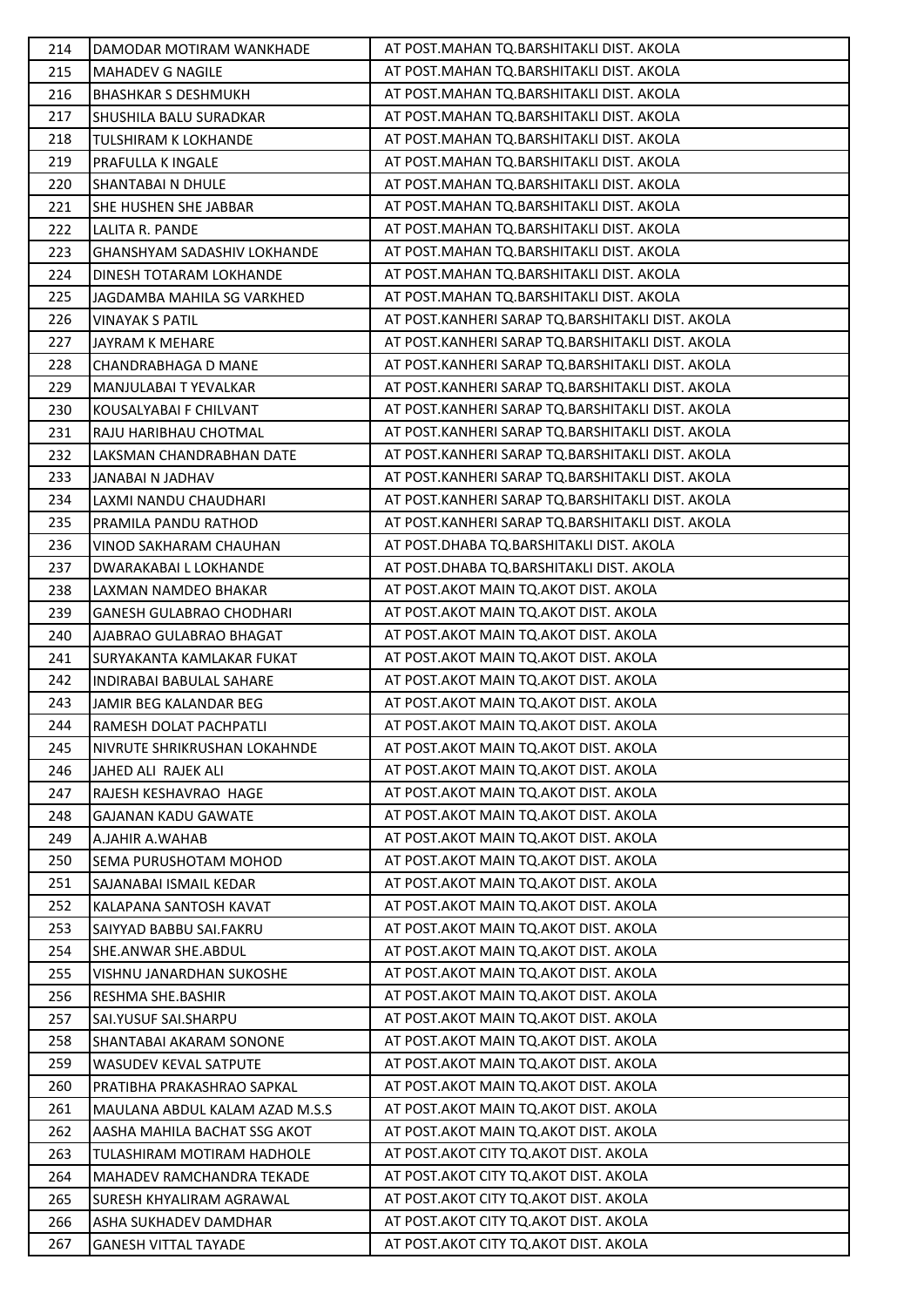| 268 | BIMSENA PURUSH GAT AKOT            | AT POST. AKOT CITY TO. AKOT DIST. AKOLA            |
|-----|------------------------------------|----------------------------------------------------|
| 269 | SAVITIBAI FULE MAHILA BACHAT G     | AT POST. AKOT CITY TQ. AKOT DIST. AKOLA            |
| 270 | VINOD TRAIMBAK WANKHADE            | AT POST.AKOT NARSHING MANDIR TQ.AKOT DIST. AKOLA   |
| 271 | <b>SAGAR ARUN MAHALE</b>           | AT POST. AKOT NARSHING MANDIR TO. AKOT DIST. AKOLA |
| 272 | YOGINI VINOD WAKTE                 | AT POST. AKOT NARSHING MANDIR TO. AKOT DIST. AKOLA |
| 273 | RAHEMAN SHAHA KASAMSHAHA           | AT POST. AKOT NARSHING MANDIR TQ. AKOT DIST. AKOLA |
| 274 | VIJAY VISWANATH AMBALKAR           | AT POST. AKOT NARSHING MANDIR TQ. AKOT DIST. AKOLA |
| 275 | ANUSAYA PRABHAKAR SAWARKAR         | AT POST. AKOT NARSHING MANDIR TO. AKOT DIST. AKOLA |
| 276 | <b>ANANT DHYNDEV GAWANDE</b>       | AT POST.SAVARA TQ.AKOT DIST. AKOLA                 |
| 277 | ATAMARAM RAJARAM LONARE            | AT POST.SAVARA TQ.AKOT DIST. AKOLA                 |
| 278 | <b>GANESH SHIVRAM DHANDE</b>       | AT POST.SAVARA TQ.AKOT DIST. AKOLA                 |
| 279 | NANDKISHOR SAHADEVRAO SIRSKAR      | AT POST.SAVARA TQ.AKOT DIST. AKOLA                 |
| 280 | <b>MAHENDRA RUPRAO KALE</b>        | AT POST.SAVARA TQ.AKOT DIST. AKOLA                 |
| 281 | LAXMAN AMRUT BHARE                 | AT POST.SAVARA TQ.AKOT DIST. AKOLA                 |
| 282 | MANABAI MARAJI AMBHORE             | AT POST.SAVARA TQ.AKOT DIST. AKOLA                 |
| 283 | ISHWARDAS HARIDAS DHANDE           | AT POST.SAVARA TQ.AKOT DIST. AKOLA                 |
| 284 | PUNDLIK PANDHARI KATOLE            | AT POST.SAVARA TQ.AKOT DIST. AKOLA                 |
| 285 | MADHAVRAO PADUJI DHANDE            | AT POST.SAVARA TQ.AKOT DIST. AKOLA                 |
| 286 | <b>TUKARAM BODAJI GAJBHIYE</b>     | AT POST. SAVARA TO. AKOT DIST. AKOLA               |
| 287 | <b>GAYABAI TUKARAM GAJBHIYE</b>    | AT POST.SAVARA TQ.AKOT DIST. AKOLA                 |
| 288 | HARIBAU MOTIRAM NAWALE             | AT POST.SAVARA TQ.AKOT DIST. AKOLA                 |
| 289 | PANJAB DEVMAN MURKUTE              | AT POST.SAVARA TQ.AKOT DIST. AKOLA                 |
| 290 | SALIGRAM GANAJI RAUT               | AT POST.SAVARA TQ.AKOT DIST. AKOLA                 |
| 291 | GOKARNA T WAKODE                   | AT POST.RAUNDALA TQ.AKOT DIST. AKOLA               |
| 292 | DEVKABAI K GADHE                   | AT POST.RAUNDALA TQ.AKOT DIST. AKOLA               |
| 293 | SAKHARAM SURYABHAN ROHANKAR        | AT POST.RAUNDALA TQ.AKOT DIST. AKOLA               |
| 294 | SRIKRUSHNA TULSHIRAM MAHALLE       | AT POST.RAUNDALA TQ.AKOT DIST. AKOLA               |
| 295 | SUSHILA VASUDEV SARODE             | AT POST.RAUNDALA TQ.AKOT DIST. AKOLA               |
| 296 | KASABAI GULABRAO RAUT              | AT POST.RAUNDALA TQ.AKOT DIST. AKOLA               |
| 297 | RAVINDRA TULDHIRAM INGALE          | AT POST. CHOHOTTA BAZARTQ.AKOT DIST. AKOLA         |
| 298 | SANTOSH MAHADEO DADAGAD            | AT POST. CHOHOTTA BAZARTQ.AKOT DIST. AKOLA         |
| 299 | RATANLAL BANSHILAL SOMANI          | AT POST. CHOHOTTA BAZARTO, AKOT DIST. AKOLA        |
| 300 | <b>SURESH SHRIRAM GAWAD</b>        | AT POST. CHOHOTTA BAZARTQ. AKOT DIST. AKOLA        |
| 301 | <b>MAHADEV TEJRAO BAGHE</b>        | AT POST. CHOHOTTA BAZARTO, AKOT DIST. AKOLA        |
| 302 | <b>SHANKAR GANPAT VADATKAR</b>     | AT POST. CHOHOTTA BAZARTQ. AKOT DIST. AKOLA        |
| 303 | RAJARAM GANPAT MAHORE              | AT POST. CHOHOTTA BAZARTQ. AKOT DIST. AKOLA        |
| 304 | RAJANI GAVINDRAO KENEKAR           | AT POST. CHOHOTTA BAZARTQ. AKOT DIST. AKOLA        |
| 305 | SAVITA RAMESH GAVANDE              | AT POST. CHOHOTTA BAZARTQ. AKOT DIST. AKOLA        |
| 306 | JANKABAI P. KURALE                 | AT POST. CHOHOTTA BAZARTQ. AKOT DIST. AKOLA        |
| 307 | <b>UDHAV SHRIKRUSNA VASU</b>       | AT POST. CHOHOTTA BAZARTO. AKOT DIST. AKOLA        |
| 308 | ASHABAI BALU BOBADE                | AT POST. CHOHOTTA BAZARTQ.AKOT DIST. AKOLA         |
| 309 | <b>INDUBAI VASUDEO DONGRE</b>      | AT POST. WARUL JAULKA TQ.AKOT DIST. AKOLA          |
| 310 | ATTAULLA KHA BISMILLA KHA          | AT POST. WARUL JAULKA TQ.AKOT DIST. AKOLA          |
| 311 | JAYABAI SHIVAJI SIRSAT             | AT POST. AKOLKHED TQ.AKOT DIST. AKOLA              |
| 312 | SHEVANABAI RAJARAM GANORKAR        | AT POST. AKOLKHED TQ.AKOT DIST. AKOLA              |
| 313 | <b>BHAGIRATHI DHAVKAL SHEGOKAR</b> | AT POST. AKOLKHED TQ.AKOT DIST. AKOLA              |
| 314 | TULSABAI MAHADEO ADSULKAR          | AT POST. AKOLKHED TQ.AKOT DIST. AKOLA              |
| 315 | KAILAS KASHIRAM SHIVRAKAR          | AT POST. AKOLKHED TQ.AKOT DIST. AKOLA              |
| 316 | SAGAR SHRIKRUSHNA CHAWARE          | AT POST. AKOLKHED TQ.AKOT DIST. AKOLA              |
| 317 | <b>ANIL SHRIRAM PHUSE</b>          | AT POST.MUNDGAON TQ.AKOT DIST. AKOLA               |
| 318 | SAYYADALI SAYYADTAMIJ              | AT POST.MUNDGAON TQ.AKOT DIST. AKOLA               |
| 319 | RAMCHANDRA ABHAIMAN SHEVATKAR      | AT POST.MUNDGAON TQ.AKOT DIST. AKOLA               |
| 320 | RAMBHAU PUNDLIK SIVARKAR           | AT POST.MUNDGAON TQ.AKOT DIST. AKOLA               |
| 321 | REKHA RAJENDRA SHELAKE             | AT POST.MUNDGAON TQ.AKOT DIST. AKOLA               |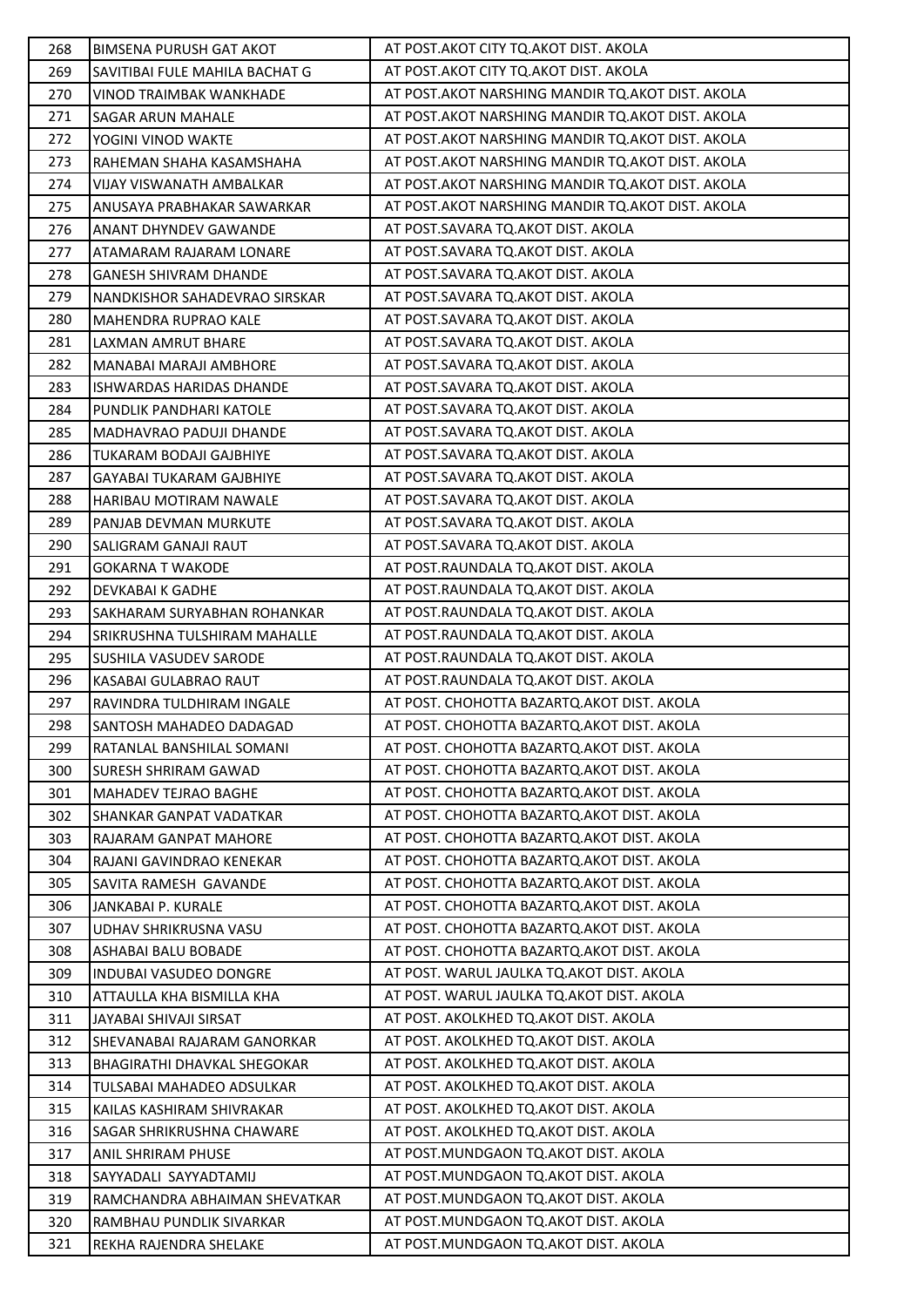| 322 | <b>D R PACHPOR</b>               | AT POST.MUNDGAON TQ.AKOT DIST. AKOLA          |
|-----|----------------------------------|-----------------------------------------------|
| 323 | JOYTSNA HARIDAS JADHAO           | AT POST.MUNDGAON TQ.AKOT DIST. AKOLA          |
| 324 | SITARAM KISAN BUNDE              | AT POST.TELHARA MAIN TQ.TELHARA DIST. AKOLA   |
| 325 | SHRIRAM JAIRAM JALAMKAR          | AT POST.TELHARA MAIN TQ.TELHARA DIST. AKOLA   |
| 326 | A.TAMIJ A. KADAR PATEL           | AT POST.TELHARA MAIN TQ.TELHARA DIST. AKOLA   |
| 327 | MOTIRAM GOVINDA BHIHADE          | AT POST.TELHARA MAIN TQ.TELHARA DIST. AKOLA   |
| 328 | AMAN ASADULLA KHA                | AT POST.TELHARA MAIN TQ.TELHARA DIST. AKOLA   |
| 329 | <b>HARI CHITAMAN INGLE</b>       | AT POST.TELHARA MAIN TQ.TELHARA DIST. AKOLA   |
| 330 | <b>GULABRAO SAKHARAM TAYADE</b>  | AT POST.TELHARA MAIN TQ.TELHARA DIST. AKOLA   |
| 331 | PANDHARI MAROTI RATNAPARKHI      | AT POST.TELHARA MAIN TQ.TELHARA DIST. AKOLA   |
| 332 | NISAR KHA KARAMAT KHA KHA        | AT POST.TELHARA MAIN TQ.TELHARA DIST. AKOLA   |
| 333 | JALIL KHA EMAM KHA               | AT POST.TELHARA MAIN TQ.TELHARA DIST. AKOLA   |
| 334 | SOPAN PRALHAD KHARODE            | AT POST.TELHARA MAIN TQ.TELHARA DIST. AKOLA   |
| 335 | KAMALABAI NARAYANRAO DHANBHAR    | AT POST.TELHARA MAIN TQ.TELHARA DIST. AKOLA   |
| 336 | <b>BALIRM SITARAM BODADE</b>     | AT POST.TELHARA MAIN TQ.TELHARA DIST. AKOLA   |
| 337 | DHANRAJ SHALIGRAM RATNAPARKHI    | AT POST.TELHARA MAIN TQ.TELHARA DIST. AKOLA   |
| 338 | PARVATABAI ATMARAM BELURKAR      | AT POST.TELHARA MAIN TQ.TELHARA DIST. AKOLA   |
| 339 | SHRIRAM NARAYAN WANKHADE         | AT POST.TELHARA MAIN TQ.TELHARA DIST. AKOLA   |
| 340 | SHIVACHARAN NATTHUJI SHELAKE     | AT POST.TELHARA MAIN TQ.TELHARA DIST. AKOLA   |
| 341 | <b>GAJANAN NINAJI SATOTE</b>     | AT POST.TELHARA MAIN TQ.TELHARA DIST. AKOLA   |
| 342 | <b>BHIMRAO KASHIRAO PACHAPOR</b> | AT POST.TELHARA MAIN TQ.TELHARA DIST. AKOLA   |
| 343 | LALITA ABIMANU KAPSE             | AT POST.TELHARA MAIN TQ.TELHARA DIST. AKOLA   |
| 344 | <b>INDUBAI DHONDHUJI NAGE</b>    | AT POST.TELHARA MAIN TQ.TELHARA DIST. AKOLA   |
| 345 | PURUTOSHATTAM S. TAYADE          | AT POST.TELHARA MAIN TQ.TELHARA DIST. AKOLA   |
| 346 | RAMBHAU KESHAV CHATARE           | AT POST.TELHARA MAIN TQ.TELHARA DIST. AKOLA   |
| 347 | SHANTABAI MUGUTRAO NEMADE        | AT POST.TELHARA MAIN TQ.TELHARA DIST. AKOLA   |
| 348 | <b>SANTOSH BHAGWAN GHODAKE</b>   | AT POST.TELHARA MAIN TQ.TELHARA DIST. AKOLA   |
| 349 | <b>INDUBAI VASUDEV KALONE</b>    | AT POST.TELHARA MAIN TQ.TELHARA DIST. AKOLA   |
| 350 | DNYANDEO HARIKISAN MAHALE        | AT POST.TELHARA MAIN TQ.TELHARA DIST. AKOLA   |
| 351 | <b>MAHADEV SADUJI TIKAR</b>      | AT POST.TELHARA MAIN TQ.TELHARA DIST. AKOLA   |
| 352 | <b>GUNFABAI DADARAO BIHADE</b>   | AT POST.TELHARA MAIN TQ.TELHARA DIST. AKOLA   |
| 353 | DEVIDAS BALIRAMJI GAWANDE        | AT POST.TELHARA MAIN TQ.TELHARA DIST. AKOLA   |
| 354 | <b>SHAHDEV GOMAJI BHANANE</b>    | AT POST.TELHARA MAIN TQ.TELHARA DIST. AKOLA   |
| 355 | EKNATH NARAYAN DAHI              | AT POST.TELHARA MAIN TQ.TELHARA DIST. AKOLA   |
| 356 | DINESH JAIRAM WANKHADE           | AT POST.TELHARA MAIN TQ.TELHARA DIST. AKOLA   |
| 357 | LUXMINARAYAN RAMKARN PARYAL      | AT POST.TELHARA MAIN TQ.TELHARA DIST. AKOLA   |
| 358 | KESHAVRAO MAHADEV LONDE          | AT POST.TELHARA MAIN TQ.TELHARA DIST. AKOLA   |
| 359 | PRASHANT JAYDEO DATKAR           | AT POST.TELHARA MAIN TQ.TELHARA DIST. AKOLA   |
| 360 | RATNAPRABA PRALAD SHRINATH       | AT POST.TELHARA MAIN TQ.TELHARA DIST. AKOLA   |
| 361 | USHATAI F, TAYDE                 | AT POST. TELHARA MAIN TO. TELHARA DIST. AKOLA |
| 362 | KU VARSHA BHASKARRAO NEMADE      | AT POST. TELHARA MAIN TO. TELHARA DIST. AKOLA |
| 363 | SUNANDA SHESHRAO RAUT            | AT POST.TELHARA MAIN TQ.TELHARA DIST. AKOLA   |
| 364 | SARSWATABAI PHAKIRCHADRA BODKH   | AT POST.TELHARA MAIN TQ.TELHARA DIST. AKOLA   |
| 365 | PANJAB YASHVANT BHOJNE           | AT POST.TELHARA MAIN TQ.TELHARA DIST. AKOLA   |
| 366 | <b>VISHVAS PANDURANG UMALE</b>   | AT POST. TELHARA MAIN TO. TELHARA DIST. AKOLA |
| 367 | RAJENDRA RAMBHAU DESHMUKHA       | AT POST. TELHARA MAIN TQ. TELHARA DIST. AKOLA |
| 368 | SURYABHAN CHANDRABHAN TILERAO    | AT POST.TELHARA MAIN TQ.TELHARA DIST. AKOLA   |
| 369 | UASNARAPARVIN MAHMUD KHA         | AT POST.TELHARA MAIN TQ.TELHARA DIST. AKOLA   |
| 370 | PAVAN PADMAKAR BHAKARE           | AT POST.TELHARA MAIN TQ.TELHARA DIST. AKOLA   |
| 371 | ANIL PRALHAD ZAMARE              | AT POST.TELHARA MAIN TQ.TELHARA DIST. AKOLA   |
| 372 | SHAHEEN BI USUF CHHIPA           | AT POST.TELHARA MAIN TQ.TELHARA DIST. AKOLA   |
| 373 | PANCHASHIL M.S.S.GAT             | AT POST.TELHARA MAIN TQ.TELHARA DIST. AKOLA   |
| 374 | <b>GANESH MADHUKAR DATKAR</b>    | AT POST.TELHARA MAIN TQ.TELHARA DIST. AKOLA   |
| 375 | DHYNESHOR MOTIRAM BIHADE         | AT POST.TELHARA MAIN TQ.TELHARA DIST. AKOLA   |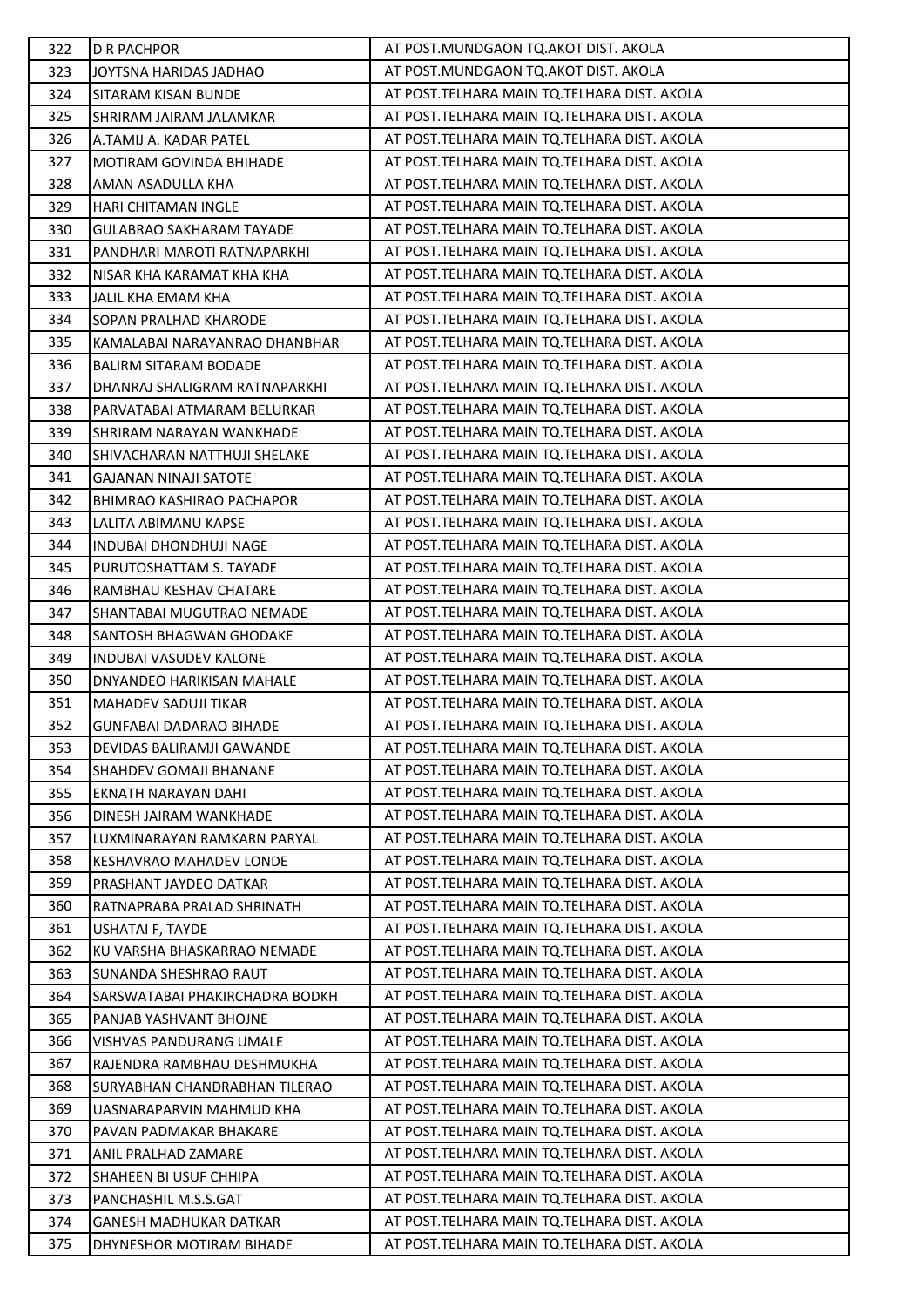| 376 | M. J. KHOTRE                     | AT POST.HIWARKHED TQ.TELHARA DIST. AKOLA        |
|-----|----------------------------------|-------------------------------------------------|
| 377 | <b>BHABWAN NARAYAN KHADSE</b>    | AT POST.HIWARKHED TQ.TELHARA DIST. AKOLA        |
| 378 | HARIBHAU KISAN SONONE            | AT POST.HIWARKHED TQ.TELHARA DIST. AKOLA        |
| 379 | ASHOK BABAN PINJARKAR            | AT POST.HIWARKHED TQ.TELHARA DIST. AKOLA        |
| 380 | DAYARAM MOTI ZHARA               | AT POST.HIWARKHED TQ.TELHARA DIST. AKOLA        |
| 381 | SANJAY TUMALA GAWATE             | AT POST.HIWARKHED TQ.TELHARA DIST. AKOLA        |
| 382 | MANKARNA SHUDHODHAN HIVRALE      | AT POST.HIWARKHED TQ.TELHARA DIST. AKOLA        |
| 383 | RAHUL PARMESHOR BOHARA           | AT POST.HIWARKHED TQ.TELHARA DIST. AKOLA        |
| 384 | DINESH GANESH PACHANG            | AT POST.HIWARKHED TQ.TELHARA DIST. AKOLA        |
| 385 | SAKIBAALI KHURSHIDALI            | AT POST.HIWARKHED TQ.TELHARA DIST. AKOLA        |
| 386 | NAMDEO DYARAM PADORE             | AT POST.DANAPUR TQ.TELHARA DIST. AKOLA          |
| 387 | GAJANAN LAXMAN RAUNDLE           | AT POST.DANAPUR TQ.TELHARA DIST. AKOLA          |
| 388 | <b>GOPAL VISHVANATH MURUKH</b>   | AT POST.DANAPUR TQ.TELHARA DIST. AKOLA          |
| 389 | SHANKAR GANPAT JAYLE             | AT POST.DANAPUR TQ.TELHARA DIST. AKOLA          |
| 390 | KAILAS BHAGWAN KHADERAO          | AT POST.DANAPUR TQ.TELHARA DIST. AKOLA          |
| 391 | SUBHADRABAI SHANKAR MHASAYA      | AT POST.DANAPUR TQ.TELHARA DIST. AKOLA          |
| 392 | DIPLAL VASANT VADATKAR           | AT POST.DANAPUR TQ.TELHARA DIST. AKOLA          |
| 393 | SHALIGRAM SITARAM KASOKAR        | AT POST.DANAPUR TQ.TELHARA DIST. AKOLA          |
| 394 | <b>BALIRAM S SARDAR</b>          | AT POST.PATHARDI TQ.TELHARA DIST. AKOLA         |
| 395 | SUBHADRABAI TOTARAM INGLE        | AT POST.BELKHED TQ.TELHARA DIST. AKOLA          |
| 396 | VARSA DNYANESHWAR JADHAO         | AT POST.BELKHED TQ.TELHARA DIST. AKOLA          |
| 397 | SHEKH NAZIM SHEKH ARIF           | AT POST.BELKHED TQ.TELHARA DIST. AKOLA          |
| 398 | ARCHANA DASHARAT KHUMKAR         | AT POST.BELKHED TQ.TELHARA DIST. AKOLA          |
| 399 | SHANTABAI NAMDEO SONONE          | AT POST.BELKHED TQ.TELHARA DIST. AKOLA          |
| 400 | WASUDEV HARIBHAU NERKAR          | AT POST.AADSUL TQ.TELHARA DIST. AKOLA           |
| 401 | LAXMAN MAROTI MESARE             | AT POST.AADSUL TQ.TELHARA DIST. AKOLA           |
| 402 | RAKHUBAI SURESH TAYDE            | AT POST.AADSUL TQ.TELHARA DIST. AKOLA           |
| 403 | RAMABAI RAJENDRA TAYDE           | AT POST.AADSUL TQ.TELHARA DIST. AKOLA           |
| 404 | BHAGAWAN DNYANDEV PANDE          | AT POST.AADSUL TQ.TELHARA DIST. AKOLA           |
| 405 | KISAN RAJENDR TATHOD             | AT POST.AADSUL TQ.TELHARA DIST. AKOLA           |
| 406 | SULATANAKHATUN SALAMAUALLA       | AT POST.AADSUL TQ.TELHARA DIST. AKOLA           |
| 407 | <b>KJS SANSTHA SIRSOLI</b>       | AT POST.AADSUL TQ.TELHARA DIST. AKOLA           |
| 408 | TANTRIK APEN SUSIK BEROJ SOC     | AT POST.ADAGAON BUJRUK TQ.TELHARA DIST. AKOLA   |
| 409 | SURESH TUKARAM WAGHODE           | AT POST. ADAGAON BUJRUK TO. TELHARA DIST. AKOLA |
| 410 | JANABAI SHRIRAM NEMADE           | AT POST.ADAGAON BUJRUK TQ.TELHARA DIST. AKOLA   |
| 411 | YASHVANT PANDURANG PATAKE        | AT POST.ADAGAON BUJRUK TQ.TELHARA DIST. AKOLA   |
| 412 | AB RAHIM AB RAJJAK               | AT POST.ADAGAON BUJRUK TQ.TELHARA DIST. AKOLA   |
| 413 | <b>ASHVINI SARANGDHAR TARALE</b> | AT POST.ADAGAON BUJRUK TQ.TELHARA DIST. AKOLA   |
| 414 | SAU MANGALA MADHUKAR MALTHANKA   | AT POST.ADAGAON BUJRUK TQ.TELHARA DIST. AKOLA   |
| 415 | NASIBABI JA SE RAHEMAN           | AT POST. ADAGAON BUJRUK TO. TELHARA DIST. AKOLA |
| 416 | KALAVATI BANSHI KASDEKAR         | AT POST. ADAGAON BUJRUK TO. TELHARA DIST. AKOLA |
| 417 | BANSHI SIKARI KASDEKAR           | AT POST.ADAGAON BUJRUK TQ.TELHARA DIST. AKOLA   |
| 418 | PRINC Z P PRAY MAR SCH ADLAPUR   | AT POST.ADAGAON BUJRUK TQ.TELHARA DIST. AKOLA   |
| 419 | SANTOSH HNUMANT WANKHADE         | AT POST. BALAPUR TO. BALAPUR DIST. AKOLA        |
| 420 | KUSUMBAI MAHADEO TELGOTE         | AT POST. BALAPUR TO. BALAPUR DIST. AKOLA        |
| 421 | <b>SUBHSH TUKARAM INGLE</b>      | AT POST. BALAPUR TO. BALAPUR DIST. AKOLA        |
| 422 | SAYRABI MOHMAD RABANNI           | AT POST.BALAPUR TQ.BALAPUR DIST. AKOLA          |
| 423 | A MUNAF A LATIF                  | AT POST.BALAPUR TQ.BALAPUR DIST. AKOLA          |
| 424 | MALANBAI KISAN SIRSAT            | AT POST.BALAPUR TQ.BALAPUR DIST. AKOLA          |
| 425 | TAJMMUNIYA ROSHAN                | AT POST. BALAPUR TO. BALAPUR DIST. AKOLA        |
| 426 | PRITAM GANPAT TAYADE             | AT POST.BALAPUR TQ.BALAPUR DIST. AKOLA          |
| 427 | NASURLLAKHA HAYATKHA             | AT POST.BALAPUR TQ.BALAPUR DIST. AKOLA          |
| 428 | JAYVANTABAI SHANKAR SURALKAR     | AT POST. BALAPUR TO. BALAPUR DIST. AKOLA        |
| 429 | SANJAY SADSHIVERAO KHARCHAN      | AT POST.BALAPUR TQ.BALAPUR DIST. AKOLA          |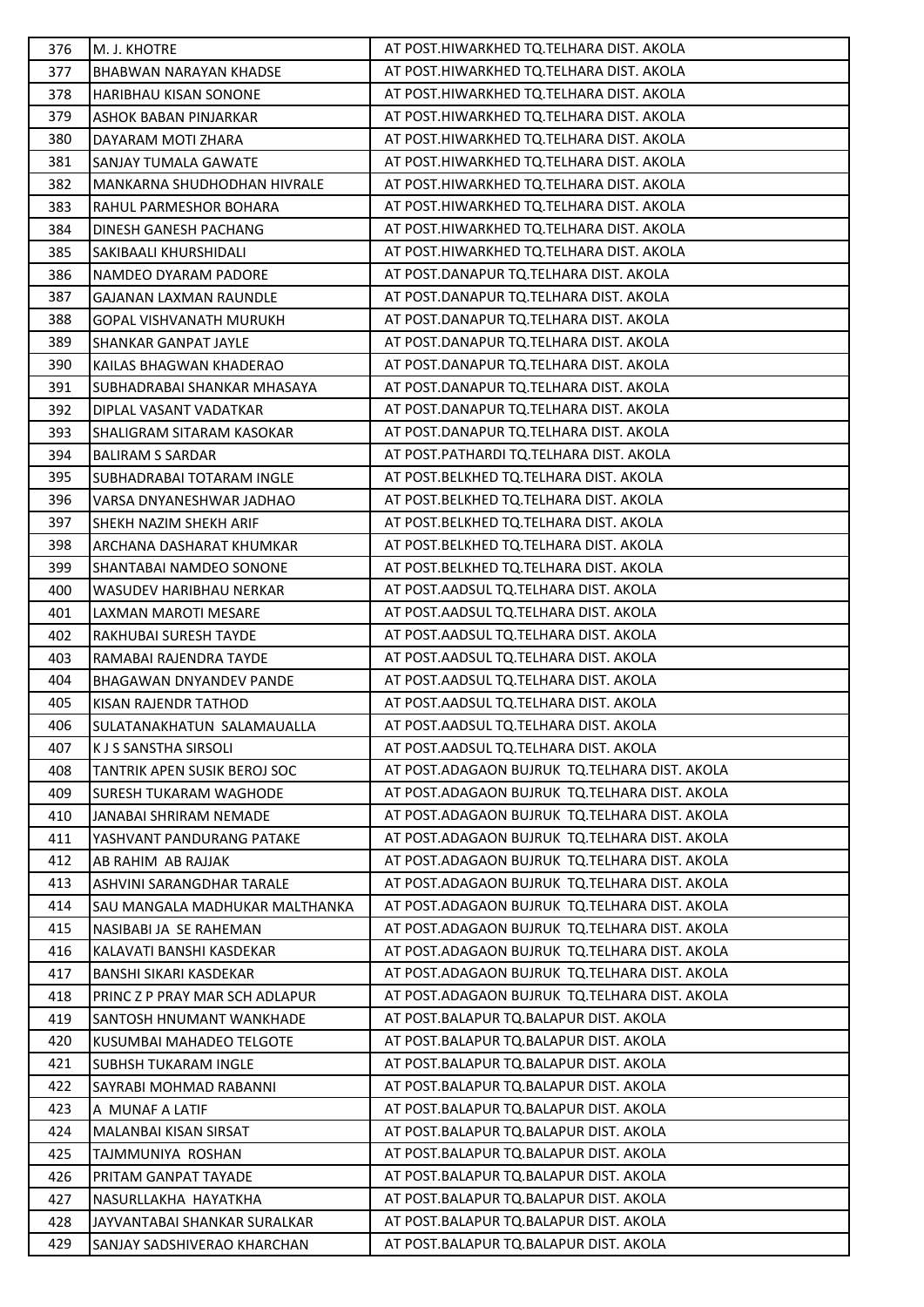| 430 | SHEKH ISMAL SHEKHCHAND               | AT POST.BALAPUR TQ.BALAPUR DIST. AKOLA    |
|-----|--------------------------------------|-------------------------------------------|
| 431 | RAGHUNATH SUPDA CHAVAN               | AT POST.BALAPUR TQ.BALAPUR DIST. AKOLA    |
| 432 | S. M. JEESWAL                        | AT POST.BALAPUR TQ.BALAPUR DIST. AKOLA    |
| 433 | <b>VPMALI</b>                        | AT POST.URAL TQ.BALAPUR DIST. AKOLA       |
| 434 | <b>SANTHOSH CHANDBHAN GAWANDE</b>    | AT POST.URAL TQ.BALAPUR DIST. AKOLA       |
| 435 | GAJANAN GYANDEV KINEKAR              | AT POST.URAL TQ.BALAPUR DIST. AKOLA       |
| 436 | <b>JANRAO RAMJI INGALE</b>           | AT POST.URAL TQ.BALAPUR DIST. AKOLA       |
| 437 | SANTOSH VISHRAM INGALE               | AT POST.URAL TO.BALAPUR DIST. AKOLA       |
| 438 | <b>HARISHCHANDRASING S RAJPUT</b>    | AT POST.URAL TQ.BALAPUR DIST. AKOLA       |
| 439 | MAHANANDA BHASHKAR SONONEE           | AT POST. WADEGAON TO. BALAPUR DIST. AKOLA |
| 440 | <b>SUMAN SHANKAR SHINDE</b>          | AT POST. WADEGAON TQ. BALAPUR DIST. AKOLA |
| 441 | SHARADDHA P FARKALE                  | AT POST. WADEGAON TQ. BALAPUR DIST. AKOLA |
| 442 | <b>BALIRAM KISAN DHAKARE</b>         | AT POST. WADEGAON TO. BALAPUR DIST. AKOLA |
| 443 | SHRIKRUSHNA JAGDEV SONTAKKE          | AT POST. WADEGAON TO. BALAPUR DIST. AKOLA |
| 444 | LILABAI KASHIRAM GALE                | AT POST. WADEGAON TQ. BALAPUR DIST. AKOLA |
| 445 | NIRMALA BHASKAR PORE                 | AT POST. WADEGAON TQ. BALAPUR DIST. AKOLA |
| 446 | <b>VISHWAS PANDHARI KIRTANE</b>      | AT POST. WADEGAON TO. BALAPUR DIST. AKOLA |
| 447 | MOHAMMAD MOHSIN SHAIKH GULAB         | AT POST. WADEGAON TQ. BALAPUR DIST. AKOLA |
| 448 | <b>SNT DNYAN SHETKARI BACHAT GAT</b> | AT POST. WADEGAON TO. BALAPUR DIST. AKOLA |
| 449 | <b>BHIKAJI NARAYAN HIVASE</b>        | AT POST.NIMBA TQ.BALAPUR DIST. AKOLA      |
| 450 | VIKAS MAHADEO PARGHARMOR             | AT POST.NIMBA TQ.BALAPUR DIST. AKOLA      |
| 451 | VIJAY YASHVANT ROHANKAR              | AT POST.NIMBA TQ.BALAPUR DIST. AKOLA      |
| 452 | LAXMIBAI RAMCHANDRA DIGE             | AT POST.NIMBA TQ.BALAPUR DIST. AKOLA      |
| 453 | SHANKAR YASHWANT ROHANKAR            | AT POST.NIMBA TQ.BALAPUR DIST. AKOLA      |
| 454 | <b>GAJANAN SHRIRAM DHUMALE</b>       | AT POST.NIMBA TQ.BALAPUR DIST. AKOLA      |
| 455 | JOSEF DHALAHADUR                     | AT POST.NIMBA TQ.BALAPUR DIST. AKOLA      |
| 456 | <b>SHANTABAI T KHOTRE</b>            | AT POST.NIMBA TQ.BALAPUR DIST. AKOLA      |
| 457 | INDU PRABHAKAR GEDAM                 | AT POST.NIMBA TQ.BALAPUR DIST. AKOLA      |
| 458 | S SAKHARAM SHE S B G MOKHA           | AT POST.NIMBA TQ.BALAPUR DIST. AKOLA      |
| 459 | RAJSATTA M BACHATGAT MOKHA           | AT POST.NIMBA TQ.BALAPUR DIST. AKOLA      |
| 460 | RAJESHCHNDR SHANTILAL RUPALEL        | AT POST.PARAS TQ.BALAPUR DIST. AKOLA      |
| 461 | LALITADEVI NARAYAN KATE              | AT POST.PARAS TQ.BALAPUR DIST. AKOLA      |
| 462 | RAMESH AANDA TAYADE                  | AT POST.PARAS TO.BALAPUR DIST. AKOLA      |
| 463 | VANITA SAHEBARAO TAYADE              | AT POST. PARAS TO. BALAPUR DIST. AKOLA    |
| 464 | RAMAI MAHILA SWAYM SAHA BACHAT       | AT POST. PARAS TO. BALAPUR DIST. AKOLA    |
| 465 | SAGIRABI MANSAB KHA                  | AT POST.HATRUN TQ.BALAPUR DIST. AKOLA     |
| 466 | MUNABI SHEKH MUNIR                   | AT POST.HATRUN TQ.BALAPUR DIST. AKOLA     |
| 467 | SHANKAR GANU PARASKAR                | AT POST.HATRUN TQ.BALAPUR DIST. AKOLA     |
| 468 | A.JALIL A.ABDUL                      | AT POST.HATRUN TO.BALAPUR DIST. AKOLA     |
| 469 | <b>VIJAY PANDURANG THAKRE</b>        | AT POST.HATRUN TQ.BALAPUR DIST. AKOLA     |
| 470 | NAMDEV PURANJI INGLE                 | AT POST.HATRUN TQ.BALAPUR DIST. AKOLA     |
| 471 | ANANTRAO LAXMAN GAWNDE               | AT POST.HATRUN TQ.BALAPUR DIST. AKOLA     |
| 472 | WAMAN SHRIPAT KHANDARE               | AT POST.HATRUN TQ.BALAPUR DIST. AKOLA     |
| 473 | VAMAN SAMPAT KHULE                   | AT POST. VYALA TQ. BALAPUR DIST. AKOLA    |
| 474 | <b>SURESH NAGORAO DESHMUKH</b>       | AT POST. VYALA TQ. BALAPUR DIST. AKOLA    |
| 475 | <b>SHRDHA VIJAY PATIL</b>            | AT POST. VYALA TO. BALAPUR DIST. AKOLA    |
| 476 | NITIN BHAGWAN MASNE                  | AT POST. VYALA TQ. BALAPUR DIST. AKOLA    |
| 477 | LATA G DANDALE                       | AT POST. VYALA TQ. BALAPUR DIST. AKOLA    |
| 478 | A. S KHAN                            | AT POST.PATUR TQ.PATUR DIST. AKOLA        |
| 479 | RAMDAS SHRIRAM PATHARKAR             | AT POST.PATUR TQ.PATUR DIST. AKOLA        |
| 480 | ANITA EKNATH NIMKALE                 | AT POST.PATUR TQ.PATUR DIST. AKOLA        |
| 481 | <b>VIJAY ASHOK INGLE</b>             | AT POST.PATUR TQ.PATUR DIST. AKOLA        |
| 482 | <b>MAYA RAMKRUSHNA BOLE</b>          | AT POST.PATUR TQ.PATUR DIST. AKOLA        |
| 483 | DWARKABAI KESHAV KOKATE              | AT POST.CHANNI TQ.PATUR DIST. AKOLA       |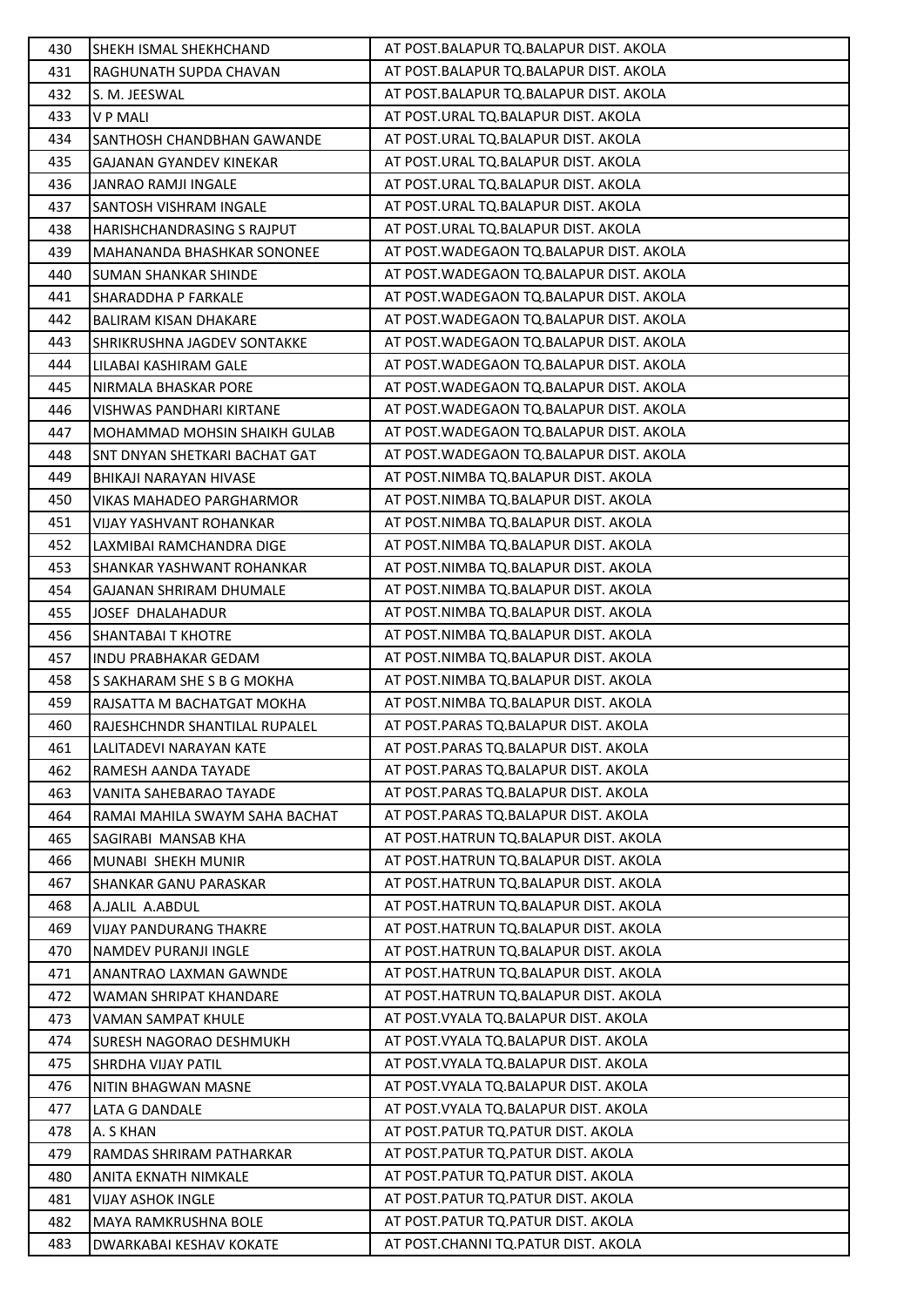| 484 | AALIYAKHA AABED KHA              | AT POST.CHANNI TQ.PATUR DIST. AKOLA                        |
|-----|----------------------------------|------------------------------------------------------------|
| 485 | JAGRAM RAMCHAND CHAVHAN          | AT POST.CHANNI TQ.PATUR DIST. AKOLA                        |
| 486 | DASHRATH A ZINE                  | AT POST.CHANNI TQ.PATUR DIST. AKOLA                        |
| 487 | RAMESH TUKARAM DEVKATE           | AT POST.CHANNI TQ.PATUR DIST. AKOLA                        |
| 488 | KAUSAL VIJAY RAKHONDE            | AT POST.CHANNI TQ.PATUR DIST. AKOLA                        |
| 489 | VINOD GYARSHILAL AGRAWAL         | AT POST.CHANNI TQ.PATUR DIST. AKOLA                        |
| 490 | MOHAN LAXMAN GAYKAWAD            | AT POST.ALEGAON TQ.PATUR DIST. AKOLA                       |
| 491 | <b>BABAN CHANDRABHAN LATHAD</b>  | AT POST.ALEGAON TO.PATUR DIST. AKOLA                       |
| 492 | ARCHANA MURLIDHAR SARKATE        | AT POST.ALEGAON TQ.PATUR DIST. AKOLA                       |
| 493 | BHIMRAO DATTU WARTHE             | AT POST.ALEGAON TO.PATUR DIST. AKOLA                       |
| 494 | MANISHA GANPAT BAND              | AT POST.ALEGAON TQ.PATUR DIST. AKOLA                       |
| 495 | <b>B SARNAIK VIDH PIMPARDOLI</b> | AT POST.ALEGAON TQ.PATUR DIST. AKOLA                       |
| 496 | ST MIRABAI GAT AALEGAON          | AT POST.ALEGAON TQ.PATUR DIST. AKOLA                       |
| 497 | JAKIRA SAYYAD ALTAB              | AT POST. VIWARABHABULGAON TQ. PATUR DIST. AKOLA            |
| 498 | SITARAM GOVINDA WADEKAR          | AT POST.SASTI TQ.PATUR DIST. AKOLA                         |
| 499 | SHARDA PRABHAKAR MAHALLE         | AT POST.SASTI TQ.PATUR DIST. AKOLA                         |
| 500 | NIYOJIT BAHUJAN HITAY MAGASWAR   | AT POST. MURTIZAPUR MAIN TQ. MURTIZAPUR DIST. AKOLA        |
| 501 | RAMRAO PANDUGI THAIRE            | AT POST.MURTIZAPUR MAIN TQ.MURTIZAPUR DIST. AKOLA          |
| 502 | USHATAI SHANKARRAO HANDE         | AT POST. MURTIZAPUR MAIN TO. MURTIZAPUR DIST. AKOLA        |
| 503 | KOARSING LACCHIRAM CHAVAN        | AT POST. MURTIZAPUR MAIN TQ. MURTIZAPUR DIST. AKOLA        |
| 504 | SHAKUNTALABAI T. MEHARE          | AT POST. MURTIZAPUR MAIN TQ. MURTIZAPUR DIST. AKOLA        |
| 505 | <b>MAHADEV PANDURANG THAKRE</b>  | AT POST. MURTIZAPUR MAIN TQ. MURTIZAPUR DIST. AKOLA        |
| 506 | <b>GAJANAN VANKAT SULE</b>       | AT POST.MURTIZAPUR MAIN TQ.MURTIZAPUR DIST. AKOLA          |
| 507 | PARSHRAM HARI CHAVAN             | AT POST. MURTIZAPUR MAIN TQ. MURTIZAPUR DIST. AKOLA        |
| 508 | SHEK HABIB SHEK HAIDAR           | AT POST. MURTIZAPUR MAIN TQ. MURTIZAPUR DIST. AKOLA        |
| 509 | KISHOR SUKHADEV MUNDE            | AT POST. MURTIZAPUR MAIN TO. MURTIZAPUR DIST. AKOLA        |
| 510 | <b>VIJAY SHRIKRUSHNA MORE</b>    | AT POST. MURTIZAPUR MAIN TO. MURTIZAPUR DIST. AKOLA        |
| 511 | TULSIRAM RAMKURSHAN KHARBADKAR   | AT POST. MURTIZAPUR MAIN TO. MURTIZAPUR DIST. AKOLA        |
| 512 | PANJABRAO RAJARAM WAKODE         | AT POST. MURTIZAPUR MAIN TQ. MURTIZAPUR DIST. AKOLA        |
| 513 | GANGADHAR KISANRAO GHODESWAR     | AT POST.MURTIZAPUR MAIN TQ.MURTIZAPUR DIST. AKOLA          |
| 514 | URMILA VISHVNATH GAVALE          | AT POST. MURTIZAPUR MAIN TO. MURTIZAPUR DIST. AKOLA        |
| 515 | SUSHILABAI AJABRAO DONGARDIVE    | AT POST. MURTIZAPUR MAIN TO. MURTIZAPUR DIST. AKOLA        |
| 516 | DEVIDAS DATTOPANT PAWADE         | AT POST. MURTIZAPUR MAIN TO. MURTIZAPUR DIST. AKOLA        |
| 517 | <b>GAJANAN UTTAMRAO RAUT</b>     | AT POST. MURTIZAPUR MAIN TO. MURTIZAPUR DIST. AKOLA        |
| 518 | <b>SHARAD PRALHAD BOPULKAR</b>   | AT POST. MURTIZAPUR MAIN TO. MURTIZAPUR DIST. AKOLA        |
| 519 | RAJU RAMDAS SARDAR               | AT POST. MURTIZAPUR MAIN TO. MURTIZAPUR DIST. AKOLA        |
| 520 | PRESIDENT& SEC.WASTISTARIYA LA   | AT POST. MURTIZAPUR MAIN TO. MURTIZAPUR DIST. AKOLA        |
| 521 | ALLHA S.S.B.GAT                  | AT POST. MURTIZAPUR MAIN TO. MURTIZAPUR DIST. AKOLA        |
| 522 | ANNAPURNA SAMBHAJI WANKHADE      | AT POST. MURTIZAPUR MARKET YARD TO. MURTIZAPUR DIST. AKOLA |
| 523 | <b>GITABAE PUNDLIKRAO KHOKLE</b> | AT POST.MURTIZAPUR MARKET YARD TO.MURTIZAPUR DIST. AKOLA   |
| 524 | <b>GUMFABAI ANADRAO TILKE</b>    | AT POST.MURTIZAPUR MARKET YARD TO.MURTIZAPUR DIST. AKOLA   |
| 525 | <b>SAHEBRAO NARAYAN NAVGHARE</b> | AT POST. MURTIZAPUR MARKET YARD TO. MURTIZAPUR DIST. AKOLA |
| 526 | SUBODHA NAMDEV KADU              | AT POST. MURTIZAPUR MARKET YARD TO. MURTIZAPUR DIST. AKOLA |
| 527 | <b>BABURAO KISANRAO SOLANKE</b>  | AT POST.MURTIZAPUR MARKET YARD TO.MURTIZAPUR DIST. AKOLA   |
| 528 | PANDURANG SONAJI SARODE          | AT POST.MURTIZAPUR MARKET YARD TO.MURTIZAPUR DIST. AKOLA   |
| 529 | DILIP HARIBHAU SURJUSE           | AT POST.MURTIZAPUR MARKET YARD TO.MURTIZAPUR DIST. AKOLA   |
| 530 | RAMESH ANANDARAO SURJUSE         | AT POST. MURTIZAPUR MARKET YARD TO. MURTIZAPUR DIST. AKOLA |
| 531 | PANJAB JANUJI CHAVAN             | AT POST. MURTIZAPUR MARKET YARD TO. MURTIZAPUR DIST. AKOLA |
| 532 | <b>MANIKE GANPATRAO HOLE</b>     | AT POST. MURTIZAPUR MARKET YARD TO. MURTIZAPUR DIST. AKOLA |
| 533 | TRYANBAK JAIRAM DHABALE          | AT POST.MURTIZAPUR MARKET YARD TO.MURTIZAPUR DIST. AKOLA   |
| 534 | SARUBAI SUKHDEV JAMNIK           | AT POST. MURTIZAPUR MARKET YARD TO. MURTIZAPUR DIST. AKOLA |
| 535 | DNYANESHWAR N KAPILE             | AT POST. MURTIZAPUR MARKET YARD TO. MURTIZAPUR DIST. AKOLA |
| 536 | RAMDAS VISHVASRAO SABLE          | AT POST.MURTIZAPUR MARKET YARD TO.MURTIZAPUR DIST. AKOLA   |
| 537 | <b>BHIMGIR RAMGIR GOSAVI</b>     | AT POST. MURTIZAPUR MARKET YARD TO. MURTIZAPUR DIST. AKOLA |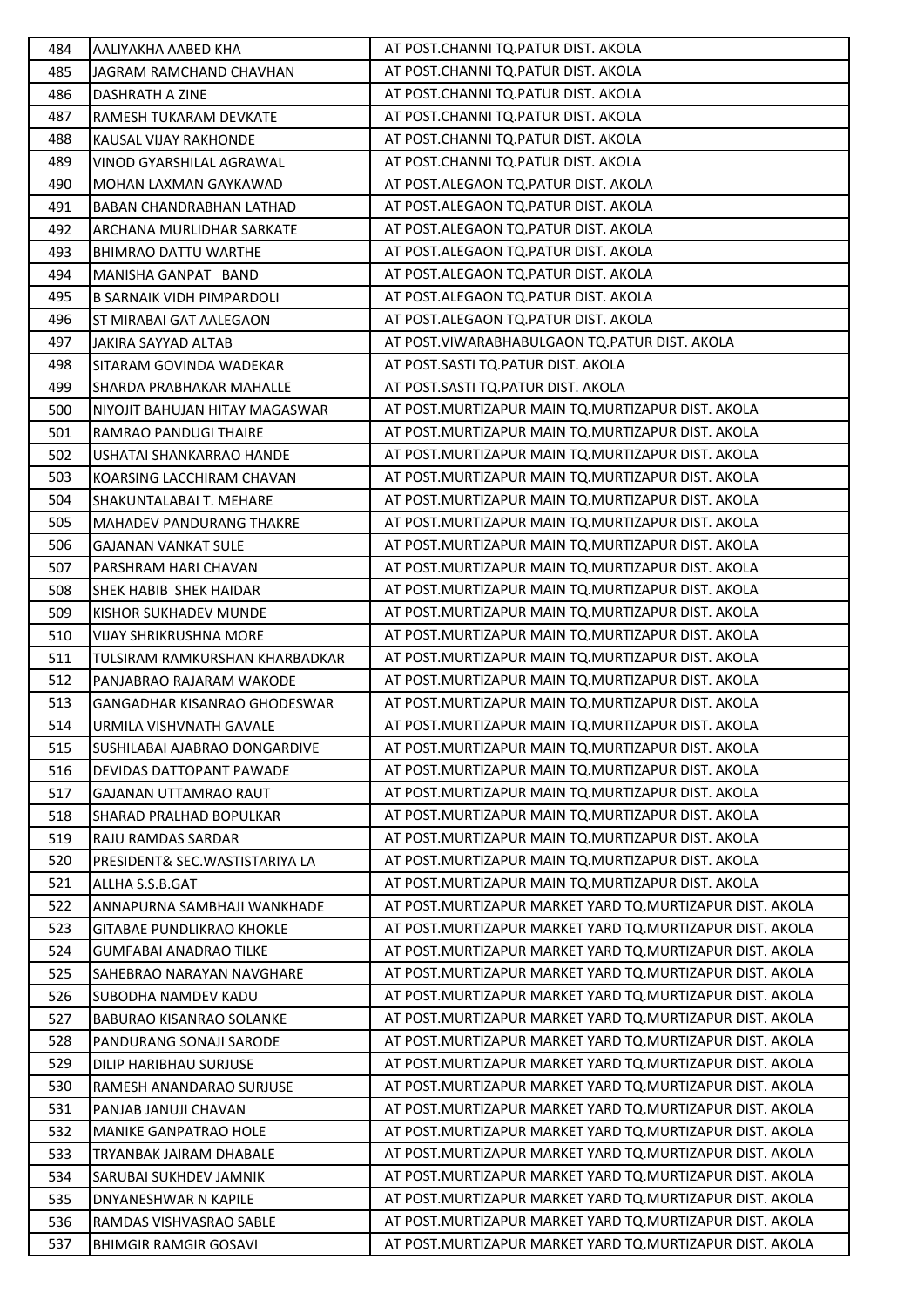| 538 | <b>GOPAL UBHEDAR CHOVHAN</b>       | AT POST.MURTIZAPUR MARKET YARD TO.MURTIZAPUR DIST. AKOLA   |
|-----|------------------------------------|------------------------------------------------------------|
| 539 | NARAYAN SHIVRAM INGALE             | AT POST. MURTIZAPUR MARKET YARD TQ. MURTIZAPUR DIST. AKOLA |
| 540 | SHEWANTABAI BALIRAM SABALE         | AT POST.MURTIZAPUR MARKET YARD TQ.MURTIZAPUR DIST. AKOLA   |
| 541 | UDHAV SUDAM WARGHAT                | AT POST. MURTIZAPUR MARKET YARD TO. MURTIZAPUR DIST. AKOLA |
| 542 | SUSHILA RAMRAO GAWANDE             | AT POST.MURTIZAPUR MARKET YARD TO.MURTIZAPUR DIST. AKOLA   |
| 543 | NITIN SAHEBRAO BNAWGHARE           | AT POST.MURTIZAPUR MARKET YARD TO.MURTIZAPUR DIST. AKOLA   |
| 544 | SONAJI DHANAJI KHANDARE            | AT POST. MURTIZAPUR MARKET YARD TO. MURTIZAPUR DIST. AKOLA |
| 545 | SHAILESH WASANTRAO PACHADE         | AT POST. MURTIZAPUR MARKET YARD TO. MURTIZAPUR DIST. AKOLA |
| 546 | SHANTABAI VITHAL THOKAL            | AT POST. MURTIZAPUR MARKET YARD TQ. MURTIZAPUR DIST. AKOLA |
| 547 | WAMAN BHADUJI INGALE               | AT POST.MURTIZAPUR MARKET YARD TO.MURTIZAPUR DIST. AKOLA   |
| 548 | NANA ONKAR KANDALKAR               | AT POST. MURTIZAPUR MARKET YARD TQ. MURTIZAPUR DIST. AKOLA |
| 549 | SANDHYA PURUSHOTAM AWGHAD          | AT POST.MURTIZAPUR MARKET YARD TO.MURTIZAPUR DIST. AKOLA   |
| 550 | <b>BHASKAR GHANTULALJI KHIRALE</b> | AT POST.MURTIZAPUR MARKET YARD TQ.MURTIZAPUR DIST. AKOLA   |
| 551 | CHAGANLAL NARAYANRAO JAISWAL       | AT POST. MURTIZAPUR MARKET YARD TQ. MURTIZAPUR DIST. AKOLA |
| 552 | AJABARAO BAJIRAO PUNDKAR           | AT POST.MURTIZAPUR MARKET YARD TO.MURTIZAPUR DIST. AKOLA   |
| 553 | SANJAY TULSHIRAM SARODE            | AT POST. MURTIZAPUR MARKET YARD TQ. MURTIZAPUR DIST. AKOLA |
| 554 | KAMBLABAI DADARAO DESHMUKH         | AT POST. MURTIZAPUR CITY TO. MURTIZAPUR DIST. AKOLA        |
| 555 | <b>BALIRAM DEVRAO MANKAR</b>       | AT POST. MURTIZAPUR CITY TO. MURTIZAPUR DIST. AKOLA        |
| 556 | PHULABAI LAKSHMAN KOKANE           | AT POST. MURTIZAPUR CITY TQ. MURTIZAPUR DIST. AKOLA        |
| 557 | NARAYAN LAXMAN ATHAVALE            | AT POST. MURTIZAPUR CITY TQ. MURTIZAPUR DIST. AKOLA        |
| 558 | BHASKAR SOMAJI KHANDARE            | AT POST. MURTIZAPUR CITY TQ. MURTIZAPUR DIST. AKOLA        |
| 559 | SAHEBKHA DAUT KHA                  | AT POST. MURTIZAPUR CITY TQ. MURTIZAPUR DIST. AKOLA        |
| 560 | <b>BABARAO MAHADEV GAIKWAD</b>     | AT POST. MURTIZAPUR CITY TQ. MURTIZAPUR DIST. AKOLA        |
| 561 | DILIP VISHVASRAO ADHAU             | AT POST. MURTIZAPUR CITY TQ. MURTIZAPUR DIST. AKOLA        |
| 562 | SAHADEVRAO NARAYAN BELE            | AT POST. MURTIZAPUR CITY TQ. MURTIZAPUR DIST. AKOLA        |
| 563 | <b>BABARAO UTTAMRAO PAWAR</b>      | AT POST.MURTIZAPUR CITY TQ.MURTIZAPUR DIST. AKOLA          |
| 564 | SAHEBRAO BABAN TIKAR               | AT POST. MURTIZAPUR CITY TQ. MURTIZAPUR DIST. AKOLA        |
| 565 | FAKIRCHANDR DEVCHANDR MOHITE       | AT POST. MURTIZAPUR CITY TO. MURTIZAPUR DIST. AKOLA        |
| 566 | ASHA SUDHAKAR TAAK                 | AT POST. MURTIZAPUR CITY TO. MURTIZAPUR DIST. AKOLA        |
| 567 | OMPRAKESH JAISAM GUPTA             | AT POST. MURTIZAPUR CITY TQ. MURTIZAPUR DIST. AKOLA        |
| 568 | MANISHA PRABHAKARAO HADKE          | AT POST. MURTIZAPUR CITY TQ. MURTIZAPUR DIST. AKOLA        |
| 569 | <b>MAHEBUB SHAH RAMJAN SHAH</b>    | AT POST. MURTIZAPUR CITY TO. MURTIZAPUR DIST. AKOLA        |
| 570 | JAMIR KHA RAHIM KHA                | AT POST. MURTIZAPUR CITY TO. MURTIZAPUR DIST. AKOLA        |
| 571 | ZAMRAJI PARASRAM DONGARE           | AT POST. MURTIZAPUR CITY TO. MURTIZAPUR DIST. AKOLA        |
| 572 | MAHADEO SAPAT WANKHADE             | AT POST. MURTIZAPUR CITY TO. MURTIZAPUR DIST. AKOLA        |
| 573 | RAMESH OMKAR GAWANDE               | AT POST. MURTIZAPUR CITY TO. MURTIZAPUR DIST. AKOLA        |
| 574 | <b>SURESH SHRIDHAR PATOKAR</b>     | AT POST. MURTIZAPUR CITY TO. MURTIZAPUR DIST. AKOLA        |
| 575 | PUNDILKRAO JAGDEVRAO BONDE         | AT POST. MURTIZAPUR CITY TO. MURTIZAPUR DIST. AKOLA        |
| 576 | <b>SUDAM BHONAJI BANSOD</b>        | AT POST.MANA TQ.MURTIZAPUR DIST. AKOLA                     |
| 577 | SUMITRABAI PUNDLIKRAO GHORMODE     | AT POST. MANA TQ. MURTIZAPUR DIST. AKOLA                   |
| 578 | RAMKRUSHNA RAJARAM GAWANDE         | AT POST.MANA TQ.MURTIZAPUR DIST. AKOLA                     |
| 579 | MOHAN VISHVANATH BANSOD            | AT POST.MANA TQ.MURTIZAPUR DIST. AKOLA                     |
| 580 | PRAKASH PUNDLIKRAO MORE            | AT POST.MANA TQ.MURTIZAPUR DIST. AKOLA                     |
| 581 | BHIMRAO BALIRAM WANKHADE           | AT POST.MANA TQ.MURTIZAPUR DIST. AKOLA                     |
| 582 | HARIBHAU SHAMRAO WANKHEDE          | AT POST. MANA TO. MURTIZAPUR DIST. AKOLA                   |
| 583 | NADIMODDIN LUKMANODDIN             | AT POST.MANA TQ.MURTIZAPUR DIST. AKOLA                     |
| 584 | SAMPAT MARAJI WARGHAT              | AT POST.MANA TQ.MURTIZAPUR DIST. AKOLA                     |
| 585 | UTTAMRAO MUKINDA DHOKE             | AT POST. MANA TO. MURTIZAPUR DIST. AKOLA                   |
| 586 | SANTOSH PRALHAD WANKHADE           | AT POST.MANA TQ.MURTIZAPUR DIST. AKOLA                     |
| 587 | FAKIRA GANAJI GAWAI                | AT POST.MANA TQ.MURTIZAPUR DIST. AKOLA                     |
| 588 | BALKUSHN ZAGADUJI MESHRAM          | AT POST.KURUM TQ.MURTIZAPUR DIST. AKOLA                    |
| 589 | GAJANAN SHYAMRAO KALE              | AT POST.KURUM TQ.MURTIZAPUR DIST. AKOLA                    |
| 590 | HARIVILAS GANGARAMJI JABU          | AT POST.KURUM TQ.MURTIZAPUR DIST. AKOLA                    |
| 591 | BABARAO VAMANRAO MAHURE            | AT POST.KURUM TQ.MURTIZAPUR DIST. AKOLA                    |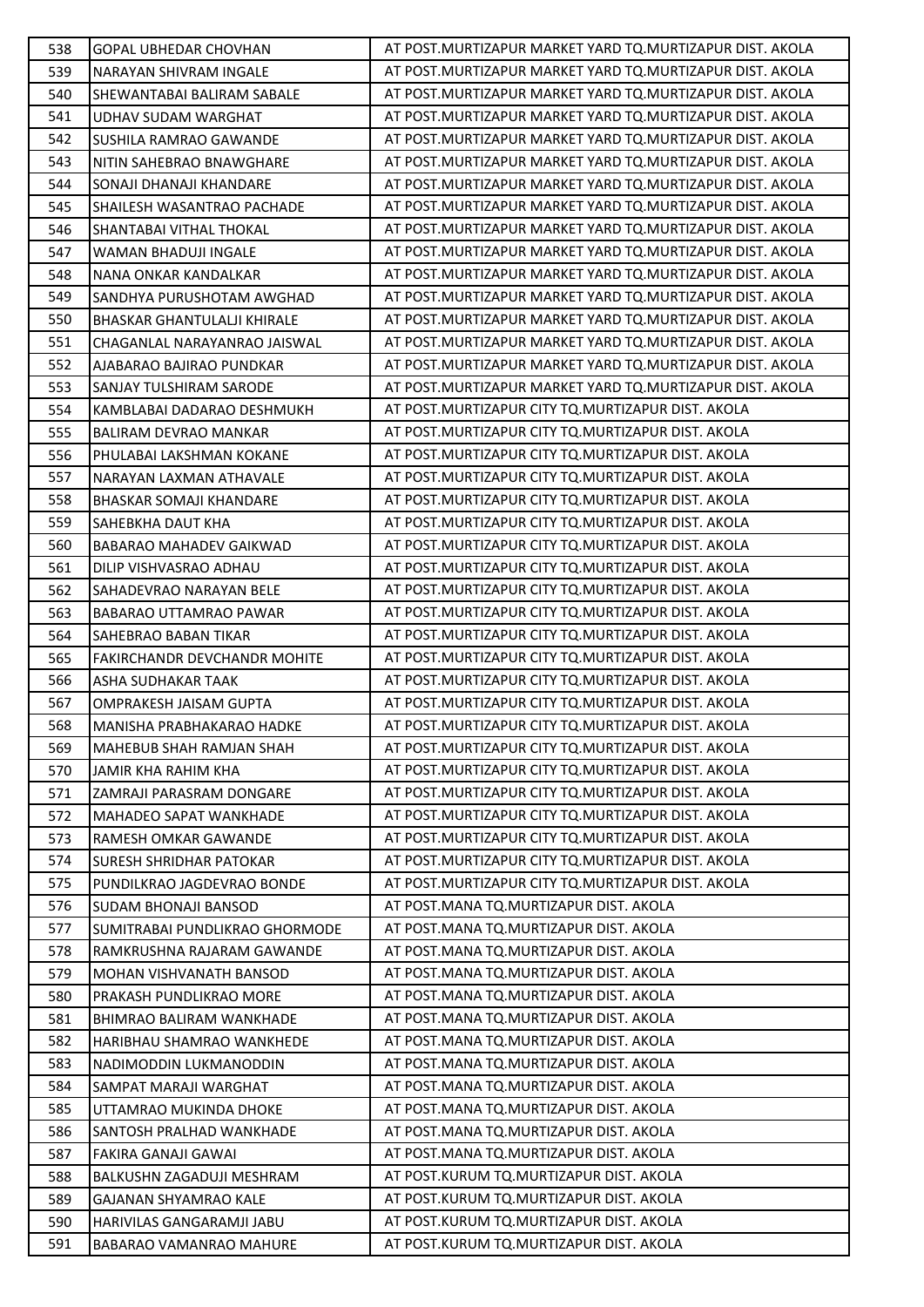| 592        | <b>DILIP RAMRAO TATHOD</b>                          | AT POST.KURUM TO.MURTIZAPUR DIST. AKOLA                                                  |
|------------|-----------------------------------------------------|------------------------------------------------------------------------------------------|
| 593        | RAMBHU RAMKUSHAN THAKARE                            | AT POST.KURUM TQ.MURTIZAPUR DIST. AKOLA                                                  |
| 594        | NARMADA SUKHADEV THAKRE                             | AT POST.KURUM TQ.MURTIZAPUR DIST. AKOLA                                                  |
| 595        | <b>DIGABAR BALKUSHAN ASSADE</b>                     | AT POST.KURUM TQ.MURTIZAPUR DIST. AKOLA                                                  |
| 596        | DHYANDEV BHIMRAO HINGANKAR                          | AT POST.KURUM TQ.MURTIZAPUR DIST. AKOLA                                                  |
| 597        | PURNABAI RAMJI BORKAR                               | AT POST.KURUM TQ.MURTIZAPUR DIST. AKOLA                                                  |
| 598        | BAPURAO NARAYAN PAWAR                               | AT POST.KURUM TQ.MURTIZAPUR DIST. AKOLA                                                  |
| 599        | UDHAWRAO BHURAO SABALE                              | AT POST.KURUM TQ.MURTIZAPUR DIST. AKOLA                                                  |
| 600        | KAMLABAI UDHAWRAO SABALE                            | AT POST.KURUM TQ.MURTIZAPUR DIST. AKOLA                                                  |
| 601        | RAMACDAR AMUTRAO EANGALE                            | AT POST.KURUM TQ.MURTIZAPUR DIST. AKOLA                                                  |
| 602        | SHANKAR DADARAO SHINDE                              | AT POST.KURUM TQ.MURTIZAPUR DIST. AKOLA                                                  |
| 603        | USHA GANESHRAO AAMALE                               | AT POST.KURUM TQ.MURTIZAPUR DIST. AKOLA                                                  |
| 604        | NAMDEV MAHADEV AMBULKAR                             | AT POST.KURUM TQ.MURTIZAPUR DIST. AKOLA                                                  |
| 605        | <b>BHAURAO LAXMANRAO WANKHADE</b>                   | AT POST.KURUM TQ.MURTIZAPUR DIST. AKOLA                                                  |
| 606        | DATU SHIDAJI SHOLAKE                                | AT POST.KURUM TQ.MURTIZAPUR DIST. AKOLA                                                  |
| 607        | SANKARKISAN GANVADE                                 | AT POST.KURUM TQ.MURTIZAPUR DIST. AKOLA                                                  |
| 608        | UTTAM JAYRAM PAWAR                                  | AT POST.KURUM TQ.MURTIZAPUR DIST. AKOLA                                                  |
| 609        | <b>LASMAN PANDUJI TAHKARE</b>                       | AT POST.KURUM TQ.MURTIZAPUR DIST. AKOLA                                                  |
| 610        | DHAMEDAR RAMESH BORAKAR                             | AT POST.KURUM TQ.MURTIZAPUR DIST. AKOLA                                                  |
| 611        | MILIND PUNDLIK AWSARMOR                             | AT POST.KURUM TQ.MURTIZAPUR DIST. AKOLA                                                  |
| 612        | <b>ARUNA R THAKARE</b>                              | AT POST.KURUM TQ.MURTIZAPUR DIST. AKOLA                                                  |
| 613        | <b>MANOJ RAMDAS SABALE</b>                          | AT POST.KURUM TQ.MURTIZAPUR DIST. AKOLA                                                  |
| 614        | <b>USHABAI C KHATEKAR</b>                           | AT POST.KURUM TQ.MURTIZAPUR DIST. AKOLA                                                  |
| 615        | CHNDRBHAN RAJABHU SHINDE                            | AT POST.KURUM TQ.MURTIZAPUR DIST. AKOLA                                                  |
| 616        | VAUSHALI SUDHLAR GAWANDE                            | AT POST.KURUM TQ.MURTIZAPUR DIST. AKOLA                                                  |
| 617        | ANNAPURNA NAMDEV DHURWE                             | AT POST.KURUM TQ.MURTIZAPUR DIST. AKOLA                                                  |
| 618        | RAMESH BIMARAO DAHAKE                               | AT POST.KURUM TQ.MURTIZAPUR DIST. AKOLA                                                  |
|            |                                                     |                                                                                          |
| 619        | ANUSAYA YASHAWANT HANDE                             | AT POST.KURUM TQ.MURTIZAPUR DIST. AKOLA                                                  |
| 620        | SUMITRA PUNDALIK MESHRAM                            | AT POST.KURUM TQ.MURTIZAPUR DIST. AKOLA                                                  |
| 621        | A S SHEKAR                                          | AT POST.KURUM TQ.MURTIZAPUR DIST. AKOLA                                                  |
| 622        | JIJAMATA AN.MAHILA KAR.SANSTHA                      | AT POST.KARANJA MAIN.TQ.KARANJA DIST. WASHIM                                             |
| 623        | PRHALAD TANBAJI GANEKAR                             | AT POST.KARANJA MAIN.TQ.KARANJA DIST. WASHIM                                             |
| 624        | <b>GAJANAN TULSHIRAM KHETWAR</b>                    | AT POST.KARANJA MAIN.TQ.KARANJA DIST. WASHIM                                             |
| 625        | NURMOHAMMAD AYYUB ANSARI                            | AT POST.KARANJA MAIN.TQ.KARANJA DIST. WASHIM                                             |
| 626        | NARAYAN ZHOLBA BHUJADLE                             | AT POST.KARANJA MAIN.TQ.KARANJA DIST. WASHIM                                             |
| 627        | <b>MANIKRAO VISHAVNATH MUALE</b>                    | AT POST.KARANJA MAIN.TQ.KARANJA DIST. WASHIM                                             |
| 628        | <b>BADHDU PIRU NAURANGABADI</b>                     | AT POST.KARANJA MAIN.TQ.KARANJA DIST. WASHIM                                             |
| 629        | <b>BISAN BABURAO PATHE</b>                          | AT POST.KARANJA MAIN.TQ.KARANJA DIST. WASHIM                                             |
| 630        | NASRODIN EMAMUDIN                                   | AT POST.KARANJA MAIN.TQ.KARANJA DIST. WASHIM                                             |
| 631        | KAMRUNISA SHE.KASAM SHEKH                           | AT POST.KARANJA MAIN.TQ.KARANJA DIST. WASHIM                                             |
| 632        | SUSHILA GOVINDRAO DESHMUKH                          | AT POST.KARANJA MAIN.TQ.KARANJA DIST. WASHIM                                             |
| 633        | MORESHWAR DAMDAJI RAMATKAR                          | AT POST.KARANJA MAIN.TQ.KARANJA DIST. WASHIM                                             |
| 634        | PANJAB GULAB BHAWAL                                 | AT POST.KARANJA MAIN.TQ.KARANJA DIST. WASHIM                                             |
| 635        | <b>HASAN PIRU PAPPUWALE</b>                         | AT POST.KARANJA MAIN.TQ.KARANJA DIST. WASHIM                                             |
| 636        | <b>ASHOK SAHEBRAO SATPUTE</b>                       | AT POST.KARANJA MAIN.TQ.KARANJA DIST. WASHIM                                             |
| 637        | RAJU TUKARAM VYAVHARE                               | AT POST.KARANJA MAIN.TQ.KARANJA DIST. WASHIM                                             |
| 638        | SHE NAJIR SHE BABAN                                 | AT POST.KARANJA MAIN.TQ.KARANJA DIST. WASHIM                                             |
| 639        | MAYUR VISHNU SANGALE                                | AT POST.KARANJA MAIN.TQ.KARANJA DIST. WASHIM                                             |
| 640        | RAMDAS RAMCHANDRA BANG                              | AT POST.KARANJA MAIN.TQ.KARANJA DIST. WASHIM                                             |
| 641        | VANHAKKA SAMITI CHANDAI                             | AT POST.KARANJA MAIN.TQ.KARANJA DIST. WASHIM                                             |
| 642        | SUMIT SANJAY NIBALVAR                               | AT POST.KARANJA CITY.TQ.KARANJA DIST. WASHIM                                             |
| 643        | SADASIV JAMLAJI DHURVE                              | AT POST.KAMARGAON .TQ.KARANJA DIST. WASHIM                                               |
| 644<br>645 | <b>BIYABI SHE GAFFAR</b><br>RAMRAO SHINDHUJI SARDAR | AT POST.KAMARGAON .TQ.KARANJA DIST. WASHIM<br>AT POST.KAMARGAON .TQ.KARANJA DIST. WASHIM |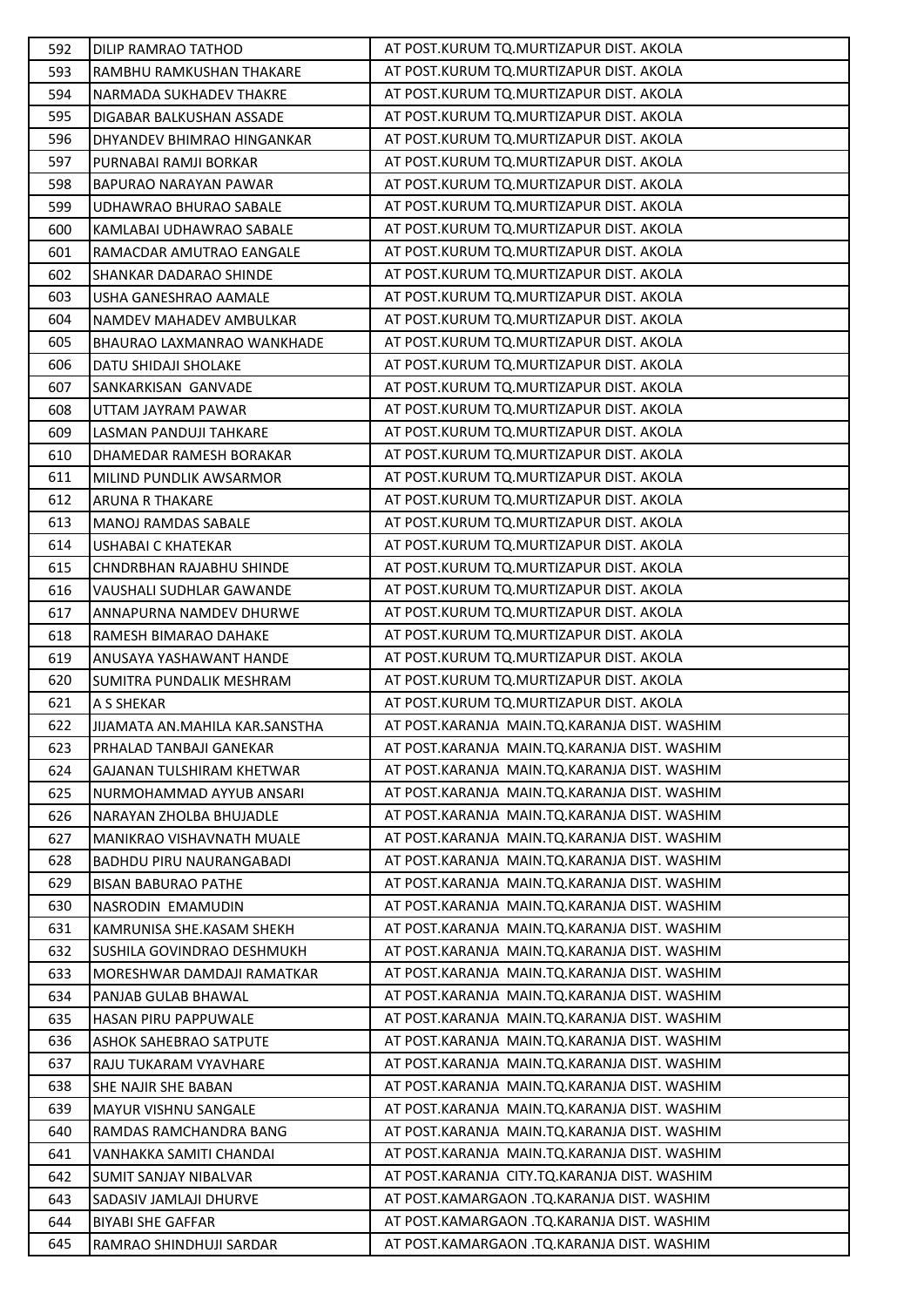| 646 | KRUSHNADEVI RAJNATH PORWAL       | AT POST.KAMARGAON .TQ.KARANJA DIST. WASHIM          |
|-----|----------------------------------|-----------------------------------------------------|
| 647 | <b>BEBIBAI DAMODAR MUNDE</b>     | AT POST.UMBARDA BAZAR .TQ.KARANJA DIST. WASHIM      |
| 648 | SAHDEO NARAYAN PARE              | AT POST.UMBARDA BAZAR .TQ.KARANJA DIST. WASHIM      |
| 649 | LAXMAN KASHINATHSA SHRIRAO       | AT POST.UMBARDA BAZAR .TQ.KARANJA DIST. WASHIM      |
| 650 | DIPAK CHANDRABHAN BADVE          | AT POST.UMBARDA BAZAR .TQ.KARANJA DIST. WASHIM      |
| 651 | MILIND DURYDHAN WANKHADE         | AT POST.DHANAJ BU .TQ.KARANJA DIST. WASHIM          |
| 652 | RAJU VISHVAS APPA ALAMWAR        | AT POST.DHANAJ BU .TQ.KARANJA DIST. WASHIM          |
| 653 | <b>GOVARDHAN KISAN CHAVAHAN</b>  | AT POST.DHANAJ BU .TQ.KARANJA DIST. WASHIM          |
| 654 | MUKESH SIDDHARTH GAWAI           | AT POST.DHANAJ BU .TQ.KARANJA DIST. WASHIM          |
| 655 | <b>BANABAI GOPALRAO PATIL</b>    | AT POST.MANBHA .TQ.KARANJA DIST. WASHIM             |
| 656 | <b>TAYMUNNISA S WAHED</b>        | AT POST.KAJLESHWAR .TQ.KARANJA DIST. WASHIM         |
| 657 | DIPAK TUKARAMJI WANKHADE         | AT POST.KAJLESHWAR .TQ.KARANJA DIST. WASHIM         |
| 658 | NAJLABAI LAKHUJI RATHOD          | AT POST.KAJLESHWAR .TQ.KARANJA DIST. WASHIM         |
| 659 | <b>JWALABAI DEVANAND TODASE</b>  | AT POST.KAJLESHWAR .TQ.KARANJA DIST. WASHIM         |
| 660 | GANGARAM SHAMJI VARADE           | AT POST.MANGRULPIR MAIN .TQ MANGRULPIR DIST. WASHIM |
| 661 | SUMITRA NARAYAN CHUMBLE          | AT POST.MANGRULPIR MAIN .TQ MANGRULPIR DIST. WASHIM |
| 662 | NAMDEV VITHUJI MOKALE            | AT POST.MANGRULPIR MAIN .TQ MANGRULPIR DIST. WASHIM |
| 663 | <b>BAPURAO BHAGWAN GAVANDE</b>   | AT POST.MANGRULPIR MAIN .TQ MANGRULPIR DIST. WASHIM |
| 664 | ARVIND MOTIRAM LOKHANDE          | AT POST.MANGRULPIR MAIN .TO MANGRULPIR DIST. WASHIM |
| 665 | <b>GORSHIRAM C. CHAVHAN</b>      | AT POST.MANGRULPIR MAIN .TQ MANGRULPIR DIST. WASHIM |
| 666 | UATTAM NARAYAN KORDE             | AT POST.MANGRULPIR MAIN .TQ MANGRULPIR DIST. WASHIM |
| 667 | ANJANABAI GYANA SHRUNGARE        | AT POST.MANGRULPIR MAIN .TQ MANGRULPIR DIST. WASHIM |
| 668 | HABIB UNNOSA MO ISMAIL           | AT POST.MANGRULPIR MAIN .TQ MANGRULPIR DIST. WASHIM |
| 669 | BADRANISA A. MAJIT KHAN          | AT POST.MANGRULPIR MAIN .TQ MANGRULPIR DIST. WASHIM |
| 670 | SHEKH JAMIN SHEKH ABDUL          | AT POST.MANGRULPIR MAIN .TQ MANGRULPIR DIST. WASHIM |
| 671 | <b>VCCHALA KISHAN GONDSE</b>     | AT POST.MANGRULPIR MAIN .TQ MANGRULPIR DIST. WASHIM |
| 672 | RAJARAM NARAYAN BHAVIR           | AT POST.MANGRULPIR MAIN .TQ MANGRULPIR DIST. WASHIM |
| 673 | <b>WASRAM SWAIRAM ROTHAD</b>     | AT POST.MANGRULPIR MAIN .TQ MANGRULPIR DIST. WASHIM |
| 674 | <b>MOTIRAM SAMPAT SONONE</b>     | AT POST.MANGRULPIR MAIN .TQ MANGRULPIR DIST. WASHIM |
| 675 | MADHUKAR CHAPATA NETANKAR        | AT POST.MANGRULPIR MAIN .TQ MANGRULPIR DIST. WASHIM |
| 676 | SHANTABAI RATAN PAWAR            | AT POST.MANGRULPIR MAIN .TQ MANGRULPIR DIST. WASHIM |
| 677 | THAWARA R CHAWAHANA              | AT POST.MANGRULPIR MAIN .TQ MANGRULPIR DIST. WASHIM |
| 678 | KAILAS VITTHAL ZATE              | AT POST.MANGRULPIR MAIN .TQ MANGRULPIR DIST. WASHIM |
| 679 | <b>GOBRA KASNA RATHOD</b>        | AT POST.MANGRULPIR MAIN .TO MANGRULPIR DIST. WASHIM |
| 680 | <b>GAJANAN ATMARAM THAKRE</b>    | AT POST.MANGRULPIR MAIN .TQ MANGRULPIR DIST. WASHIM |
| 681 | WINOD NAMDEW MNAWAR              | AT POST.MANGRULPIR MAIN .TQ MANGRULPIR DIST. WASHIM |
| 682 | PRAKASH KACHARU INGOLE           | AT POST.MANGRULPIR MAIN .TQ MANGRULPIR DIST. WASHIM |
| 683 | SIDHATHR NIWRUTI BHAGT           | AT POST.MANGRULPIR MAIN .TQ MANGRULPIR DIST. WASHIM |
| 684 | PARVTABAI PUNDLIK CHAUDHARI      | AT POST.MANGRULPIR MAIN .TQ MANGRULPIR DIST. WASHIM |
| 685 | KASHIRAM AMRUTA KURKUTE          | AT POST.MANGRULPIR MAIN .TQ MANGRULPIR DIST. WASHIM |
| 686 | USMAN TUKDYA MOHNAWALE           | AT POST.MANGRULPIR MAIN .TQ MANGRULPIR DIST. WASHIM |
| 687 | <b>SUNIL DATTARAM BOBLE</b>      | AT POST.MANGRULPIR MAIN .TQ MANGRULPIR DIST. WASHIM |
| 688 | MUDASIRALI HIDAYAT ALI           | AT POST.MANGRULPIR MAIN .TQ MANGRULPIR DIST. WASHIM |
| 689 | ALI RANNU GHARVE                 | AT POST.MANGRULPIR MAIN .TQ MANGRULPIR DIST. WASHIM |
| 690 | <b>DIPAK R GIRY</b>              | AT POST.MANGRULPIR MAIN .TQ MANGRULPIR DIST. WASHIM |
| 691 | <b>ASHOK G SAWANT</b>            | AT POST.MANGRULPIR MAIN .TQ MANGRULPIR DIST. WASHIM |
| 692 | <b>MUKTABAI R WAGHAMARE</b>      | AT POST.MANGRULPIR MAIN .TQ MANGRULPIR DIST. WASHIM |
| 693 | MOTERAM BHIKAJI MANAVAR          | AT POST.MANGRULPIR MAIN .TQ MANGRULPIR DIST. WASHIM |
| 694 | <b>BALASAHEB KALYAN KAVANDE</b>  | AT POST.MANGRULPIR MAIN .TQ MANGRULPIR DIST. WASHIM |
| 695 | <b>MOHAN RAMJI ROTHAD</b>        | AT POST.MANGRULPIR MAIN .TQ MANGRULPIR DIST. WASHIM |
| 696 | <b>DRUPATABAI DEVIDAS RATHOD</b> | AT POST.MANGRULPIR MAIN .TQ MANGRULPIR DIST. WASHIM |
| 697 | PRAVIN MADHUKAR THAKRE           | AT POST.MANGRULPIR MAIN .TQ MANGRULPIR DIST. WASHIM |
| 698 | SUBHANGI LAXMAN KAMBALE          | AT POST.MANGRULPIR MAIN .TQ MANGRULPIR DIST. WASHIM |
| 699 | GITABAI GAYAKWAD                 | AT POST.MANGRULPIR MAIN .TQ MANGRULPIR DIST. WASHIM |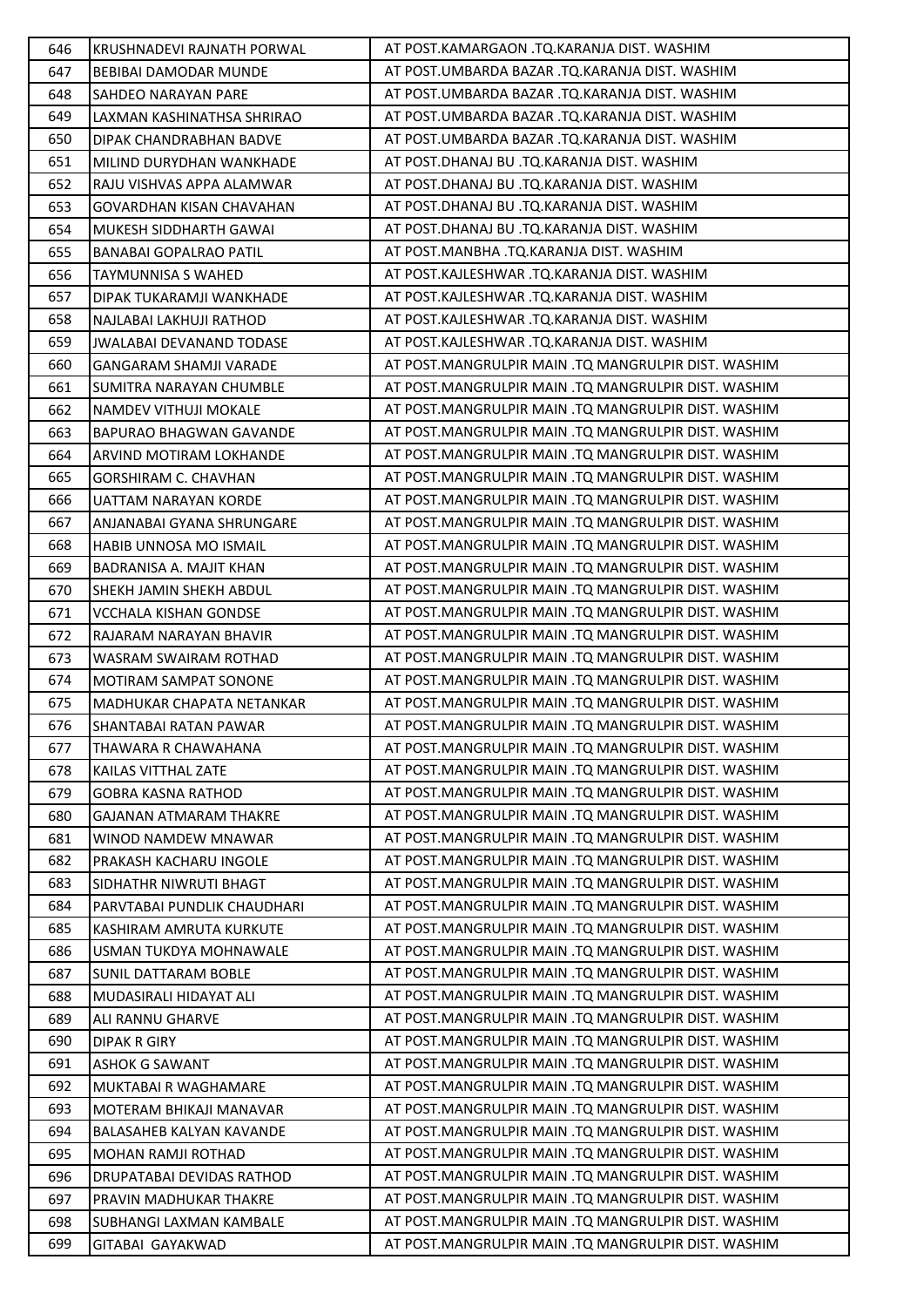| 700 | SUBHADRABAI AMNU KALEL         | AT POST.MANGRULPIR MAIN .TQ MANGRULPIR DIST. WASHIM |
|-----|--------------------------------|-----------------------------------------------------|
| 701 | K D HIRADE                     | AT POST.MANGRULPIR MAIN .TQ MANGRULPIR DIST. WASHIM |
| 702 | SUNIL SUKHADEO GAIKWAD         | AT POST.MANGRULPIR MAIN .TQ MANGRULPIR DIST. WASHIM |
| 703 | PRABHAKAR RIDJI RAUT           | AT POST.MANGRULPIR MAIN .TQ MANGRULPIR DIST. WASHIM |
| 704 | SATISH BABARAO CHAVAHAN        | AT POST.MANGRULPIR MAIN .TQ MANGRULPIR DIST. WASHIM |
| 705 | SHOBHA HRIBHAU BHOYAR          | AT POST.MANGRULPIR MAIN .TQ MANGRULPIR DIST. WASHIM |
| 706 | SHANKAR MADHUKAR MHATARMARE    | AT POST.MANGRULPIR MAIN .TQ MANGRULPIR DIST. WASHIM |
| 707 | RAMHARI DEVMAN BHOYAR          | AT POST.MANGRULPIR MAIN .TQ MANGRULPIR DIST. WASHIM |
| 708 | SURESH SAKHARAM LONDHE         | AT POST.MANGRULPIR MAIN .TQ MANGRULPIR DIST. WASHIM |
| 709 | KONDJI MAHADJI BHOYAR          | AT POST.MANGRULPIR MAIN .TQ MANGRULPIR DIST. WASHIM |
| 710 | ANITA HANUMAN SONONE           | AT POST.MANGRULPIR MAIN .TQ MANGRULPIR DIST. WASHIM |
| 711 | SURESH PARSHARAM JADHAV        | AT POST.MANGRULPIR MAIN .TQ MANGRULPIR DIST. WASHIM |
| 712 | <b>VIJAY NAMDEV SONONE</b>     | AT POST.MANGRULPIR MAIN .TQ MANGRULPIR DIST. WASHIM |
| 713 | FULABAI GANGARAM KOLKAR        | AT POST.MANGRULPIR MAIN .TQ MANGRULPIR DIST. WASHIM |
| 714 | <b>GANGABAI KISAN KHADE</b>    | AT POST.MANGRULPIR MAIN .TQ MANGRULPIR DIST. WASHIM |
| 715 | ASHA PUNDLIK RATHOD            | AT POST.MANGRULPIR MAIN .TQ MANGRULPIR DIST. WASHIM |
| 716 | RAJESH HIRASING RATHOD         | AT POST.MANGRULPIR MAIN .TQ MANGRULPIR DIST. WASHIM |
| 717 | BHRAT SAKHARAM SONONNE         | AT POST.MANGRULPIR MAIN .TQ MANGRULPIR DIST. WASHIM |
| 718 | NATHAU TIKARAM CHAVAN          | AT POST.MANGRULPIR MAIN .TQ MANGRULPIR DIST. WASHIM |
| 719 | RAMKRISHNA SUDAM MAHALE        | AT POST.MANGRULPIR MAIN .TQ MANGRULPIR DIST. WASHIM |
| 720 | NARESH VISHNU LADKE            | AT POST.MANGRULPIR MAIN .TQ MANGRULPIR DIST. WASHIM |
| 721 | NANDATAI DILIPRAO JADHAV       | AT POST.MANGRULPIR MAIN .TQ MANGRULPIR DIST. WASHIM |
| 722 | S HAMID S MAJID                | AT POST.MANGRULPIR MAIN .TQ MANGRULPIR DIST. WASHIM |
| 723 | BABARAV CHAMPAT BHOYAR         | AT POST.MANGRULPIR MAIN .TQ MANGRULPIR DIST. WASHIM |
| 724 | MANGALABAI PANDURANG BANSOD    | AT POST.MANGRULPIR MAIN .TQ MANGRULPIR DIST. WASHIM |
| 725 | SHEKH SALIM SHEKH JALIL        | AT POST.MANGRULPIR MAIN .TQ MANGRULPIR DIST. WASHIM |
| 726 | SAMSHER KHAN AJAMKHAN          | AT POST.MANGRULPIR MAIN .TQ MANGRULPIR DIST. WASHIM |
| 727 | <b>BHARAT GOMAJI PRADHAN</b>   | AT POST.MANGRULPIR MAIN .TQ MANGRULPIR DIST. WASHIM |
| 728 | PRAKASH SHRIPAT GULDE          | AT POST.MANGRULPIR MAIN .TQ MANGRULPIR DIST. WASHIM |
| 729 | DADARAO RAMCHANDRA GULDE       | AT POST.MANGRULPIR MAIN .TQ MANGRULPIR DIST. WASHIM |
| 730 | ASHOK GOMAJI PRADHAN           | AT POST.MANGRULPIR MAIN .TQ MANGRULPIR DIST. WASHIM |
| 731 | YASHVANTA ARJUN GULDE          | AT POST.MANGRULPIR MAIN .TQ MANGRULPIR DIST. WASHIM |
| 732 | JANABAI NAMDEV MANWAR          | AT POST.MANGRULPIR MAIN .TQ MANGRULPIR DIST. WASHIM |
| 733 | <b>BALU GAYNUJI BHAGAT</b>     | AT POST.MANGRULPIR MAIN .TQ MANGRULPIR DIST. WASHIM |
| 734 | <b>GANESH MAHADEO DHANGER</b>  | AT POST.MANGRULPIR MAIN .TQ MANGRULPIR DIST. WASHIM |
| 735 | RAJESHWAR SUDHAKAR GAWANDE     | AT POST.MANGRULPIR MAIN .TQ MANGRULPIR DIST. WASHIM |
| 736 | SHE NASIMABI SHAMASHU          | AT POST.MANGRULPIR MAIN .TQ MANGRULPIR DIST. WASHIM |
| 737 | GAJANAN RAMRAO CHAUDHARI       | AT POST.MANGRULPIR MAIN .TQ MANGRULPIR DIST. WASHIM |
| 738 | SHABANA BI SHE SHABBIR         | AT POST.MANGRULPIR MAIN .TQ MANGRULPIR DIST. WASHIM |
| 739 | A NAVED A REHAMAN              | AT POST.MANGRULPIR MAIN .TQ MANGRULPIR DIST. WASHIM |
| 740 | <b>VITTHAL SADASHIV GADGE</b>  | AT POST.MANGRULPIR CITY .TQ MANGRULPIR DIST. WASHIM |
| 741 | JAYRAM BHAGVAN MAHAJANKAR      | AT POST.MANGRULPIR CITY .TQ MANGRULPIR DIST. WASHIM |
| 742 | RAHUL DEVRAO INGOLE            | AT POST.MANGRULPIR CITY .TQ MANGRULPIR DIST. WASHIM |
| 743 | MOHAN ARJUNDAS LOHKARE         | AT POST.MANGRULPIR CITY .TQ MANGRULPIR DIST. WASHIM |
| 744 | NARESH KUDLIK KOKARE           | AT POST.MANGRULPIR CITY .TQ MANGRULPIR DIST. WASHIM |
| 745 | RAMA DEVAMAN BHAGAT            | AT POST.MANGRULPIR CITY .TQ MANGRULPIR DIST. WASHIM |
| 746 | TULASIRM PANDURANG KAMABALE    | AT POST.MOHARI .TQ MANGRULPIR DIST. WASHIM          |
| 747 | AKASH KESHAV BHAGAT            | AT POST.MOHARI .TQ MANGRULPIR DIST. WASHIM          |
| 748 | KU PRITIM LAXMANRAO MHATERMERE | AT POST. MOHARI .TQ MANGRULPIR DIST. WASHIM         |
| 749 | KAPIL MDHUKAR SUDKE            | AT POST.MOHARI .TQ MANGRULPIR DIST. WASHIM          |
| 750 | <b>GRAM PANCHAYAT GOGRI</b>    | AT POST.SHELU BAZAR .TQ MANGRULPIR DIST. WASHIM     |
| 751 | VISHWAS CHARITEBAL SOC. PEDGAO | AT POST.SHELU BAZAR .TQ MANGRULPIR DIST. WASHIM     |
| 752 | RATAN RAOJI SHAKHARE           | AT POST. SHELU BAZAR .TO MANGRULPIR DIST. WASHIM    |
| 753 | KONDUJI GANPAT MUKHAMALE       | AT POST.SHELU BAZAR .TQ MANGRULPIR DIST. WASHIM     |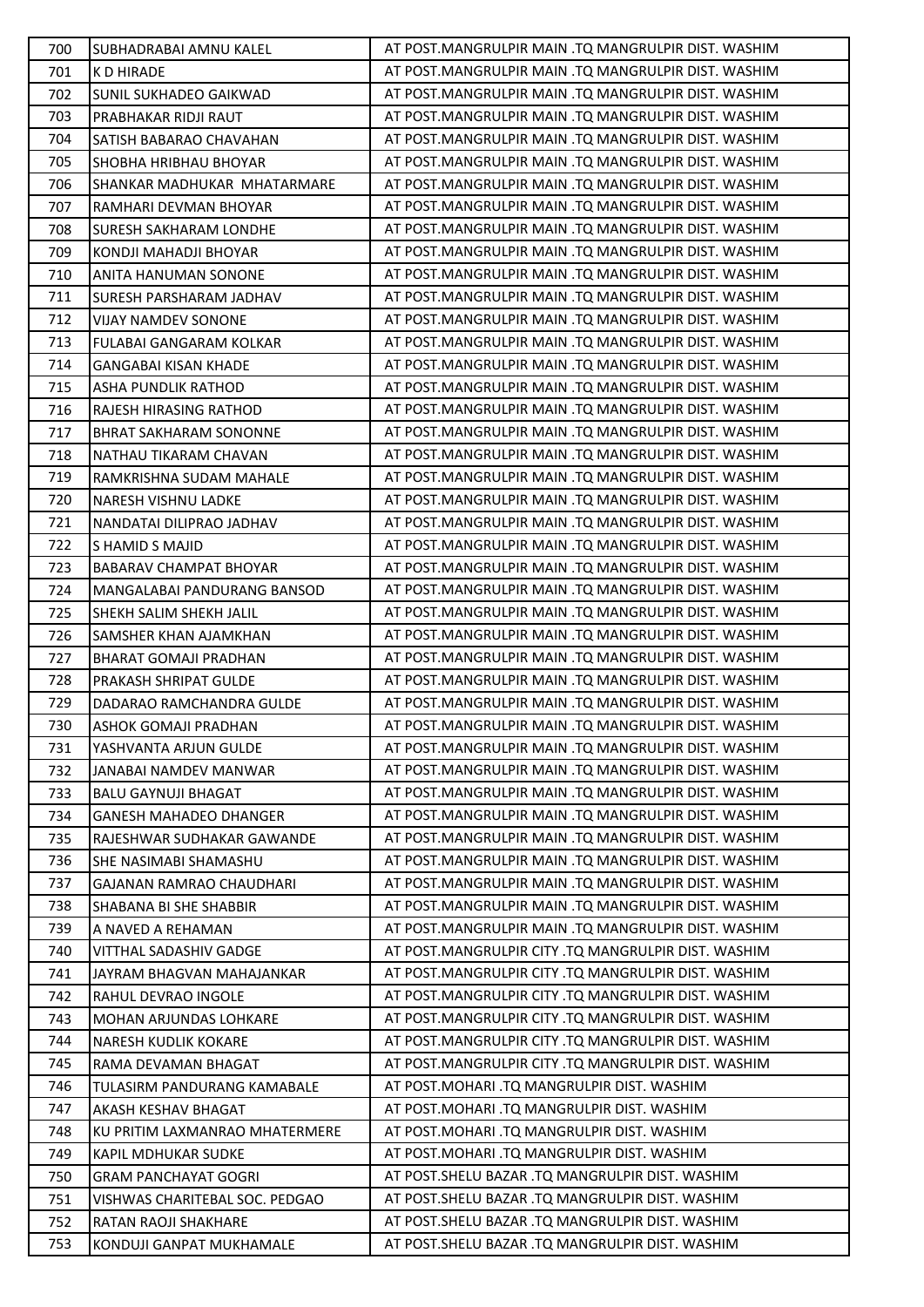| 754 | AANANDRAO BALIRAM SHINDE       | AT POST.SHELU BAZAR .TQ MANGRULPIR DIST. WASHIM   |
|-----|--------------------------------|---------------------------------------------------|
| 755 | RAMJI Y GIRAKAR                | AT POST.SHELU BAZAR .TQ MANGRULPIR DIST. WASHIM   |
| 756 | RAMESHWAR BHANUDAS SAWAKE      | AT POST.SHELU BAZAR .TQ MANGRULPIR DIST. WASHIM   |
| 757 | <b>MALNA S PANDE</b>           | AT POST.SHELU BAZAR .TQ MANGRULPIR DIST. WASHIM   |
| 758 | <b>CHATAN R KARNAVAT</b>       | AT POST. SHELU BAZAR . TQ MANGRULPIR DIST. WASHIM |
| 759 | SHANKAR SAMBHAI SHELKE         | AT POST.SHELU BAZAR .TQ MANGRULPIR DIST. WASHIM   |
| 760 | <b>MANDA R INGALE</b>          | AT POST. SHELU BAZAR . TQ MANGRULPIR DIST. WASHIM |
| 761 | ANIL N AAMARE                  | AT POST. SHELU BAZAR .TQ MANGRULPIR DIST. WASHIM  |
| 762 | <b>ANANTA P VANKHDE</b>        | AT POST. SHELU BAZAR .TQ MANGRULPIR DIST. WASHIM  |
| 763 | SAYAM SHREERAM GORE            | AT POST.SHELU BAZAR .TQ MANGRULPIR DIST. WASHIM   |
| 764 | RAMESH VASANTA PAWAR           | AT POST. SHELU BAZAR . TQ MANGRULPIR DIST. WASHIM |
| 765 | VAIDYAKIYA ADHIKARI ARO SHE    | AT POST. SHELU BAZAR . TQ MANGRULPIR DIST. WASHIM |
| 766 | JAY BHAVANI BA GAT             | AT POST.SHELU BAZAR .TQ MANGRULPIR DIST. WASHIM   |
| 767 | <b>GAON VIKAS SAMITI</b>       | AT POST.SHELU BAZAR .TQ MANGRULPIR DIST. WASHIM   |
| 768 | VARSHA VASUSEV RATHOD          | AT POST. WANOJA .TO MANGRULPIR DIST. WASHIM       |
| 769 | UDEBHAN AMARU RATHOD           | AT POST.DHANORA .TQ MANGRULPIR DIST. WASHIM       |
| 770 | BHAKABHU VASANT VAGURAO        | AT POST.DHANORA .TQ MANGRULPIR DIST. WASHIM       |
| 771 | SHALIGRAM SHIVRAM BHAGAT       | AT POST.DHANORA .TQ MANGRULPIR DIST. WASHIM       |
| 772 | <b>MOTIRAM HARI KHADASE</b>    | AT POST.DHANORA .TQ MANGRULPIR DIST. WASHIM       |
| 773 | SHIVRAM BHIVAJI BHAGAT         | AT POST.DHANORA .TQ MANGRULPIR DIST. WASHIM       |
| 774 | <b>BHIMRAO VIRKAM BHAGAT</b>   | AT POST.DHANORA .TQ MANGRULPIR DIST. WASHIM       |
| 775 | SHILPA DILIP CHAVHAN           | AT POST.DHANORA .TQ MANGRULPIR DIST. WASHIM       |
| 776 | <b>BABITA SAHEBRAO RATHOD</b>  | AT POST.DHANORA .TQ MANGRULPIR DIST. WASHIM       |
| 777 | RASIKA LAKSHMAN RATHOD         | AT POST.DHANORA .TQ MANGRULPIR DIST. WASHIM       |
| 778 | PRAVINA KAILAS CHAVHAN         | AT POST.DHANORA .TQ MANGRULPIR DIST. WASHIM       |
| 779 | KALPANA RAMESH MALKAR          | AT POST.DHANORA .TQ MANGRULPIR DIST. WASHIM       |
| 780 | SONU ULHAS RATHOD              | AT POST.DHANORA .TQ MANGRULPIR DIST. WASHIM       |
| 781 | MANKARNA SAKHARAM MAHALE       | AT POST.DHANORA .TQ MANGRULPIR DIST. WASHIM       |
| 782 | DEVANAND BHIMARAO BHOPE        | AT POST.DHANORA .TQ MANGRULPIR DIST. WASHIM       |
| 783 | ROSHAN DILIP RATHOD            | AT POST.DHANORA .TQ MANGRULPIR DIST. WASHIM       |
| 784 | KU.ASHWINI JANARDHAN BHAGAT    | AT POST.DHANORA .TQ MANGRULPIR DIST. WASHIM       |
| 785 | KU.MADHURI MADHUKAR THOKE      | AT POST.DHANORA .TQ MANGRULPIR DIST. WASHIM       |
| 786 | LACHHIRAM LALU RATHOD          | AT POST.MANORA .TO MANORA DIST. WASHIM            |
| 787 | SHUBASH NARAYANRAO MONDE       | AT POST.MANORA .TQ MANORA DIST. WASHIM            |
| 788 | SANJAY BHIMRAO DAREKAR         | AT POST.MANORA .TQ MANORA DIST. WASHIM            |
| 789 | AJAB SESHRAO INGOLE            | AT POST.MANORA .TO MANORA DIST. WASHIM            |
| 790 | ZHIYA RAHEMAN SALAM            | AT POST.MANORA .TO MANORA DIST. WASHIM            |
| 791 | DHANRAJ AWDHUT INGOLE          | AT POST.MANORA .TQ MANORA DIST. WASHIM            |
| 792 | MAYABAI RAMRAO JADHAV          | AT POST.MANORA .TQ MANORA DIST. WASHIM            |
| 793 | RATNAKALA MANIK MANTUTE        | AT POST.MANORA .TQ MANORA DIST. WASHIM            |
| 794 | JIJABAI LAXMANRAO GAWANDE      | AT POST.MANORA .TQ MANORA DIST. WASHIM            |
| 795 | SANTOSH HIRAMAN GADHAVE        | AT POST.MANORA .TQ MANORA DIST. WASHIM            |
| 796 | ASHABAI KISAN THOMBRE          | AT POST.MANORA .TQ MANORA DIST. WASHIM            |
| 797 | CHHAYBAI ARJUN THATBADVE       | AT POST.MANORA .TQ MANORA DIST. WASHIM            |
| 798 | KAVITA RAMCHANDRA DHAVANE      | AT POST.MANORA .TQ MANORA DIST. WASHIM            |
| 799 | PRAMILABAI RAMRAO ADE          | AT POST.MANORA .TQ MANORA DIST. WASHIM            |
| 800 | SAMAKI MATA SW.S.M.B.G.BHOYANI | AT POST.MANORA .TQ MANORA DIST. WASHIM            |
| 801 | CM&SEC JAL SWAR PRA M V SGOSTA | AT POST.SHENDURJANA .TQ MANORA DIST. WASHIM       |
| 802 | NARAYAN GANPAT INGALE          | AT POST. SHENDURJANA .TQ MANORA DIST. WASHIM      |
| 803 | DHRRIPADABAI VI RANGRAO CHAVAN | AT POST. SHENDURJANA .TQ MANORA DIST. WASHIM      |
| 804 | SHESHRAO MANSING RATHOD        | AT POST.SHENDURJANA .TQ MANORA DIST. WASHIM       |
| 805 | KALUSING DALA RATHOD           | AT POST.SHENDURJANA .TQ MANORA DIST. WASHIM       |
| 806 | RUSHALI ASHOK KHIRADE          | AT POST. SHENDURJANA .TQ MANORA DIST. WASHIM      |
| 807 | LAXMAN KONDABA NANDE           | AT POST.SHENDURJANA .TQ MANORA DIST. WASHIM       |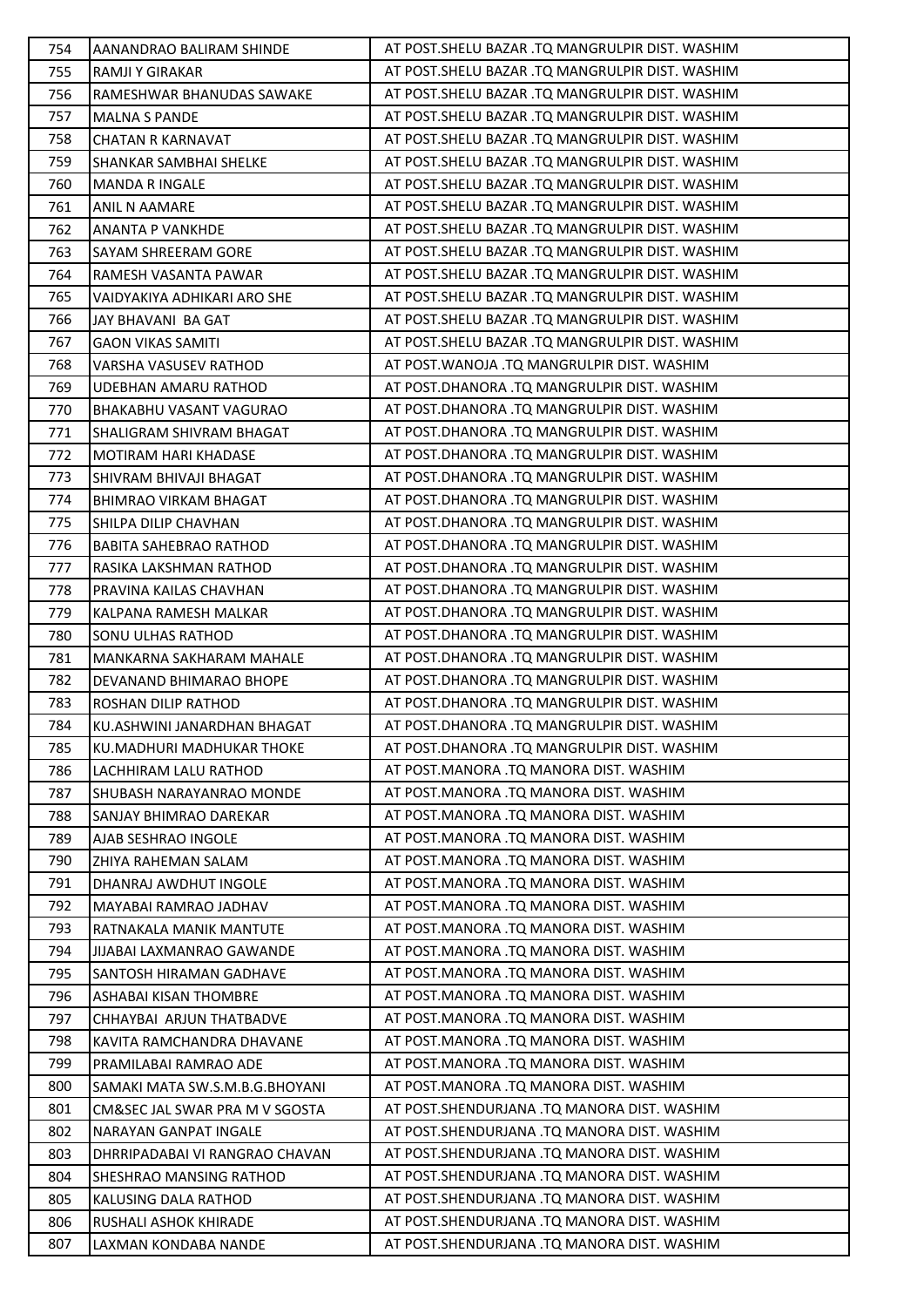| 808 | RAJENDRA BABAN RAUT            | AT POST.SHENDURJANA .TQ MANORA DIST. WASHIM  |
|-----|--------------------------------|----------------------------------------------|
| 809 | BHAURAO DAMODER INGOLE         | AT POST.SHENDURJANA .TQ MANORA DIST. WASHIM  |
| 810 | DATTA MAROTI DUMHARE           | AT POST.POHARADEVI .TQ MANORA DIST. WASHIM   |
| 811 | ULHAS UTTAM RATHOD             | AT POST.POHARADEVI .TQ MANORA DIST. WASHIM   |
| 812 | RANJANA VINOD ADE              | AT POST.POHARADEVI .TQ MANORA DIST. WASHIM   |
| 813 | C C RATHOD                     | AT POST.POHARADEVI .TQ MANORA DIST. WASHIM   |
| 814 | <b>MOTIRAM RAMDAS RATHOD</b>   | AT POST.POHARADEVI .TQ MANORA DIST. WASHIM   |
| 815 | <b>GOPIBAI RUPSING RATHOD</b>  | AT POST.POHARADEVI .TQ MANORA DIST. WASHIM   |
| 816 | ATAMARAM NARAYAN ALVE          | AT POST.POHARADEVI .TQ MANORA DIST. WASHIM   |
| 817 | DNANESHWAR LAXMAN AMBARE       | AT POST.POHARADEVI .TQ MANORA DIST. WASHIM   |
| 818 | <b>MADUKAR R PAWAR</b>         | AT POST.POHARADEVI .TQ MANORA DIST. WASHIM   |
| 819 | SINDHUBAI MADHAVRAO NIMALKAR   | AT POST.POHARADEVI .TQ MANORA DIST. WASHIM   |
| 820 | <b>SUNITA V CHAVHAN</b>        | AT POST.POHARADEVI .TQ MANORA DIST. WASHIM   |
| 821 | ARVIND R RANWAL                | AT POST.POHARADEVI .TQ MANORA DIST. WASHIM   |
| 822 | <b>GOMADAS MAHARAJ AMKNHI</b>  | AT POST.POHARADEVI .TQ MANORA DIST. WASHIM   |
| 823 | <b>GOVARDHAN R RATHOD</b>      | AT POST.SAKHARDOH .TQ MANORA DIST. WASHIM    |
| 824 | <b>SHANKAR G CHAVAN</b>        | AT POST.SAKHARDOH .TQ MANORA DIST. WASHIM    |
| 825 | KESHIBAI D CHAVAN              | AT POST.SAKHARDOH .TQ MANORA DIST. WASHIM    |
| 826 | VIMAL SUBHASH RATHOD           | AT POST.SAKHARDOH .TQ MANORA DIST. WASHIM    |
| 827 | AJABRAO D SASTE                | AT POST.SAKHARDOH .TQ MANORA DIST. WASHIM    |
| 828 | <b>DILIP J PAWAR</b>           | AT POST.SAKHARDOH .TQ MANORA DIST. WASHIM    |
| 829 | LILA SHESHRAO AADE             | AT POST.SAKHARDOH .TQ MANORA DIST. WASHIM    |
| 830 | <b>BHIMAI MAHILA GAT</b>       | AT POST.SAKHARDOH .TQ MANORA DIST. WASHIM    |
| 831 | VITHALRAO DEOBARAO KAVHAR      | AT POST. WASHIM MAIN TQ. WASHIM DIST. WASHIM |
| 832 | DIGAMBAR.GANAPAT.VITAKARE      | AT POST. WASHIM MAIN TQ. WASHIM DIST. WASHIM |
| 833 | MUKINDA RAMJI                  | AT POST. WASHIM MAIN TQ. WASHIM DIST. WASHIM |
| 834 | MANOHAR MADHUKAR ALLADA        | AT POST. WASHIM MAIN TQ. WASHIM DIST. WASHIM |
| 835 | VISHNU BALAJI JADHAO           | AT POST. WASHIM MAIN TQ. WASHIM DIST. WASHIM |
| 836 | RAMDAS DATTA TADAS             | AT POST. WASHIM MAIN TQ. WASHIM DIST. WASHIM |
| 837 | SAU ASHA VIJAY GAYAKWAD        | AT POST. WASHIM MAIN TQ. WASHIM DIST. WASHIM |
| 838 | <b>BHUJEDRA MOTIRAM VAIDHY</b> | AT POST. WASHIM MAIN TQ. WASHIM DIST. WASHIM |
| 839 | KAMALABAI SITARAM KHAVALE      | AT POST. WASHIM MAIN TQ. WASHIM DIST. WASHIM |
| 840 | PRAKASH SAKHARAM TAKARE        | AT POST. WASHIM MAIN TQ. WASHIM DIST. WASHIM |
| 841 | MAHADEO DEORAO DUBE            | AT POST. WASHIM MAIN TO. WASHIM DIST. WASHIM |
| 842 | DHANAJI RAMAJI KALE            | AT POST. WASHIM MAIN TQ. WASHIM DIST. WASHIM |
| 843 | BABAN BHAGVAT PAYGHAN          | AT POST. WASHIM MAIN TO. WASHIM DIST. WASHIM |
| 844 | MOHAN ARJUNDAS LOHKARE         | AT POST. WASHIM MAIN TO. WASHIM DIST. WASHIM |
| 845 | GAJANAN VASANTA KAVAR          | AT POST. WASHIM MAIN TO. WASHIM DIST. WASHIM |
| 846 | UTTAM SAKHARAM GABHANE         | AT POST. WASHIM MAIN TQ. WASHIM DIST. WASHIM |
| 847 | SARICHAND CHAGAN CHAVHAN       | AT POST. WASHIM MAIN TQ. WASHIM DIST. WASHIM |
| 848 | USHA PUNDLIK KHULE             | AT POST. WASHIM MAIN TO. WASHIM DIST. WASHIM |
| 849 | SHARADA KAILAS SASANE          | AT POST. WASHIM MAIN TO. WASHIM DIST. WASHIM |
| 850 | RAJESH MANOHARRAO BANCHARE     | AT POST. WASHIM MAIN TQ. WASHIM DIST. WASHIM |
| 851 | NARMADABAI NIWRUTTI KELE       | AT POST. WASHIM MAIN TQ. WASHIM DIST. WASHIM |
| 852 | MUKTABAI RAMBHAU BHALERAO      | AT POST. WASHIM MAIN TQ. WASHIM DIST. WASHIM |
| 853 | WAMAN SURYABHAN SONUNE         | AT POST. WASHIM MAIN TQ. WASHIM DIST. WASHIM |
| 854 | RAMACHANDRA BONDUJI KAMBLE     | AT POST. WASHIM MAIN TQ. WASHIM DIST. WASHIM |
| 855 | USHA KUNDLIK SURVE             | AT POST. WASHIM MAIN TO. WASHIM DIST. WASHIM |
| 856 | VIDHYA SUDHAKAR KALE           | AT POST. WASHIM MAIN TQ. WASHIM DIST. WASHIM |
| 857 | SAFARKHAN SARFARAJKHAN PATHAN  | AT POST. WASHIM MAIN TO. WASHIM DIST. WASHIM |
| 858 | JAY DURGAMA SWA.SAHA BACH GAT  | AT POST. WASHIM MAIN TQ. WASHIM DIST. WASHIM |
| 859 | VEDANT KRUSHI SEVA CENDRA      | AT POST. WASHIM CITY TO. WASHIM DIST. WASHIM |
| 860 | <b>ASHRUJI VITHOBA GORE</b>    | AT POST. WASHIM CITY TQ. WASHIM DIST. WASHIM |
| 861 | RUTHA SEVAK PAKHARE            | AT POST. WASHIM CITY TO. WASHIM DIST. WASHIM |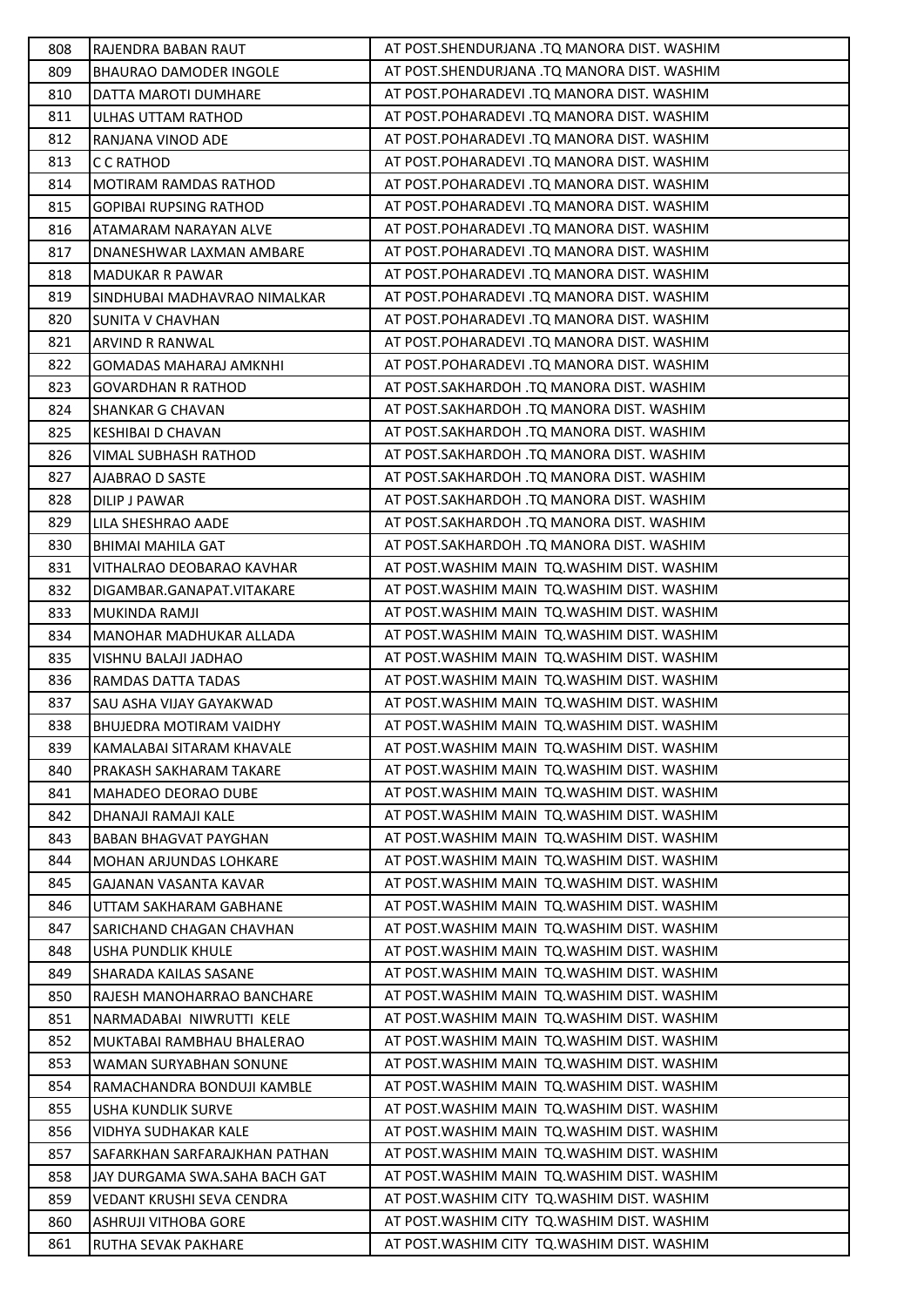| 862        | CHNDRABHAMA KASHIBA KAKANE                                | AT POST. WASHIM CITY TO. WASHIM DIST. WASHIM                                               |
|------------|-----------------------------------------------------------|--------------------------------------------------------------------------------------------|
| 863        | MHERUN BANNE KHAN                                         | AT POST. WASHIM CITY TO. WASHIM DIST. WASHIM                                               |
| 864        | BHAVARA RUPALA CHAVHAN                                    | AT POST. WASHIM CITY TO. WASHIM DIST. WASHIM                                               |
| 865        | <b>SARALABAI C THAKUR</b>                                 | AT POST. WASHIM CITY TO. WASHIM DIST. WASHIM                                               |
| 866        | <b>TULSIRAM S BAGAT</b>                                   | AT POST. WASHIM CITY TO. WASHIM DIST. WASHIM                                               |
| 867        | <b>GAMBHIR G CHAVAN</b>                                   | AT POST. WASHIM CITY TO. WASHIM DIST. WASHIM                                               |
| 868        | <b>JAIN J KAMABE</b>                                      | AT POST. WASHIM CITY TO. WASHIM DIST. WASHIM                                               |
| 869        | SHASHIKALA NIVRUTTI TILKE                                 | AT POST. WASHIM CITY TO. WASHIM DIST. WASHIM                                               |
| 870        | MOH. JAKARYA ABDUL RAUF BELDAR                            | AT POST. WASHIM CITY TO. WASHIM DIST. WASHIM                                               |
| 871        | RAMESH DATTU CHAVHAN                                      | AT POST. WASHIM CITY TO. WASHIM DIST. WASHIM                                               |
| 872        | VAISHALI JANARDAN DAMODAR                                 | AT POST. WASHIM CITY TO. WASHIM DIST. WASHIM                                               |
| 873        | RUKMINA SOPAN GAWANDE                                     | AT POST. WASHIM CITY TO. WASHIM DIST. WASHIM                                               |
| 874        | PRAVIN RAMCHANDRA KALDATE                                 | AT POST. WASHIM CITY TO. WASHIM DIST. WASHIM                                               |
| 875        | SANTOSH PRAKASH GOTE                                      | AT POST. WASHIM CITY TO. WASHIM DIST. WASHIM                                               |
| 876        | SEEMA VASANTRAO PETHKAR                                   | AT POST. WASHIM CITY TO. WASHIM DIST. WASHIM                                               |
| 877        | SHASHIKALA PRAKASH SHINDE                                 | AT POST. WASHIM CITY TO. WASHIM DIST. WASHIM                                               |
| 878        | <b>CHANDRBHAN SHIVRAM KHADASE</b>                         | AT POST. WASHIM CITY TO. WASHIM DIST. WASHIM                                               |
| 879        | SARSWATI NAMDEO PATIL                                     | AT POST. WASHIM CITY TO. WASHIM DIST. WASHIM                                               |
| 880        | <b>GANESH VISHWNATH SURASE</b>                            | AT POST. WASHIM CITY TO. WASHIM DIST. WASHIM                                               |
| 881        | <b>SUREKHA GANESH DHAVALE</b>                             | AT POST. WASHIM CITY TO. WASHIM DIST. WASHIM                                               |
| 882        | ASHIRWAD BACHAT GAT                                       | AT POST. WASHIM CITY TO. WASHIM DIST. WASHIM                                               |
| 883        | JANKIBAI LAXMAN YASHAVANT                                 | AT POST.ANSING TQ.WASHIM DIST. WASHIM                                                      |
| 884        | <b>KESHAV KHANDUJI GORE</b>                               | AT POST.ANSING TQ.WASHIM DIST. WASHIM                                                      |
| 885        | GAJANAN RAMKRUSHN NAGULKAR                                | AT POST.ANSING TQ.WASHIM DIST. WASHIM                                                      |
| 886        | MADAN RAMCHANDRA GHODE                                    | AT POST.ANSING TQ.WASHIM DIST. WASHIM                                                      |
| 887        | GAYABAI LAXMANRAO SHELKE                                  | AT POST.ANSING TQ.WASHIM DIST. WASHIM                                                      |
| 888        | MANORAMA GANESH BHOYAR                                    | AT POST.ANSING TQ.WASHIM DIST. WASHIM                                                      |
|            |                                                           |                                                                                            |
| 889        | <b>MADHAV ANANDA KAMBALE</b>                              | AT POST.ANSING TQ.WASHIM DIST. WASHIM                                                      |
| 890        | RAGHUNANDAN LAXMAN BHAGAT                                 | AT POST.ANSING TQ.WASHIM DIST. WASHIM                                                      |
| 891        | KACHARU DHONDBA PATHADE                                   | AT POST.ANSING TQ.WASHIM DIST. WASHIM                                                      |
| 892        | SEVALAL MAH S S GAT GHOTA                                 | AT POST.ANSING TQ.WASHIM DIST. WASHIM                                                      |
| 893        | AMOL DHUDH UTPADHAK SANTHA                                | AT POST.TONDGAON TQ.WASHIM DIST. WASHIM                                                    |
| 894        | <b>BALAJI TUKARAM GOTE</b>                                | AT POST.TONDGAON TQ.WASHIM DIST. WASHIM                                                    |
| 895        | YALU DAVAJI DHOLE                                         | AT POST.TONDGAON TO.WASHIM DIST. WASHIM                                                    |
| 896        | TULSHIRAM TANHAJI KALPANDE                                | AT POST.TONDGAON TQ.WASHIM DIST. WASHIM                                                    |
| 897        | SHANKAR YADAV KAKDE                                       | AT POST.TONDGAON TQ.WASHIM DIST. WASHIM                                                    |
| 898        | TUKARAM SAKHARAM KASHIMKAR                                | AT POST.TONDGAON TO.WASHIM DIST. WASHIM                                                    |
| 899        | PANDURANG PARBANI KALBANDE                                | AT POST.TONDGAON TQ.WASHIM DIST. WASHIM                                                    |
| 900        | <b>BHAURAO MOTIRAM HAJARE</b>                             | AT POST.TONDGAON TQ.WASHIM DIST. WASHIM                                                    |
| 901        | MOTIRAM TUKARAM WAKUDKAR                                  | AT POST.TONDGAON TQ.WASHIM DIST. WASHIM                                                    |
| 902        | NAMDEO GANPAT RAUT                                        | AT POST.TONDGAON TQ.WASHIM DIST. WASHIM                                                    |
| 903        | PANDURANG TUKARAM HAJARE                                  | AT POST.TONDGAON TQ.WASHIM DIST. WASHIM                                                    |
| 904        | LOBHAJI KUNDLIK INGLE                                     | AT POST.TONDGAON TQ.WASHIM DIST. WASHIM                                                    |
| 905        | Z P SCHOOL ADGAON TONDGAON                                | AT POST.TONDGAON TQ.WASHIM DIST. WASHIM                                                    |
| 906        | KALABAI M KHADASE                                         | AT POST.TONDGAON TO.WASHIM DIST. WASHIM                                                    |
| 907        | AATMARAM NIVRUTI GOTE                                     | AT POST.TONDGAON TO.WASHIM DIST. WASHIM                                                    |
| 908        | RAMESH LAXMAN KALAVE                                      | AT POST.TONDGAON TQ.WASHIM DIST. WASHIM                                                    |
| 909        | KISAN PUJAJI KALBANDE                                     | AT POST.TONDGAON TQ.WASHIM DIST. WASHIM                                                    |
| 910        | AMOL ARJUN INGLE                                          | AT POST.TONDGAON TQ.WASHIM DIST. WASHIM                                                    |
| 911        | SK HIRAJI SK BHIKU                                        | AT POST.TONDGAON TO.WASHIM DIST. WASHIM                                                    |
| 912        | PRADNASHIL BCG DEVTHANA                                   | AT POST.TONDGAON TQ.WASHIM DIST. WASHIM                                                    |
| 913        | JAY KISAN BCG KOKALGAON                                   | AT POST.TONDGAON TQ.WASHIM DIST. WASHIM                                                    |
| 914<br>915 | <b>GAUKARNA LAXMAN MAHALE</b><br>REKHABAI GAJANAN GAWANDE | AT POST.PARDI TAKMOR TQ.WASHIM DIST. WASHIM<br>AT POST.PARDI TAKMOR TQ.WASHIM DIST. WASHIM |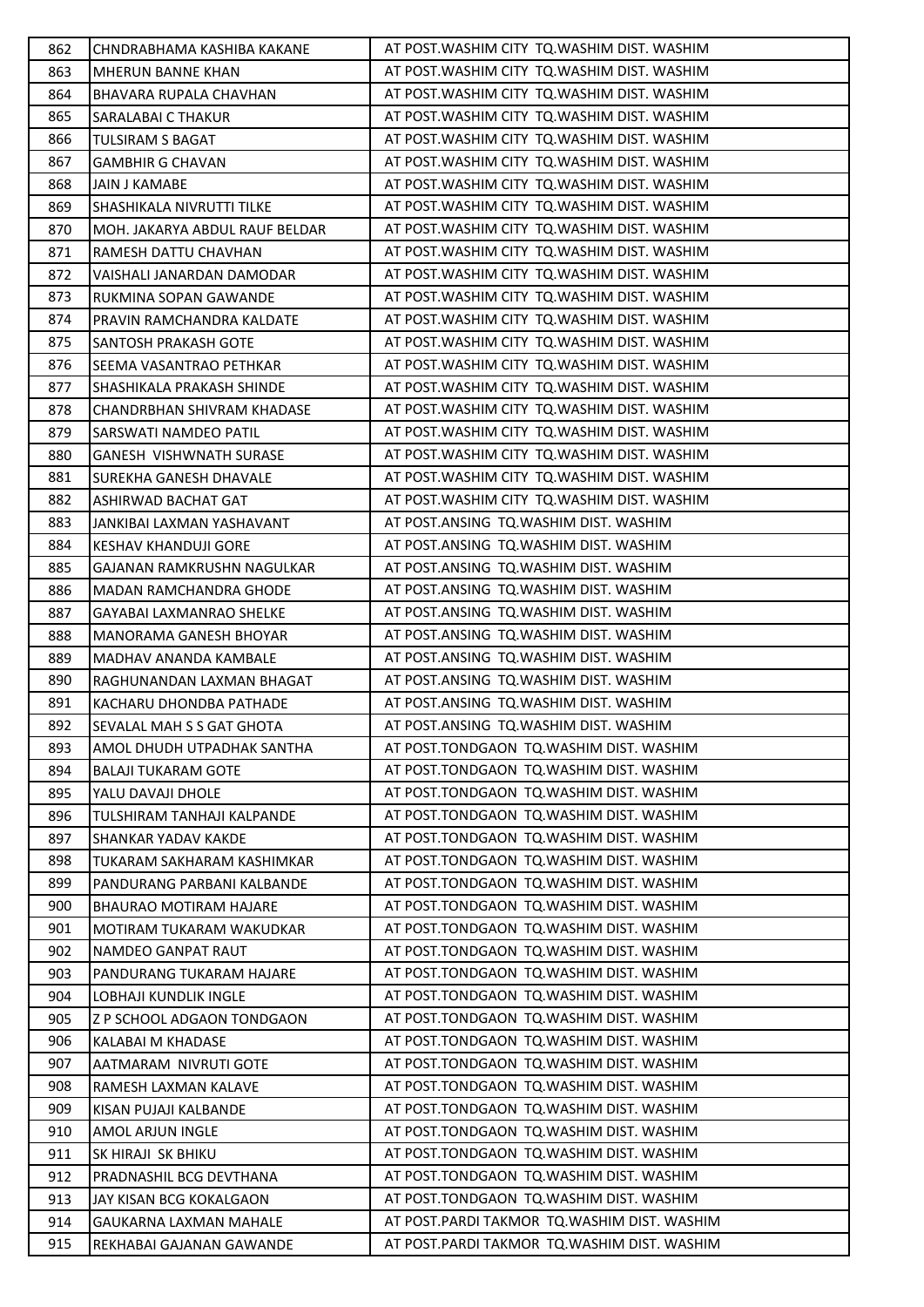| 916 | RAMKRUSHN APPAJI KUBDE         | AT POST.MALEGAON TQ.MALEGAON DIST. WASHIM      |
|-----|--------------------------------|------------------------------------------------|
| 917 | RINKU KISANLAL SHARMA          | AT POST.MALEGAON TQ.MALEGAON DIST. WASHIM      |
| 918 | AKNATH TAUKARAM RAKHODE        | AT POST.MALEGAON TQ.MALEGAON DIST. WASHIM      |
| 919 | AJAY KISAN SHARMA              | AT POST.MALEGAON TQ.MALEGAON DIST. WASHIM      |
| 920 | RAMCHANDRA BALIRAM JOGADAND    | AT POST.MALEGAON TQ.MALEGAON DIST. WASHIM      |
| 921 | NANA. KUNDLIK JADHAV           | AT POST.MALEGAON TQ.MALEGAON DIST. WASHIM      |
| 922 | SHINKAR SAKHARAM UGLE          | AT POST.MALEGAON TQ.MALEGAON DIST. WASHIM      |
| 923 | LODU SONAJI ROUT               | AT POST.MALEGAON TQ.MALEGAON DIST. WASHIM      |
| 924 | SRINIVASH A. GHUGE             | AT POST.MALEGAON TQ.MALEGAON DIST. WASHIM      |
| 925 | KISAN BHIVAJI WANKHEDE         | AT POST.MALEGAON TQ.MALEGAON DIST. WASHIM      |
| 926 | BABAN DAJIBA GUDADE            | AT POST.MALEGAON TQ.MALEGAON DIST. WASHIM      |
| 927 | VIKI NARAYAN ANDHALE A.P.K.    | AT POST.MALEGAON TQ.MALEGAON DIST. WASHIM      |
| 928 | VIKAS VINAYAKRAO DESHMUKH      | AT POST.MALEGAON TQ.MALEGAON DIST. WASHIM      |
| 929 | VI.HU.VA.B.FADAKE URDU SCHOOL  | AT POST.MALEGAON TQ.MALEGAON DIST. WASHIM      |
| 930 | RUKHMINABAI NARAYAN WAGHMARE   | AT POST.KINHIRAJA TQ.MALEGAO DIST. WASHIM      |
| 931 | <b>JITU BABAN TAYADE</b>       | AT POST.KINHIRAJA TQ.MALEGAO DIST. WASHIM      |
| 932 | KALIMUNBI YUNUSKHAN PATHAN     | AT POST.KINHIRAJA TQ.MALEGAO DIST. WASHIM      |
| 933 | PRAMOD SUDHAKAR SHIRSAT        | AT POST.KINHIRAJA TQ.MALEGAO DIST. WASHIM      |
| 934 | MAHADEV ANANDA KAMBLE          | AT POST.KINHIRAJA TQ.MALEGAO DIST. WASHIM      |
| 935 | NIVRUTTI SONAJI SHINDE         | AT POST. SHIRPUR JAIN TO. MALEGAO DIST. WASHIM |
| 936 | RANGNATH M MITKARI             | AT POST.SHIRPUR JAIN TQ.MALEGAO DIST. WASHIM   |
| 937 | MANGALSA B FAKIRA              | AT POST.SHIRPUR JAIN TQ.MALEGAO DIST. WASHIM   |
| 938 | PRASHANT V DESHMUKH            | AT POST.SHIRPUR JAIN TQ.MALEGAO DIST. WASHIM   |
| 939 | R R BHALERAO                   | AT POST.SHIRPUR JAIN TQ.MALEGAO DIST. WASHIM   |
| 940 | <b>MANIK N SAVLE</b>           | AT POST.SHIRPUR JAIN TQ.MALEGAO DIST. WASHIM   |
| 941 | REKHA MANIK SAWALE             | AT POST.SHIRPUR JAIN TQ.MALEGAO DIST. WASHIM   |
| 942 | LATABAI YADAV LAHANE           | AT POST.SHIRPUR JAIN TQ.MALEGAO DIST. WASHIM   |
| 943 | SHILA DATTATRAY SURASHE        | AT POST.SHIRPUR JAIN TQ.MALEGAO DIST. WASHIM   |
| 944 | SABIR KHAN WAHAB KHAN          | AT POST.SHIRPUR JAIN TQ.MALEGAO DIST. WASHIM   |
| 945 | BHARAT RAJARAM KHILLARE        | AT POST.SHIRPUR JAIN TQ.MALEGAO DIST. WASHIM   |
| 946 | ANUSAYABAI VISHWNATHA GADAKAR  | AT POST.MEDASHI TQ.MALEGAO DIST. WASHIM        |
| 947 | <b>BHAGWAN M NIMBALKAR</b>     | AT POST.MEDASHI TQ.MALEGAO DIST. WASHIM        |
| 948 | JANARDHAN YASHVANTA KAMBLE     | AT POST.MEDASHI TQ.MALEGAO DIST. WASHIM        |
| 949 | GANAPAT DAGDUJI SANP           | AT POST.MEDASHI TQ.MALEGAO DIST. WASHIM        |
| 950 | VIJAYA AVADHUT PARLAKAR        | AT POST.MEDASHI TQ.MALEGAO DIST. WASHIM        |
| 951 | <b>GAON VIKAS SAMITI</b>       | AT POST.MEDASHI TQ.MALEGAO DIST. WASHIM        |
| 952 | SUBHASH BHIVAJI CHAVAN         | AT POST.MEDASHI TQ.MALEGAO DIST. WASHIM        |
| 953 | SKKARIM SKEMAM SK              | AT POST.MEDASHI TQ.MALEGAO DIST. WASHIM        |
| 954 | A. H. PATHAN                   | AT POST.MEDASHI TQ.MALEGAO DIST. WASHIM        |
| 955 | SK. RAHIM SK. KASAM            | AT POST.MEDASHI TQ.MALEGAO DIST. WASHIM        |
| 956 | <b>BHAGYALAXMI BCG RIDHORA</b> | AT POST.MEDASHI TQ.MALEGAO DIST. WASHIM        |
| 957 | MO.ASIF MO.HAFIJ KURESI        | AT POST.MEDASHI TQ.MALEGAO DIST. WASHIM        |
| 958 | PARMESHWAR PRALHAD KUTE        | AT POST.PANGRI KUTE TQ.MALEGAO DIST. WASHIM    |
| 959 | <b>BAPU GHANSHAM KALE</b>      | AT POST.PANGRI KUTE TQ.MALEGAO DIST. WASHIM    |
| 960 | AVINASH RAMBHAU GAWAI          | AT POST.PANGRI KUTE TQ.MALEGAO DIST. WASHIM    |
| 961 | ESHAWAR UKHANDA SAKHARE        | AT POST.JAULKARAILWAY TQ.MALEGAO DIST. WASHIM  |
| 962 | KHRANTI KHUSHI SEVA KHEDAR     | AT POST.RISOD MAIN TQ.RISOD DIST. WASHIM       |
| 963 | TANTRE PRASARAK MANDAL PACHAMB | AT POST.RISOD MAIN TQ.RISOD DIST. WASHIM       |
| 964 | PUNAM PRAKASH MANE             | AT POST.RISOD MAIN TQ.RISOD DIST. WASHIM       |
| 965 | <b>VITTHAL G. DHOLE</b>        | AT POST.RISOD MAIN TQ.RISOD DIST. WASHIM       |
| 966 | <b>SUBHASH SADASHIV GARKAL</b> | AT POST.RISOD MAIN TQ.RISOD DIST. WASHIM       |
| 967 | RUKHMINABAI PANDURANG INGOLE   | AT POST.RISOD MAIN TQ.RISOD DIST. WASHIM       |
| 968 | GAJANAN SADASHIV PARHAD        | AT POST.RISOD MAIN TQ.RISOD DIST. WASHIM       |
| 969 | TULSHIRAM JAYRAM BHASALE       | AT POST.RISOD MAIN TQ.RISOD DIST. WASHIM       |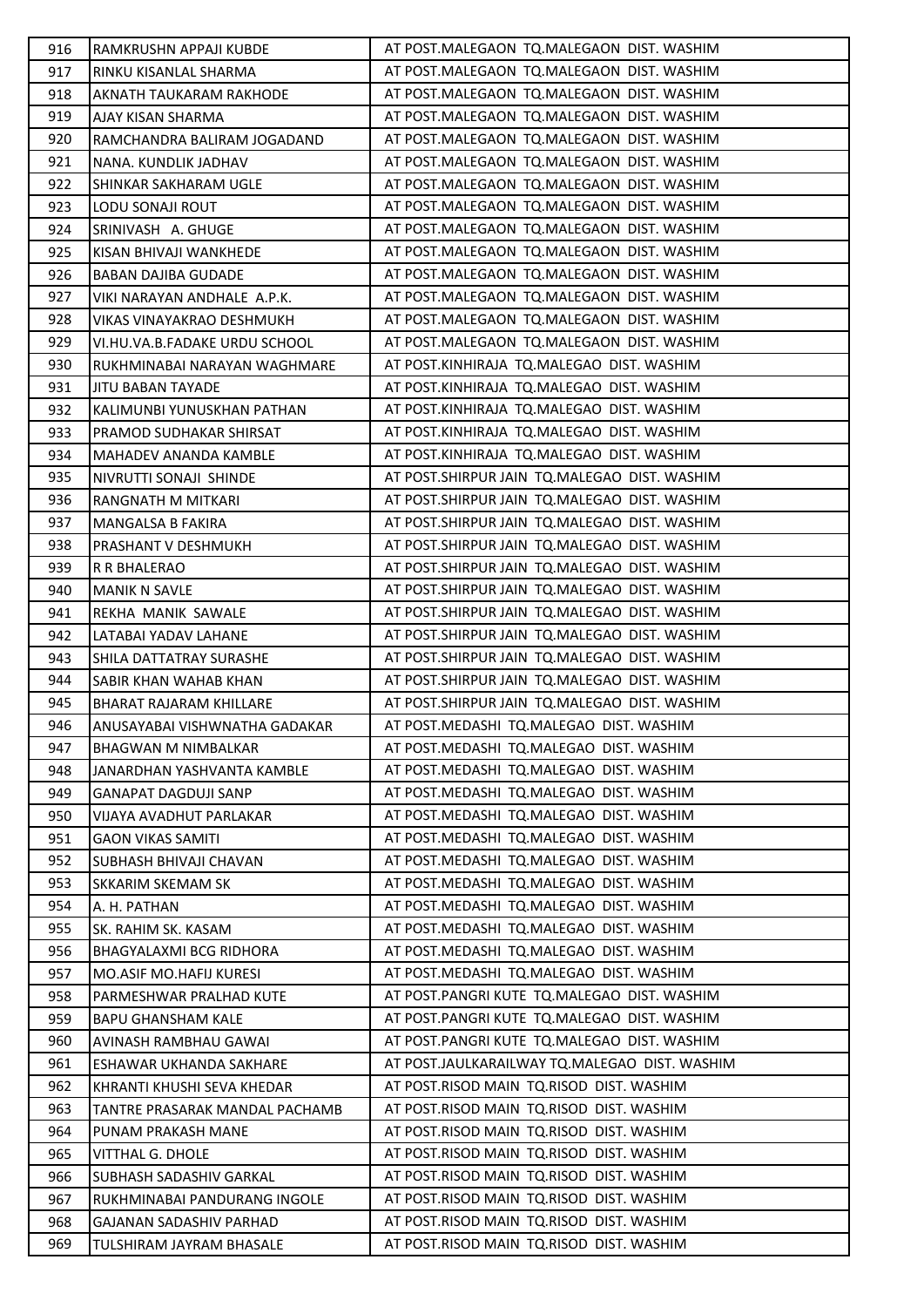| 970          | <b>SANJAY SOHAM DEVDE</b>                        | AT POST.RISOD MAIN TQ.RISOD DIST. WASHIM                                                   |
|--------------|--------------------------------------------------|--------------------------------------------------------------------------------------------|
| 971          | RAJU SUDHAKAR DESHMUKH                           | AT POST.RISOD MAIN TQ.RISOD DIST. WASHIM                                                   |
| 972          | PANJAB SITARAM RAUT                              | AT POST.RISOD MAIN TQ.RISOD DIST. WASHIM                                                   |
| 973          | ATTAMARAM KISAN PANDIT                           | AT POST.RISOD MAIN TQ.RISOD DIST. WASHIM                                                   |
| 974          | RANJNA BHAGWAT JADHAY                            | AT POST.RISOD MAIN TQ.RISOD DIST. WASHIM                                                   |
| 975          | NIRMALA GAJANAN HUMBAD                           | AT POST.RISOD MAIN TQ.RISOD DIST. WASHIM                                                   |
| 976          | BABAN PRALAD DESMUKH                             | AT POST.RISOD MAIN TQ.RISOD DIST. WASHIM                                                   |
| 977          | KISAN TULASHIRAM CHATUR                          | AT POST.RISOD MAIN TQ.RISOD DIST. WASHIM                                                   |
| 978          | <b>RAMBHAU S FAD</b>                             | AT POST.RISOD MAIN TQ.RISOD DIST. WASHIM                                                   |
| 979          | BHUJANGRAO SAKHARAM HUMBAD                       | AT POST.RISOD MAIN TQ.RISOD DIST. WASHIM                                                   |
| 980          | <b>SAHEABRAO PIRAJI LAATE</b>                    | AT POST.RISOD MAIN TQ.RISOD DIST. WASHIM                                                   |
| 981          | RAMESH NARAYAN JADHAV                            | AT POST.RISOD MAIN TQ.RISOD DIST. WASHIM                                                   |
| 982          | RAMCHANDRA KERUJI DONGRE                         | AT POST.RISOD MAIN TQ.RISOD DIST. WASHIM                                                   |
| 983          | JAYSHRAE SANJAY SAWYLE                           | AT POST.RISOD MAIN TQ.RISOD DIST. WASHIM                                                   |
| 984          | HARI AMRUTA DONGARE                              | AT POST.RISOD MAIN TQ.RISOD DIST. WASHIM                                                   |
| 985          | DNYANESHWAR PUNDLIK BORKAR                       | AT POST.RISOD MAIN TQ.RISOD DIST. WASHIM                                                   |
| 986          | PADMABAI DATTA BORKAR                            | AT POST.RISOD MAIN TQ.RISOD DIST. WASHIM                                                   |
| 987          | DATTA SHANKAR THOMBARE                           | AT POST.RISOD MAIN TQ.RISOD DIST. WASHIM                                                   |
| 988          | RAHIMABI SH SHAUKAT                              | AT POST.RISOD MAIN TQ.RISOD DIST. WASHIM                                                   |
| 989          | WAJIRKHA USMANKHA PATHAN                         | AT POST.RISOD MAIN TQ.RISOD DIST. WASHIM                                                   |
| 990          | PRABHAKAR KUNDLIK JADHAV                         | AT POST.RISOD MAIN TQ.RISOD DIST. WASHIM                                                   |
| 991          | ANANDA SHIVRAM GAWALHI                           | AT POST.RISOD MAIN TQ.RISOD DIST. WASHIM                                                   |
| 992          | KISAN KONDUJI MUNDE                              | AT POST.RISOD MAIN TQ.RISOD DIST. WASHIM                                                   |
| 993          | RUKHMINI EKNATH DARADE                           | AT POST.RISOD MAIN TQ.RISOD DIST. WASHIM                                                   |
| 994          | SARASWATI BACHAT GAT KARDA                       | AT POST.RISOD MAIN TQ.RISOD DIST. WASHIM                                                   |
| 995          | DHANASAMPADA SWAM SAHA.MAHELA                    | AT POST.RISOD MAIN TQ.RISOD DIST. WASHIM                                                   |
| 996          | MAA PARVATI KRUSHI MAHELA BACH                   | AT POST.RISOD MAIN TQ.RISOD DIST. WASHIM                                                   |
| 997          | <b>BHAGAVAT M SONUNE</b>                         | AT POST.RISOD CITY TQ.RISOD DIST. WASHIM                                                   |
| 998          | <b>GAJANAN M SURUSE</b>                          | AT POST.RISOD CITY TQ.RISOD DIST. WASHIM                                                   |
| 999          | SADASIV S TADALAKAR                              | AT POST.RISOD CITY TQ.RISOD DIST. WASHIM                                                   |
| 1000         | R R DESHAMUKH                                    | AT POST.RISOD CITY TQ.RISOD DIST. WASHIM                                                   |
| 1001         | ASHOK TRAMBAKRAO NIKAM                           | AT POST.RISOD CITY TQ.RISOD DIST. WASHIM                                                   |
| 1002         | SHARDA VINAYAKRAO PANDE                          | AT POST.RITHAD TQ.RISOD DIST. WASHIM                                                       |
| 1003         | SUBHASH SADUJI GAYAKWAD                          | AT POST.RITHAD TQ.RISOD DIST. WASHIM                                                       |
| 1004         | GAJANAN NIVARUTTI PADGHAN                        | AT POST.RITHAD TQ.RISOD DIST. WASHIM                                                       |
| 1005         | RASHIDABI SA. JOHAR                              | AT POST.RITHAD TQ.RISOD DIST. WASHIM                                                       |
| 1006         |                                                  |                                                                                            |
| 1007         | GAJANAN JANARDHAN BHISADE                        | AT POST.RITHAD TQ.RISOD DIST. WASHIM                                                       |
|              | NIVRUTTI SHIVAJI THORAT                          | AT POST.KENWAD TQ.RISOD DIST. WASHIM                                                       |
| 1008         | <b>NAMDEV HARI KARAVATE</b>                      | AT POST.KENWAD TQ.RISOD DIST. WASHIM                                                       |
| 1009         | NIVRUTTI TUKARAM KALE                            | AT POST.KENWAD TQ.RISOD DIST. WASHIM                                                       |
| 1010         | GAYA BHIVAJI UBALE                               | AT POST.KENWAD TQ.RISOD DIST. WASHIM                                                       |
| 1011         | PURUSHOTAM CHUDAMAN BAREKAR                      | AT POST.KENWAD TQ.RISOD DIST. WASHIM                                                       |
| 1012         | TUKARAM KUKAJI INGOLE                            | AT POST.KENWAD TQ.RISOD DIST. WASHIM                                                       |
| 1013         | HARISH ANIL ALEGAVANKAR                          | AT POST.KENWAD TQ.RISOD DIST. WASHIM                                                       |
| 1014         | SURENDRA SAKHARAM TAYDE                          | AT POST.KENWAD TQ.RISOD DIST. WASHIM                                                       |
| 1015         | SUHAS ANIL ALEGAVKAR                             | AT POST.KENWAD TQ.RISOD DIST. WASHIM                                                       |
| 1016         | SABIDRA NASRIN SAI ABADALI                       | AT POST.KENWAD TQ.RISOD DIST. WASHIM                                                       |
| 1017         | SHANKAR SAMBHAJI PADGHAN                         | AT POST.KENWAD TQ.RISOD DIST. WASHIM                                                       |
| 1018         | SAVITA PRAKASH NIKAS                             | AT POST.KENWAD TQ.RISOD DIST. WASHIM                                                       |
| 1019         | KISAN TUKARAM JUNGHARE                           | AT POST.KENWAD TQ.RISOD DIST. WASHIM                                                       |
| 1020         | GANGARAM SAKHARAM BAJAD                          | AT POST.MANGHUL ZANAK TQ.RISOD DIST. WASHIM                                                |
| 1021         | DOULATBI SHEKH VAJIR                             | AT POST.MANGHUL ZANAK TQ.RISOD DIST. WASHIM                                                |
| 1022<br>1023 | JAYVANTA GANPAT SABALE<br>RATNAJI DAJIBA BODAKHE | AT POST.MANGHUL ZANAK TO.RISOD DIST. WASHIM<br>AT POST.MANGHUL ZANAK TQ.RISOD DIST. WASHIM |